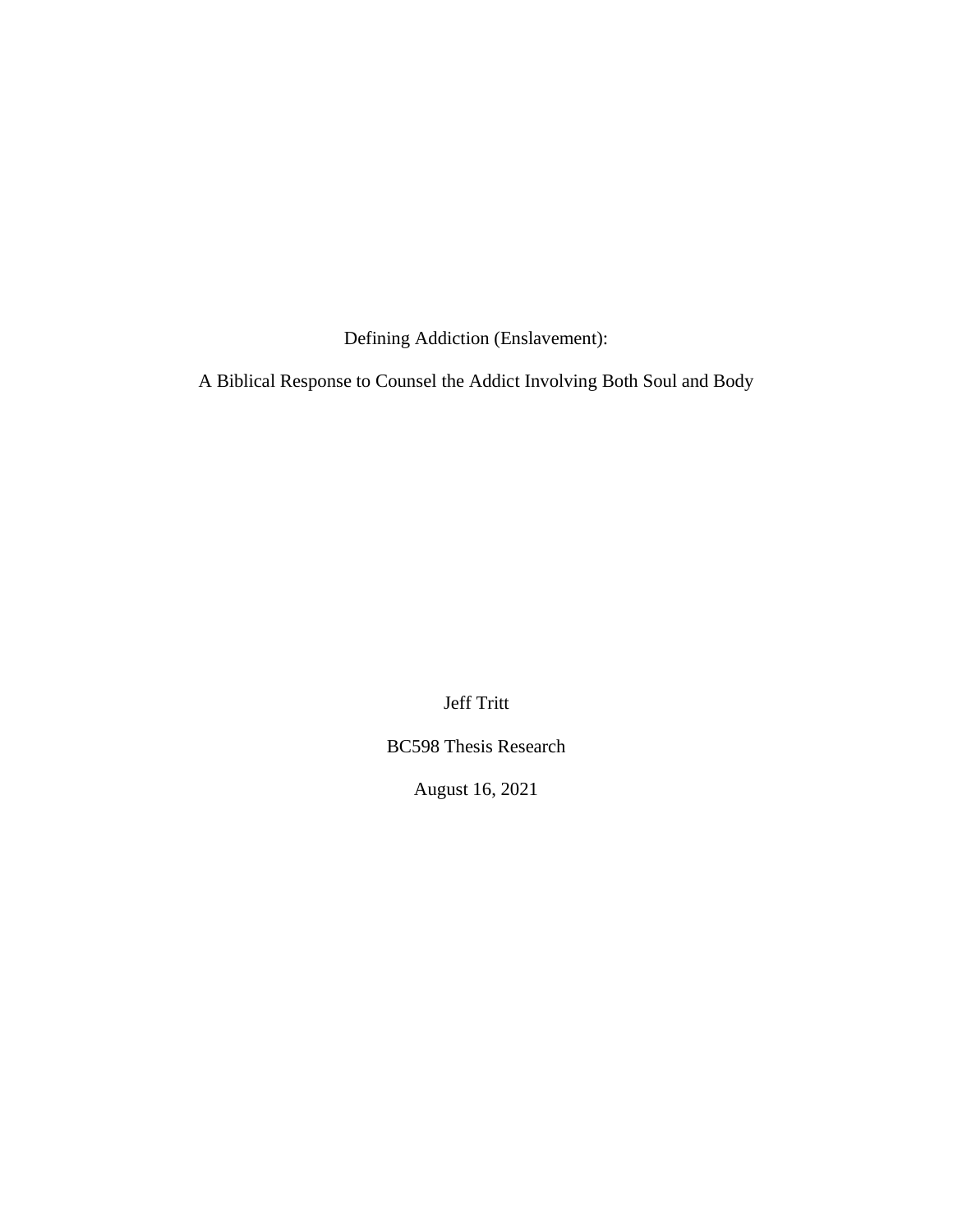# **Contents**

|      | <b>ABSTRACT</b>                                   | iii |
|------|---------------------------------------------------|-----|
| I.   | <b>INTRODUCTION</b>                               | 1   |
|      | <b>Purpose Statement</b>                          | 1   |
|      | Intended Audience and Scope                       | 3   |
|      | Definition of Terminology                         | 3   |
|      | <b>Research Methodology</b>                       | 5   |
| Π.   | DEFINING THE PROBLEM                              | 6   |
|      | Lack of Understanding Addiction                   | 6   |
|      | The Complexity of Addiction                       | 7   |
|      | Addiction within the Church                       | 8   |
|      | <b>Chemistry of Addiction</b>                     | 9   |
| III. | THE SECULAR VIEW OF ADDICTION                     | 11  |
|      | A Secular Definition                              | 11  |
|      | A Secular Diagnosis                               | 13  |
|      | The World's Solution                              | 14  |
| IV.  | A BIBLICAL PERSPECTIVE OF ADDICTION (ENSLAVEMENT) | 16  |
|      | A Biblical View of Man                            | 16  |
|      | The Heart of Addiction                            | 19  |
|      | The Physical Components of Addiction              | 21  |
|      | Hope Through the Gospel                           | 23  |
|      | Man's wisdom vs. God's Truth                      | 24  |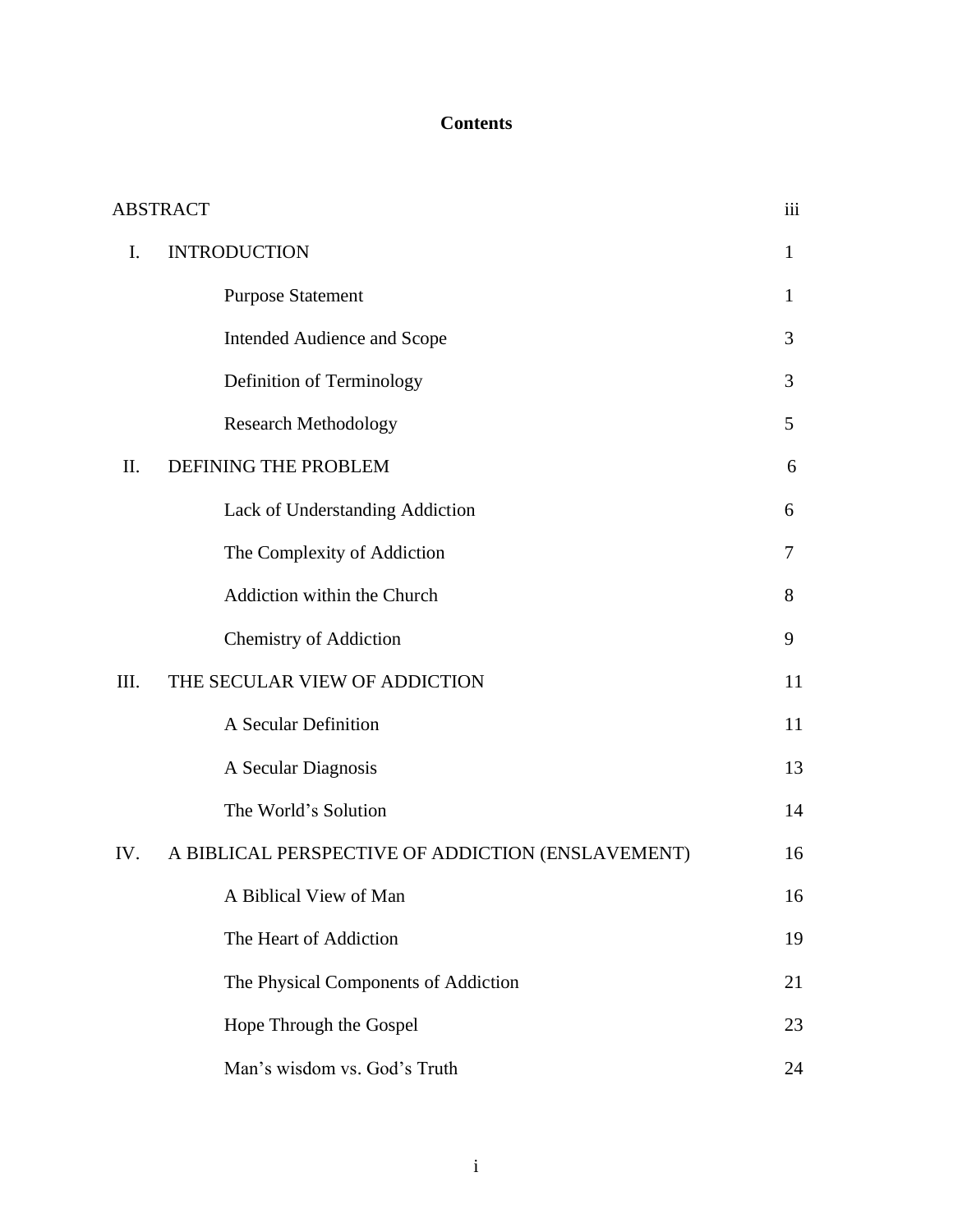| V.                  | A BIBLICAL PERSPECTIVE ON DOPAMINE AND ADDICTION | 25 |
|---------------------|--------------------------------------------------|----|
|                     | Dopamine can be restored & renewed               | 25 |
|                     | Getting to the Root (Heart) of Addiction         | 26 |
|                     | The Heart Exposed                                | 27 |
| VI.                 | A PLAN OF ACTION                                 | 28 |
|                     | Detoxification Process (if needed)               | 28 |
|                     | Pre-Counseling                                   | 29 |
|                     | The Truth of Scripture and Reality               | 32 |
|                     | Addressing the Heart Issues                      | 34 |
| VII.                | <b>CONCLUSION</b>                                | 38 |
| <b>BIBLIOGRAPHY</b> |                                                  |    |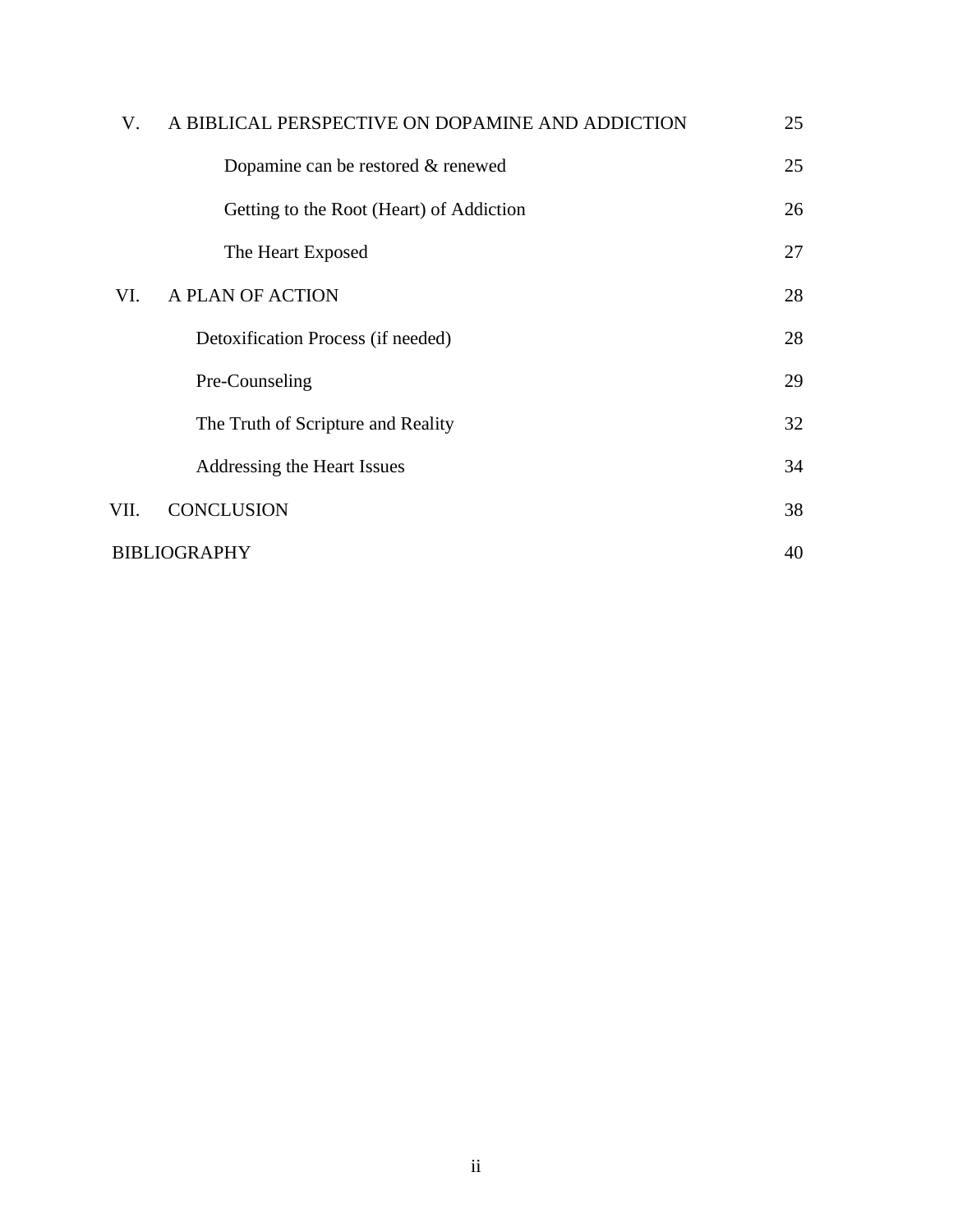#### **Abstract**

| Title:   | Defining Addiction (enslavement):                                  |
|----------|--------------------------------------------------------------------|
|          | A Biblical Response to the helping the Whole Person (Soul/body) of |
|          | Addiction                                                          |
| Author:  | Jeffrey Tritt                                                      |
| Degree:  | Masters of Arts in Biblical Counseling                             |
| Date:    | May 2022                                                           |
| Advisor: | Dr. John Street                                                    |

Addiction is described as being given over to an undesirable habit to the point of dependence. It is a diagnosis of a substance use disorder which is based on a pathological pattern of behaviors related to use of substance or activity. The most popular theory of addiction is the medical model which views addiction as an illness with genetic or physical causes. However, some psychologists reject this theory and believe that addictions are psychological in origin.

Addiction also includes gambling, sex/pornography, overeating, Internet/TV/movies and disorders due to the activation reward system similar to drugs or alcohol. The substance related disorders are divided into two groups: substance use disorders and substance-induced disorders. The diagnostic criteria for abuse and dependence are distinct: anyone meeting one or more of the "abuse" criteria within a 12-month period would receive the "abuse" diagnosis. Anyone with three or more during the 12-month period would receive a "dependence" diagnosis. The tests conducted are purely subjective through observation, and there is still no hard evidence of objective testing to claim that addiction is a biological disease affecting the processes within the brain.

The human brain is the most complex part of the human body with researchers agreeing that they have only touched the surface. Imaging studies have provided new insights of the effects of dopamine (DA) in drug addiction of (or) activity abuse such as gambling or pornography. Dopamine is a type of neurotransmitter that your body makes. The nervous system uses dopamine to send messages between the nerve cells and that is why it is also called a chemical messenger. However, DA is not the pleasure chemical. The chemical responsible for pleasure is an opioid. DA is a chemical that is derived from amino acids which are the building block of proteins and is one of many neurotransmitters in the brain. When the information is sent it tells the brain to remember that experience and now wants it. This is the correlation between addiction and dopamine. DA cements the pleasure by remembering that experience.

A biblical counselor can effectively minister to an addict with God's infallible Word (2Tim 3:16). The bible contains everything that we need for life and godliness (2 Pet. 1:3). This research project is to serve as a guide to both the counselor and layperson to minister to those battling various addictions by establishing that we are made in the image of God, so we are primarily spiritual. This will also help those who are misdiagnosed with various disorders. It is my prayer that this would be helpful to both the counselor and layperson to minister to those God sends our way. The ultimate goal is their transformation to be more like Christ. Addiction in Scripture is call "bondage" or "enslavement," which God calls sin.

Copyright © Jeffrey Tritt, 2022, permission is granted for non-profit education use; any reproduction or modification should include this statement.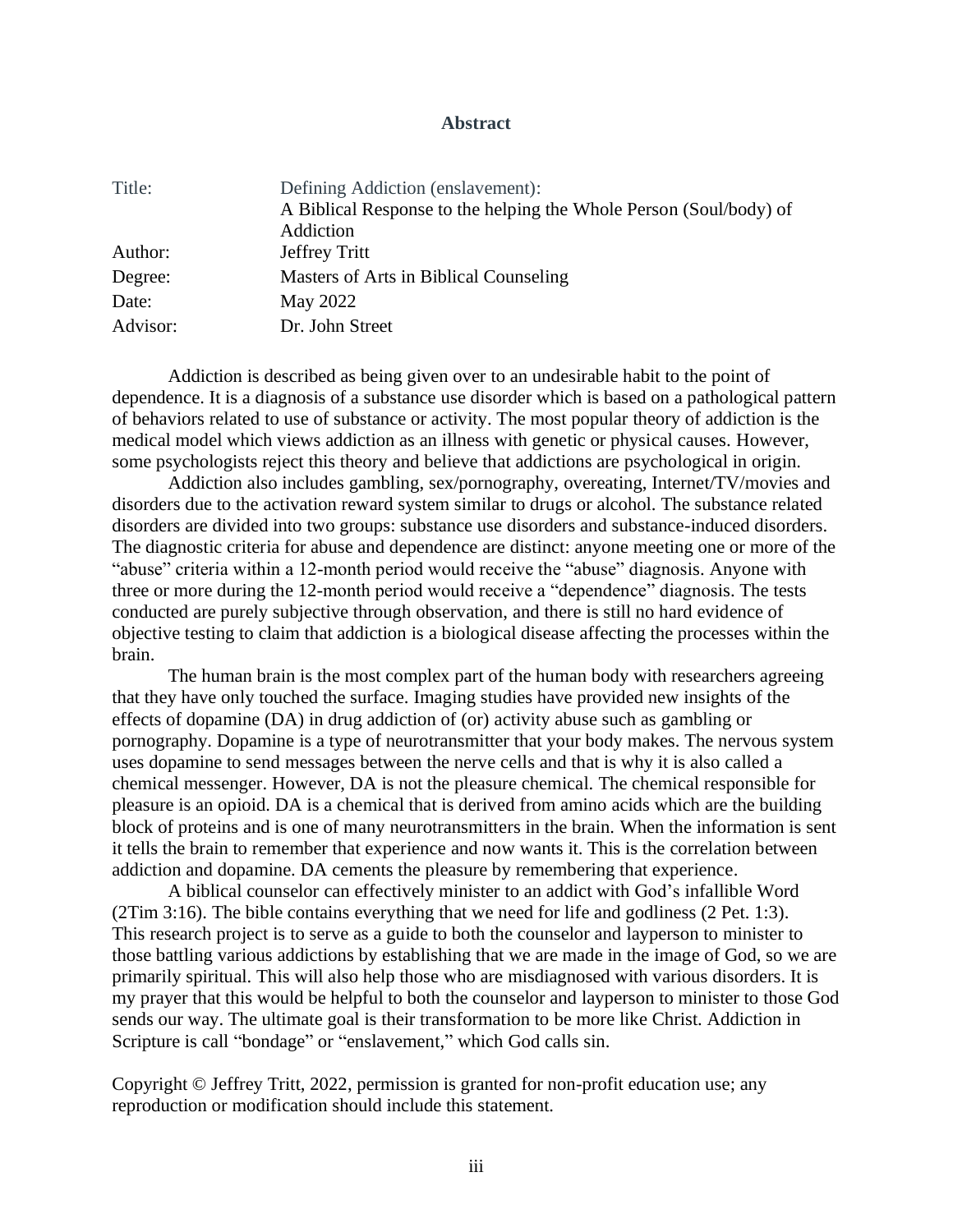#### I. Introduction

#### A. Purpose Statement

- 1. One of my main motives in writing this thesis was after observing firsthand a young man named "Bill" who battled addiction for over a decade, especially with cocaine and other stimulants. In the 1980's he went in several treatment centers, a six-month outpatient program, attended 12-step programs and received secular counseling/therapy including seeing a psychiatrist. During one of his 20-minute psychiatric evaluations, he was diagnosed with substance abuse disorder, obsessive compulsive disorder, attention deficit disorder, depression, borderline bipolar and suicidal thoughts. The physician treating him wanted to put him on anti-depressants which he refused. Bill only experienced short-term victories with staying sober. He walked away more discouraged with no hope because of his long battle with addiction.
- 2. One thought on the word "addiction" carries the idea of involuntary dependence, but for the purpose of this thesis outline, it will be used since it is common in today's culture. The biblical term is bondage, enslavement or idolatry. The purpose of this thesis is to help the field of biblical counselors to think biblically about addiction and understand the chemistry of addiction, especially dopamine. The Bible is sufficient to counsel the whole body (soul/body) for those who are sinfully addicted to a substance or activity (thesis statement). There is real biblical hope for lasting change through the transformation process.
- 3. We live in a world today that not only self-indulges but is absorbed with self. Sex, drugs, food and adrenaline highs are the common addictions in our culture today.

1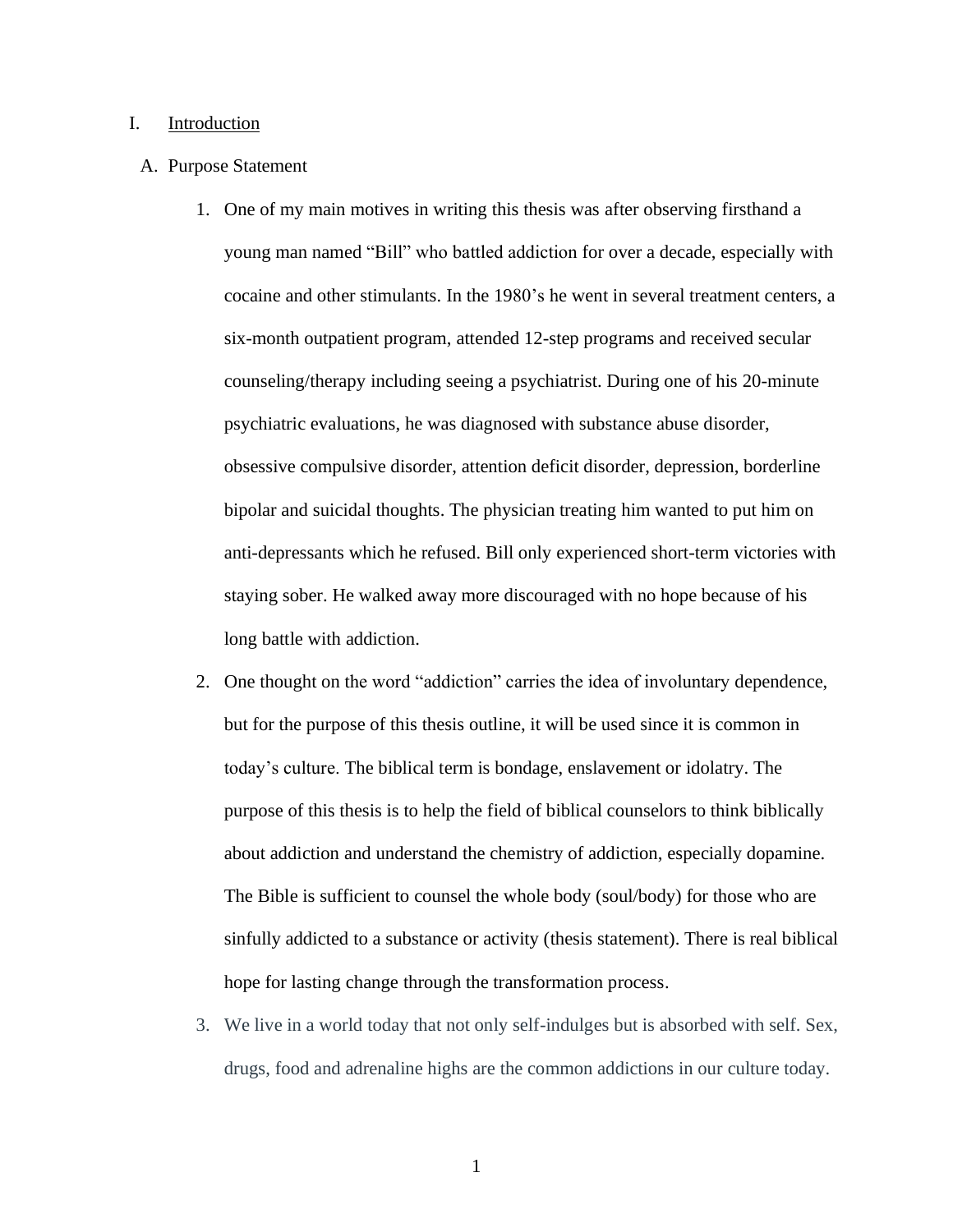The list continues to grow but the common thread is to understand addiction and the chemistry of addiction such as dopamine and its role in addiction.

- 4. Addiction as well as other vices have been accepted as a disease model by the psychology field for decades. In fact, the psychology field have the support of the American Medical Association, which twenty-one years ago formally declared alcoholism as a disease.<sup>1</sup> The medical model dominates because all addictions including alcoholism feels like a disease. It feels like something else takes when the vice is available. $<sup>2</sup>$ </sup>
- 5. The claim by the psychology field headed by the Diagnostic and Statistical Manual of Mental Disorder Fifth Edison (DSM-5) may be of some use in helping to highlight symptoms and behaviors to be considered that need to be addressed but it does not address the main issue which is a heart issue. There has been no gene testing to prove such claim of the disease model in any of the substancerelated disorders.<sup>3</sup>
- 6. While there are many approaches to addiction, at the heart level there are really two approaches: God's biblical approach and mankind's worldly approach. Nearly every modern writer or therapist on addiction uses the worldly model to deal with addictive thoughts and behaviors.<sup>4</sup>

<sup>1</sup> Edward T. Welch*, Blame it on the Brain? Distinguishing Chemical Imbalances, Brain Disorders, and Disobedience* (Phillipsburg, N.J., P&R Pub., 1998), 183-184.

<sup>2</sup> Ibid., 186.

<sup>&</sup>lt;sup>3</sup> Diagnostic and Statistical Manual of Mental Disorders: Dsm-5, 5<sup>th</sup> ed. (Washington, D.D.: American Psychiatric Association, 2013), 481.

<sup>4</sup> Mark E. Shaw, *The Heart of Addiction: A Biblical Perspective* (Bemidji, MN, Focus Publishing 2018) 11.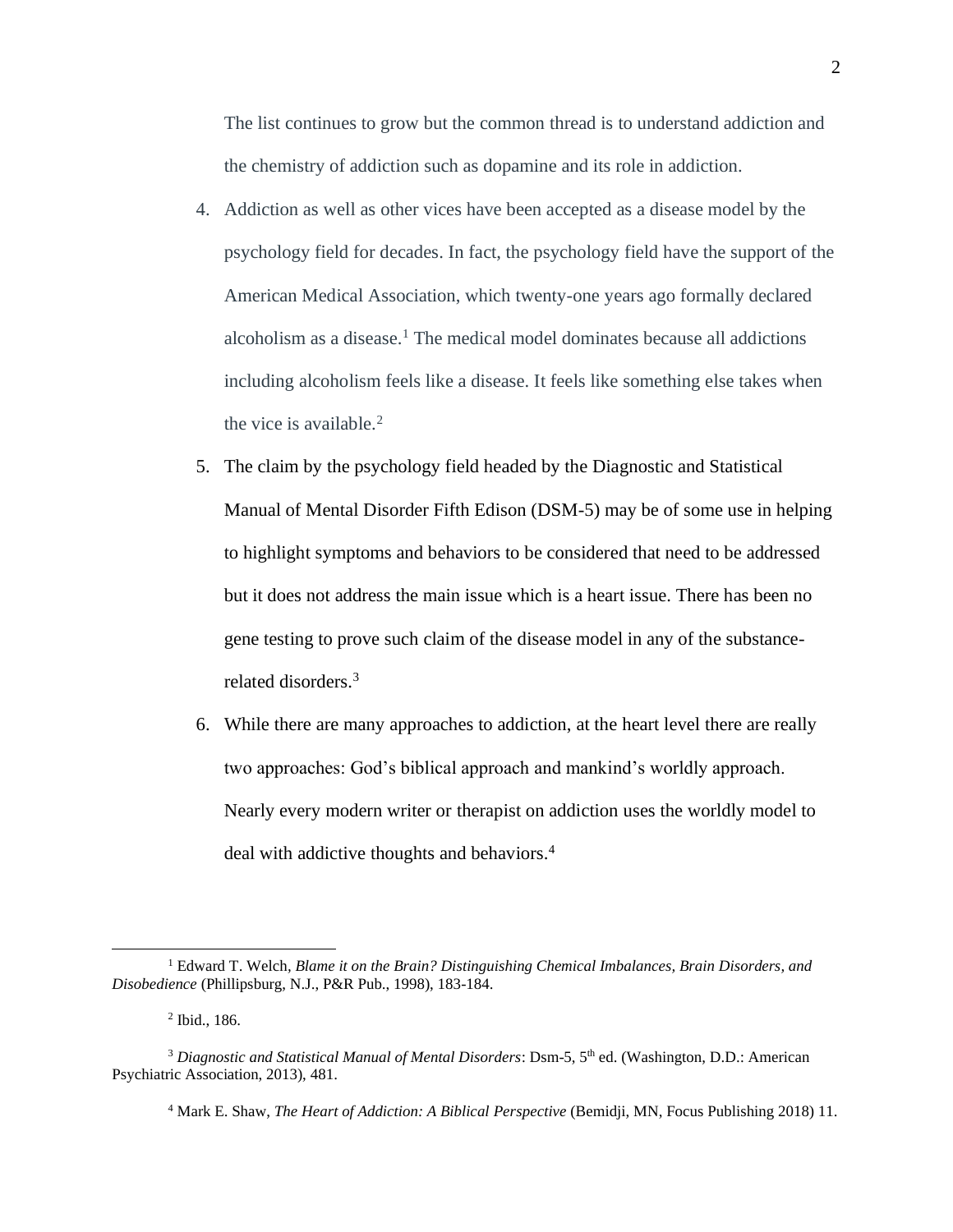- 7. Man-centered ideas focus on pleasing man while God-centered ideas focus on pleasing and living for God. When this occurs man will find pleasure in God. We are commanded by God to be God focused. Paul says, "See to it that no one takes you captive by philosophy and empty deceit, according to human tradition, according to the elementary spirits of the world, and not according to Christ" (Col 2:8).
- 8. The Bible is clear that we live in a fallen world. Our physical bodies also suffer from the effects of sin (Rm 5:12; 2 Cor 4:16), so we must have compassion with those who are addicted and remember he or she is a sufferer and sinner like all of us. Only God has the power to change someone's heart. Without life in Christ there is no hope. A person needs the Holy Spirit to take God's truth and empower that person towards a new life of godliness which is the real hope (2 Pet 1:3).
- 9. The aim of this work is to enter the world of a person who is addicted to a substance or activity and help minister to the whole person (soul/body). Through this process he or she will not only be filled with real hope but God will be greatly glorified as this man or woman is biblically transformed into the image of Jesus Christ. He or she is a sinner and sufferer just like the rest of us.
- 10. The focus in counseling an addict is to counsel the whole person but we must always start at the heart. This is critical because without the regenerating work of the Holy Spirit to the transforming power of the Word of God there can be no life and transformation (2 Pet 1:3). Biblical counseling is the whole counsel of God delivered in a systematic, understandable, relevant, and loving manner.<sup>5</sup>

<sup>5</sup> John Street*, Men Counseling Men: A Biblical Guide to the Major issues Men Face* (Eugene, Oregon: Harvest House Publishers, 2013), 27.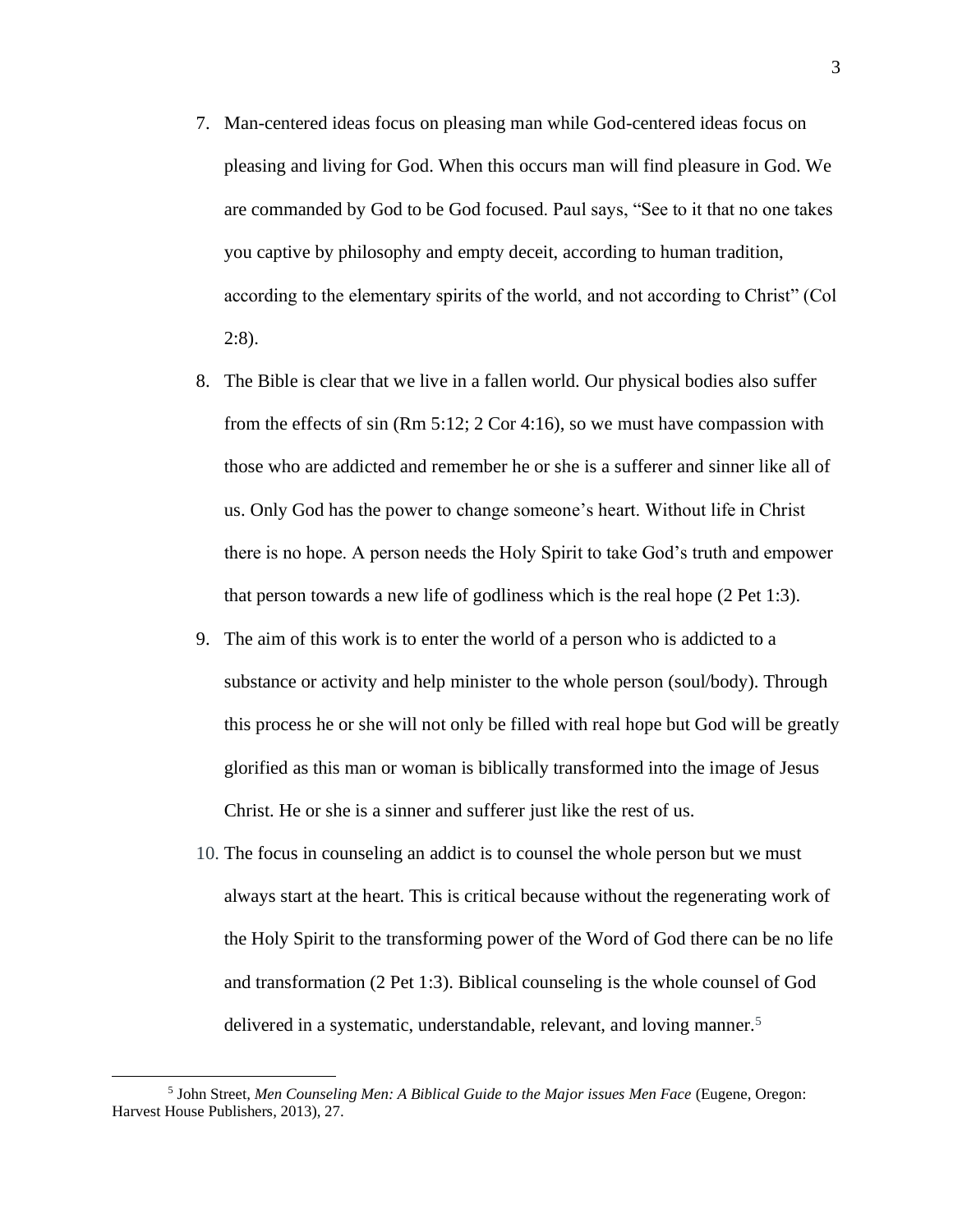- B. Intended Audience and Scope
	- 1. The intended audience is counselors and laypersons of the church who desire to counsel those who are addicted regardless of the addiction. He or she will also gain a biblical perspective of the role of dopamine in addiction. The Word of God with the guidance by the Holy Spirit can minister to those who are addicted.
	- 2. The intent of this research is to bring more awareness to the counselor and layperson on what secular psychologist who deem addiction a disease and how dopamine aids with addiction. The Bible teaches that we must be born again (Jn 3:3, 7) by the regeneration of the Holy Spirit and that the Word of God is totally sufficient for personal sanctification.<sup>6</sup> The bible is totally sufficient in everything pertaining to life and godliness (2 Pet 1:3; 2 Tim 3:16).
- C. Definition of Terminology
	- 1. The medical community defines addiction as a disorder involving complex interactions between biological and environmental variables. <sup>7</sup> Addiction is commonly identified with habitual nonmedical self-administration of drugs. Addiction is also characterized by intoxication and/or withdrawal symptoms.<sup>8</sup> Merriam Webster's Dictionary defines addiction as follows: "Addiction is the quality or state of being addicted. A compulsive need for and use of a habitforming substance."<sup>9</sup> It is being given to an undesirable habit to the point of

<sup>6</sup> Ed Hindson & Howard Eyrich. *Totally Sufficient: The Bible & Christina Counseling* (Ross-shire, Great Britain.: Christian Focus Pub., 2004), 238-239.

<sup>7</sup> Nora D. Volkow, "The Addicted Human Brain: Insights from Imaging Studies," *The Addicted Human Brain: Insights from Imaging Studies* 111, no. 10 (May 2003): pp. 1444-1451.

<sup>8</sup> Roy A. Wise and Mykel A. Robble, "Dopamine and Addiction," *Annual Review of Psychology* 71, no. 1 (April 2020): pp. 79-106, https://doi.org/10.1146/annurev-psych-010418-103337, 79,81.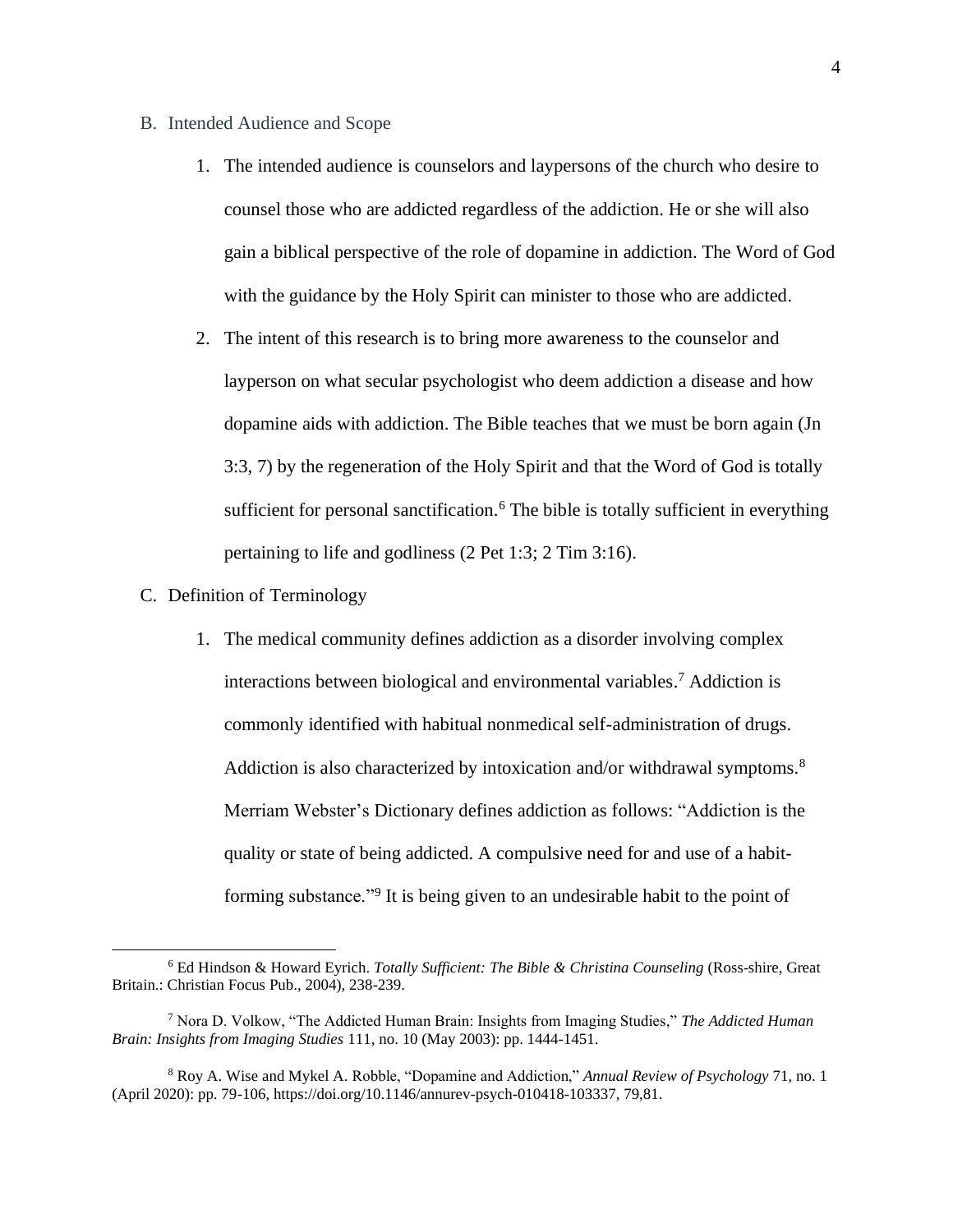dependence. Psychologist make a distinction between psychological and physical addiction.<sup>10</sup>

- 2. According to the DSM-5, substance-related disorders encompass ten separate classes of drugs: Alcohol; caffeine; cannabis; hallucinogens; inhalants; opioids; sedatives; stimulants; tobacco; and other unknown substances. All drugs that are taken in excess have in common direct activation of brain reward system, which is involved in the reinforcement of behaviors and the production of memories. <sup>11</sup> The world broadly defines "addiction" as the persistent compulsive use of a substance known to be used by the user to be harmful.<sup>12</sup> We are living in a culture today where the language of addictions being controlled and manipulative by secular categories: Words like diseases, treatment, and even the word addiction conveys the idea that these problems are ultimately the cause of the body rather than the soul, which is in complete contradiction of the Bible and it's teaching.<sup>13</sup>
- 3. Definition of Dopamine. The chemistry of addiction involves dopamine which is associated with the pleasure centers of the brain. It is released particularly in areas

<sup>9</sup> "Merriam-Webster's Collegiate Dictionary: Eleventh Edition," in *Merriam-Webster's Collegiate Dictionary: Eleventh Edition*, 11th ed. (Springfield: Merriam-Webster, 2007), 14.

<sup>10</sup> Marshall Asher and Mary Asher, "The Christian's Guide to Psychological Terms," in *The Christian's Guide to Psychological Terms*, second (Bemidji, MN: Focus Pub., 2014), pp. 4-4, 4.

<sup>&</sup>lt;sup>11</sup> Diagnostic and Statistical Manual of Mental Disorders: Dsm-5, 5<sup>th</sup> ed. (Washington, D.C.: American Psychiatric Association, 2013), 481.

<sup>12</sup> Mark E. Shaw, *The Heart of Addiction: A Biblical Perspective* (Bemidji, MN., Focus Publishing, 2018), 23.

<sup>&</sup>lt;sup>13</sup> Edward T. Welch, Addictions: A banquet in the Grave, Finding Hope in the Power of the Gospel (Phillipsburg, NJ., P & R Publishing, 2001), xvi.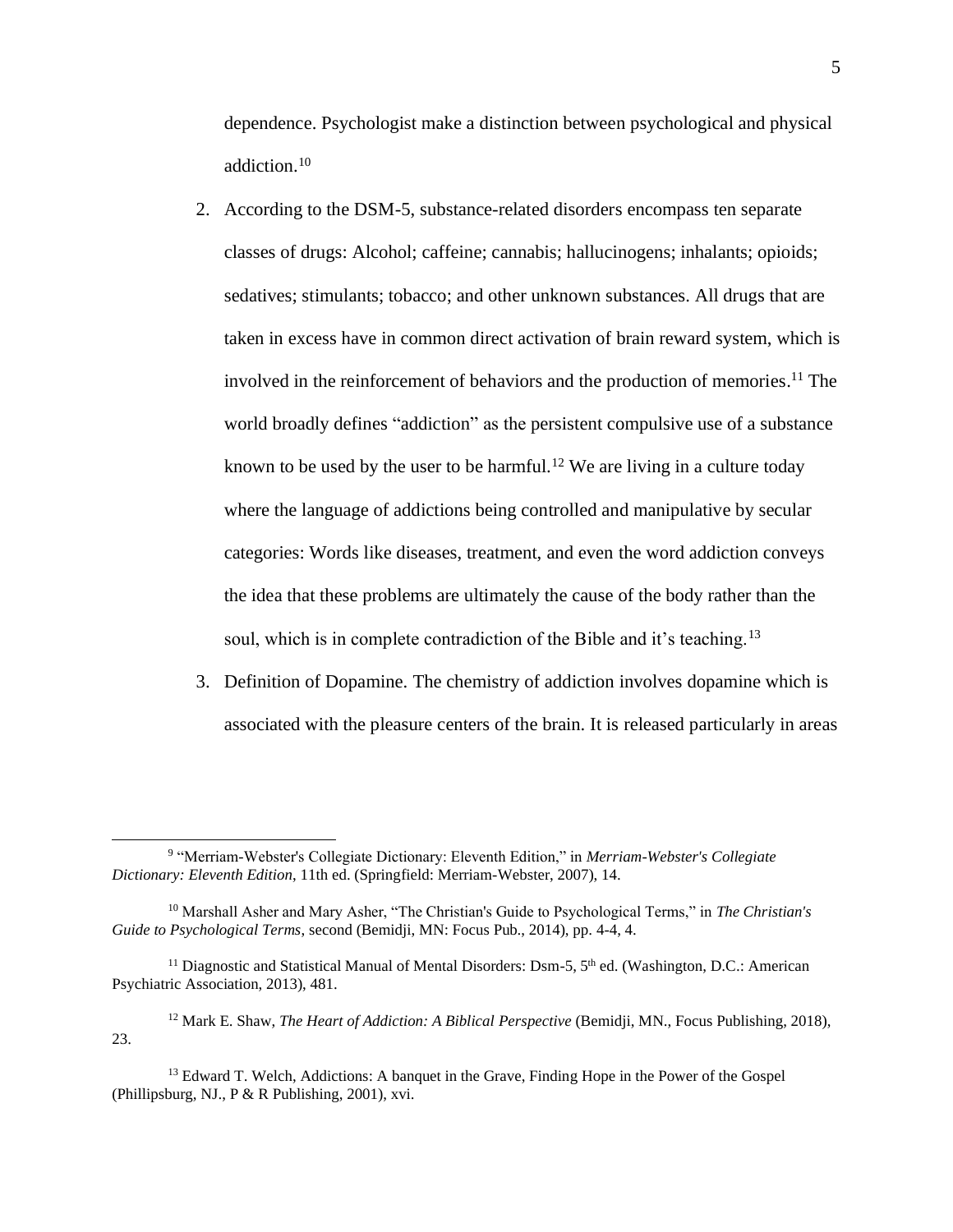such as the nucleus accumbens and striatum.<sup>14</sup> Dopamine is a chemical that is derived from the amino acids which are the building blocks of proteins. Dr. Kopelowicz said, "Dopamine is one of many neurotransmitters. It is how one brain cell communicates with another brain cell. The pleasure sensation is a different chemical called an 'opioid.' What dopamine does is strengthen the memory of the pleasurable experience and wants to pursue it."<sup>15</sup>

- D. Research Methodology
	- 1. Majority of my research will be done through library resources, internet searches, and professional journal articles. Also, an interview with Dr. Alex L. Kopelowicz, M.D. Professor and Vice-Chair in the Department of Psychiatry and Biobehavioral Sciences, David Geffen School of Medicine at UCLA Medical Director of the San Fernando Mental Health Center (SFMHC) Chief of Psychiatry at Olive View-UCLA Medical Center.
	- 2. Additional interview: Mark Shaw on Addiction. He has his D.Min., is Founder of Truth in Love Ministries. He is author, speaker, ordained minister, and certified Biblical counselor – ACBC, IABC as well as CADAC. He is head of "The Addiction Connection" (TAC).
	- 3. Dr. John Street I was present in his lecture of Addiction and understanding the chemistry of addiction. He has his MDiv, DMin, is Chair of MABC at TMU and President of ACBC Board of Trustees. Also, author, speaker and pastor.

<sup>14</sup> John D. Street, "Counseling Drug Abuse and Addiction," *Counseling Drug Abuse and Addiction* (2021), 15.

<sup>&</sup>lt;sup>15</sup> Kopelowicz, M.D., Alex. Understanding Addiction and Dopamine. Personal, June 24, 2021.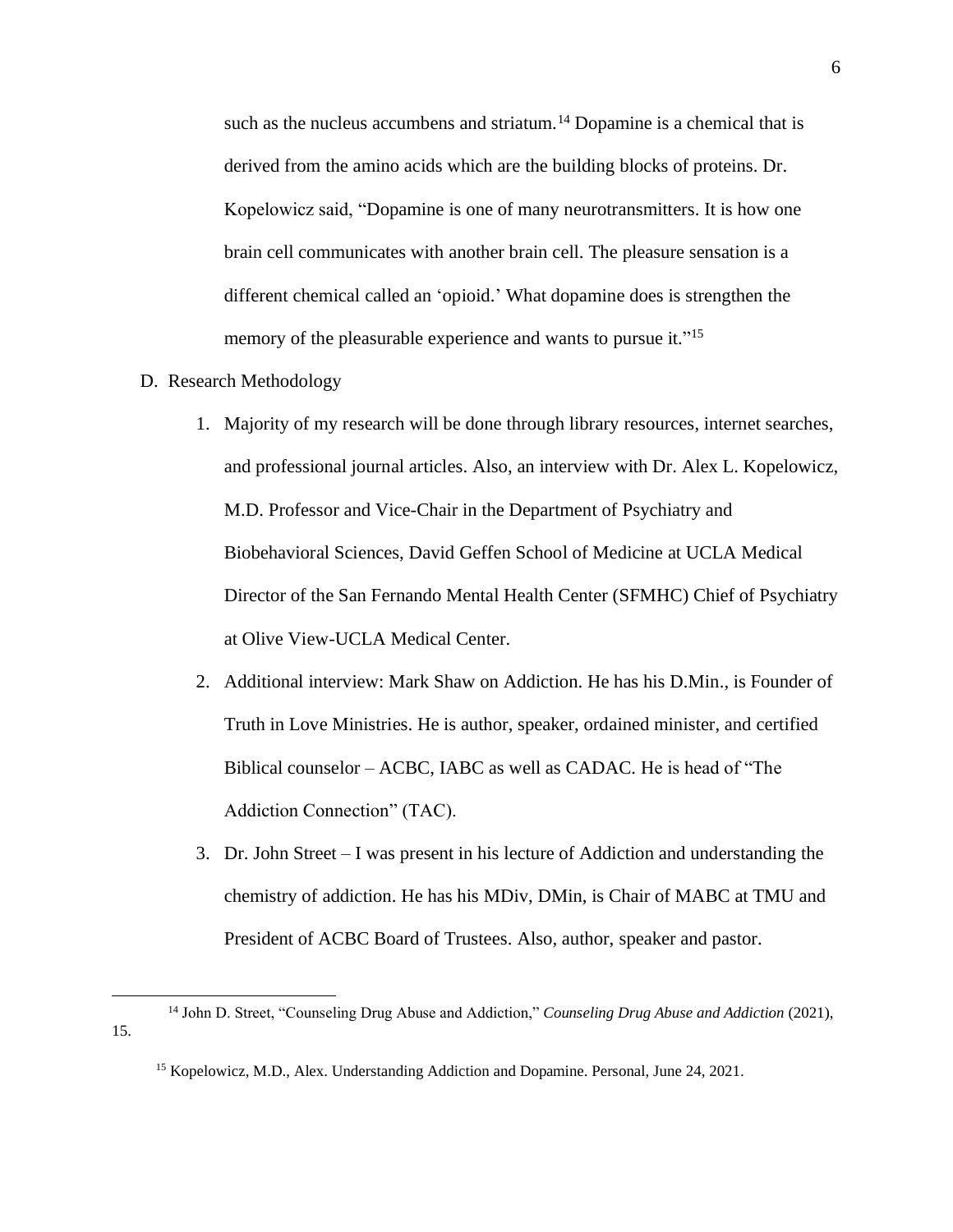#### II. Defining the Problem

This section will address the issue of addiction within the church as a spiritual issue and not a disease and the importance of having a biblical perspective when addressing this topic.

- A. Lack of Understanding Addiction
	- 1. Unfortunately, many within the church view addiction as a disease. This is due to the influence of secular psychology. Because of this view, the church often feels unequipped, thinking that the person can only be treated by trained professionals or secular treatment centers. The immediate reaction is that the church is not equipped or sufficient to help, so many Christians overlook the spiritual essence to addiction.
	- 2. Having a biblical worldview on addiction and understanding man's heart is necessary and there is no objective test to prove that a disease model is the source of addiction. As Christians, we must approach all addictions as a spiritual issue and not a disease.
	- 3. Addiction can be very challenging and complex for many reasons. Addiction is a spiritual issue; however, the body is impacted as well. The soul and body work together and when the soul is not operating properly it affects the body. When the body is not functioning properly it affects the soul. This is recognized as the outer man and the inner man (Deut. 4:15-18; Mat 10:28). Christians hold on the view of "dichotomy" which means that the brain (body) and the mind (soul) are separate but operate together. The bible offers answers to those who are addicted and offers relief through the gospel (Mat 11:28-30).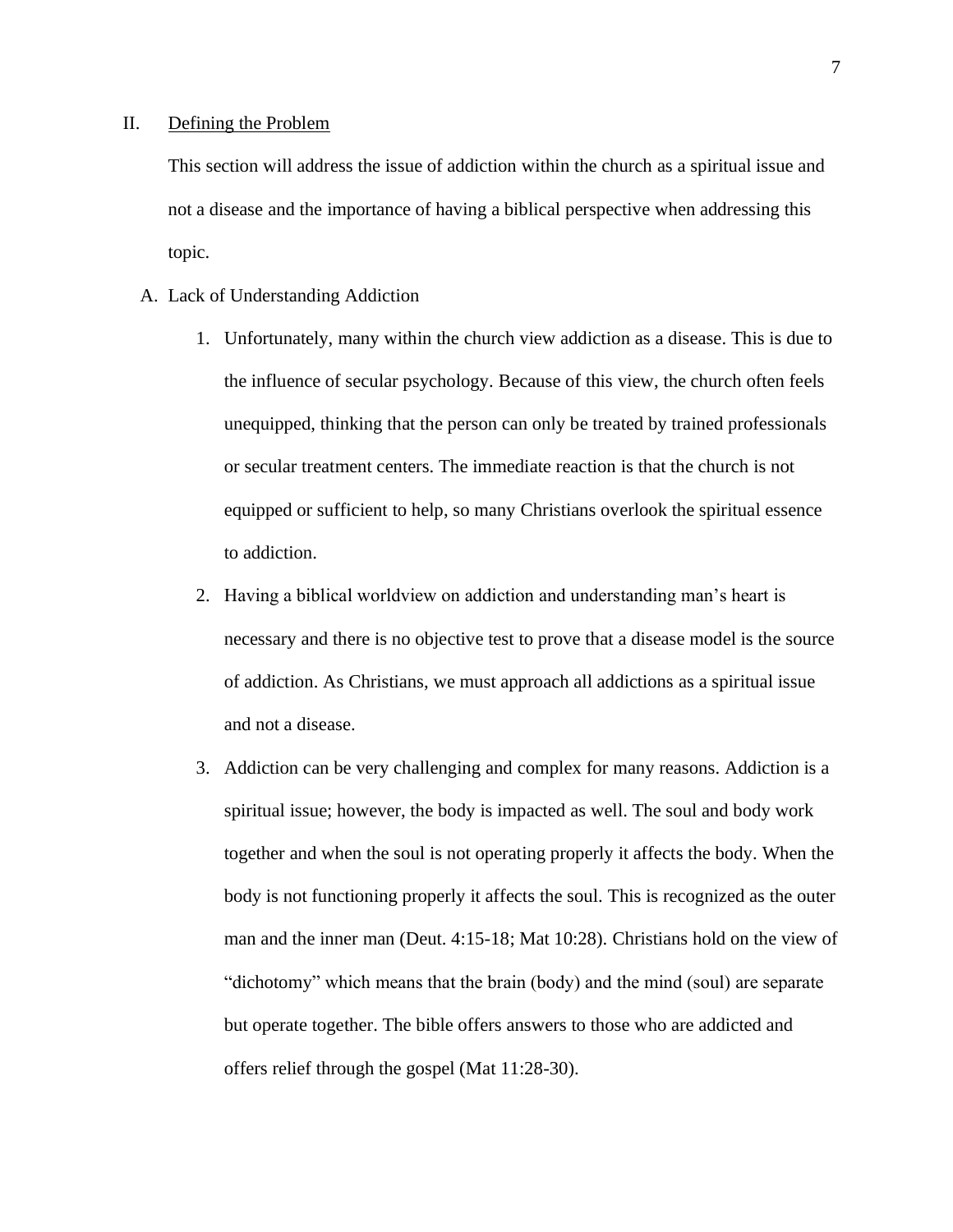- 4. The bible is clear in that the main problems of addiction are mainly spiritual (Mk 7:21-23). This is important to remember as we minister the Word of God to our fellow sinners and suffers (2 Tim 3:16; Heb 4:12).
- B. The Complexity of Addiction
	- 1. Some would argue that biblical counseling is not only too simplistic in its approach to addiction but is narrow minded because of the advancement of science due to the various imaging studies that can be done on the brain. The opposite is true. Biblical counseling offers a multi-faceted approach where both spiritual and physical issues are consideration, whereas secular views assume the nature of addiction is physical. Understanding the role of dopamine in addiction will help the counselor better understand why addiction to a substance or activity is difficult to overcome.
	- 2. Typically, an addiction diagnosis is an evaluation of the person's behavior based on certain questions and criteria. Despite many studies on alcoholism and drug abuse, none of them show that addictive behavior is clearly biological. There has been no gene or a chemical imbalance found. Most researchers are quick to point out that genes can influences people, which is of course true. But there is a huge difference between being influenced by genetics and being determined by it.<sup>16</sup> Several behavioral addictions have been hypothesized as having similarities to

<sup>16</sup> Edward T. Welch, *Blame It on the Brain?: Distinguishing Chemical Imbalances, Brain Disorders, and Disobedience* (Phillipsburg, NJ: P & R Publishing, 1998), 196.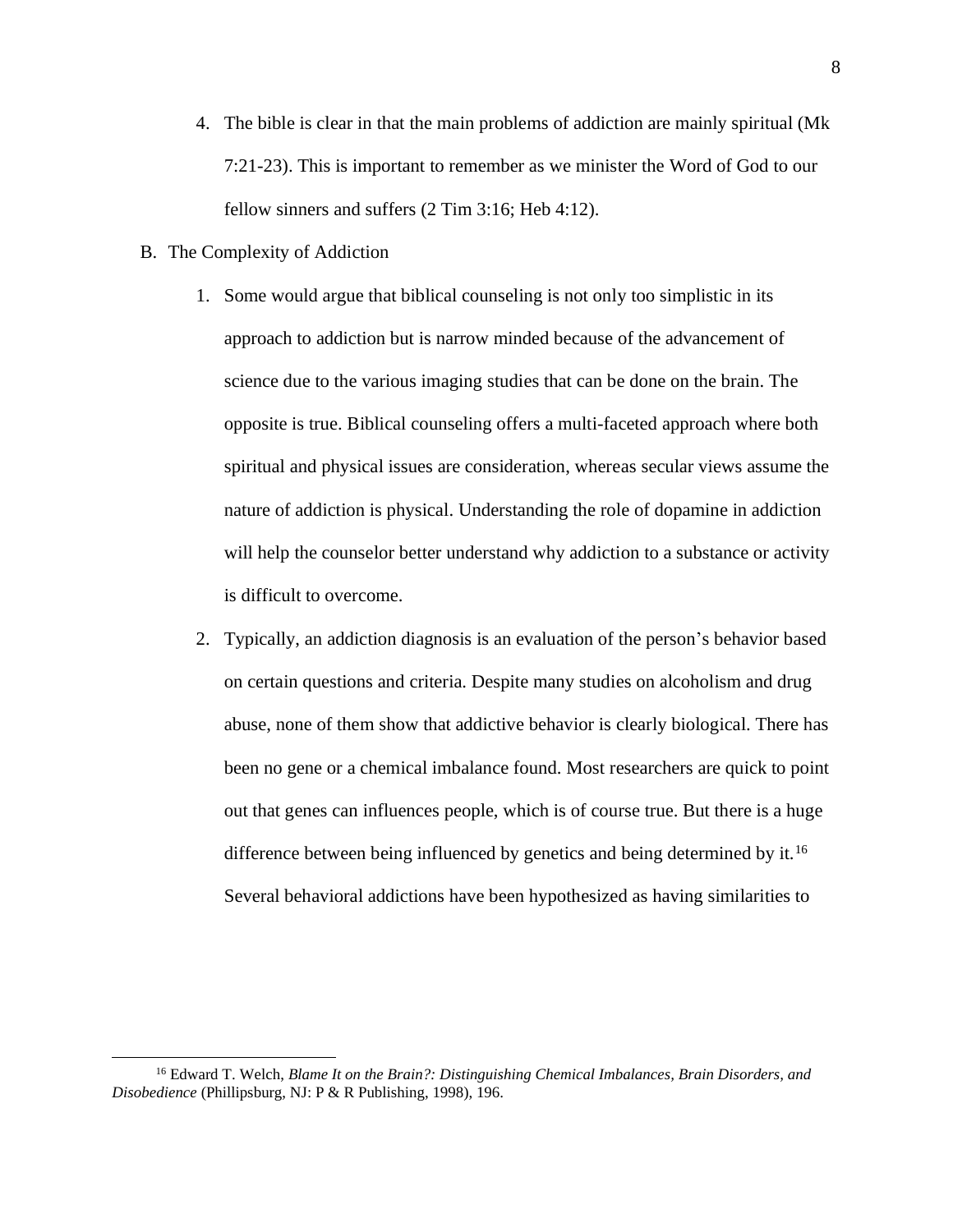substance addictions, which behaviors to include as behavior addictions is still open for debate.<sup>17</sup>

- 3. The whole of a person is made up of soul and body, or also known as the inner and outer man, and each one will have an effect on the other (2 Cor 4:16); as both the inner and outer man connect it will reveal what is happening in the heart as it is manifested in the addiction process in the outer man (Lk 6:45).
- 4. The brain cannot make a person sin or keep a person from following Jesus Christ in faith and obedience. Each person's abilities—brain strengths and weaknesses are unique and worthy of careful study. Brain problems can expose heart problems. Sinful hearts can lead to physical illness, while upright hearts can lead to health.<sup>18</sup>
- 5. In the bible, God makes it very clear that addiction is a sin nature problem and everyone since Adam and Eve is born with sin nature, so he or she has the potential to become physical addicted to a substance or activity.<sup>19</sup> It is a heart issue and cannot be limited to the physical nature of a person (Mat 15:18-19). It is a worship disorder that God has labeled sin because the person is worshiping a vice instead of God (1 Cor 10:31).
- C. Addiction in the Church

<sup>17</sup> Jon E. Grant et al., "Introduction to Behavioral Addictions," *The American Journal of Drug and Alcohol Abuse* 36, no. 5 (2010): pp. 233-241, https://doi.org/10.3109/00952990.2010.491884.

<sup>18</sup> Ibid, 49.

<sup>19</sup> Mark E. Shaw, *The Heart of Addiction: A Biblical Perspective* (Bemidji, MN., Focus Publishing, 2018), viii.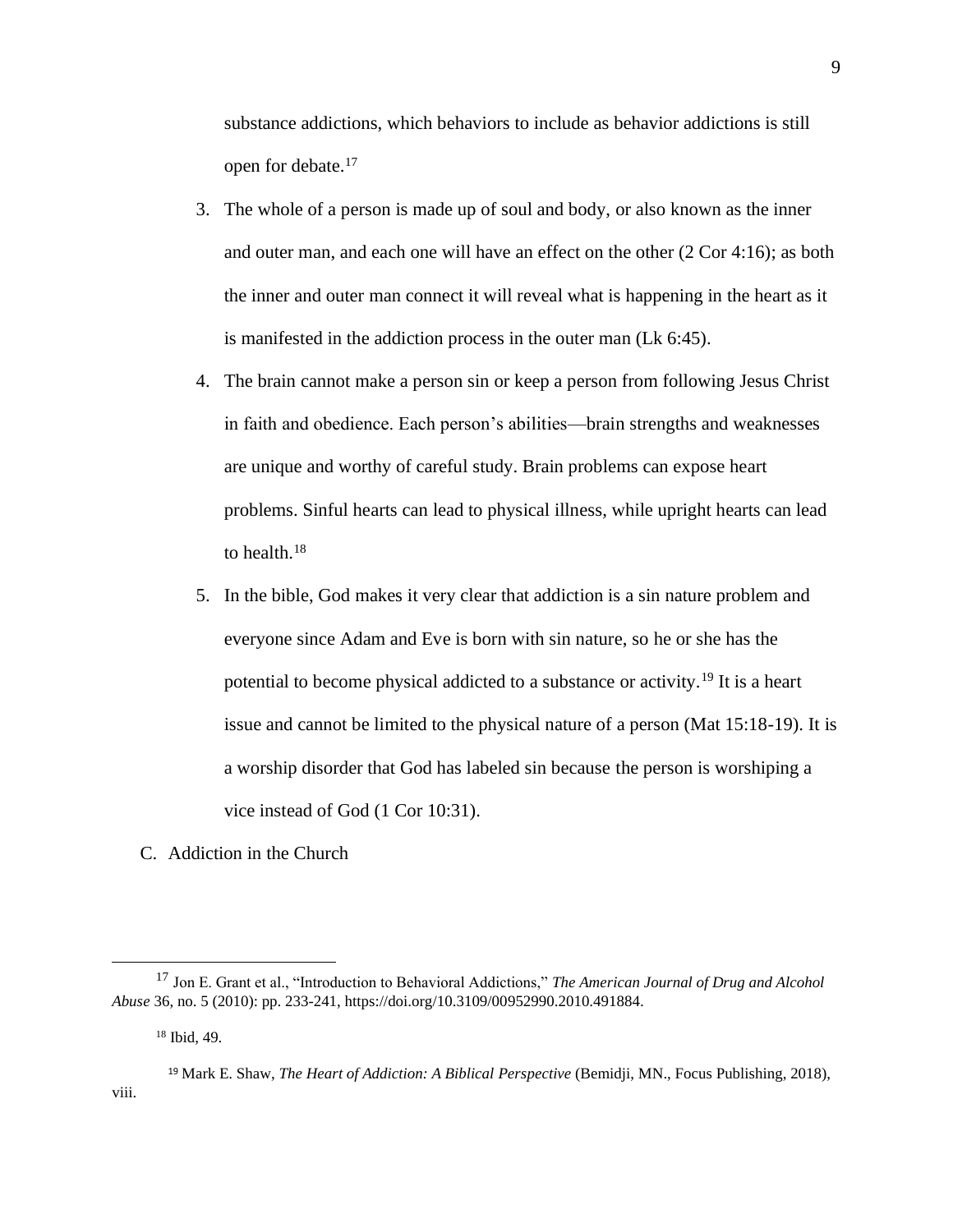- 1. How do we as a church respond to a person who is addicted to a substance or sinful activity? Do we send them to a psychiatrist or psychologist, or a treatment center? I believe the cure for any addiction is God, His Word and His church starting with the gospel of Jesus Christ.
- 2. Just as any other sinner needs a care and love of the church, so does an addicted person (Gal 6:1-2). Unlike a physical disease such as cancer or diabetes, addiction in its nature is a spiritual worship disorder that needs the hope of the gospel. No matter the physical side effects that can come with some addictions due to heavy and long use, the cure cannot not be complete without the gospel.
- 3. The very first step in helping an addicted person is to present the gospel of Jesus Christ and be as certain as possible of their salvation in Christ. God promises with the help of the Spirit there will be change in the person's life and godly fruit will be seen (Gal 5:23-24).
- D. Chemistry of Addiction
	- 1. The human brain is the most complex part in the human body and is considered the "crown jewel of the human body."<sup>20</sup>
	- 2. Long term drug abuse or engaging in illicit activity will result in decreased dopamine production. The motivation to use is still there but the pleasure one gets is reduced. Therefore, long-term abuse results in the person increasing the abuse because the dopamine is "worn out" and does not work as effective as it used to if

<sup>&</sup>lt;sup>20</sup> "Brain Basics: Know Your Brain," National Institute of Neurological Disorders and Stroke (U.S. Department of Health and Human Services, May 31, 2021), https://www.ninds.nih.gov/Disorders/Patient-Caregiver-Education/Know-Your-Brain.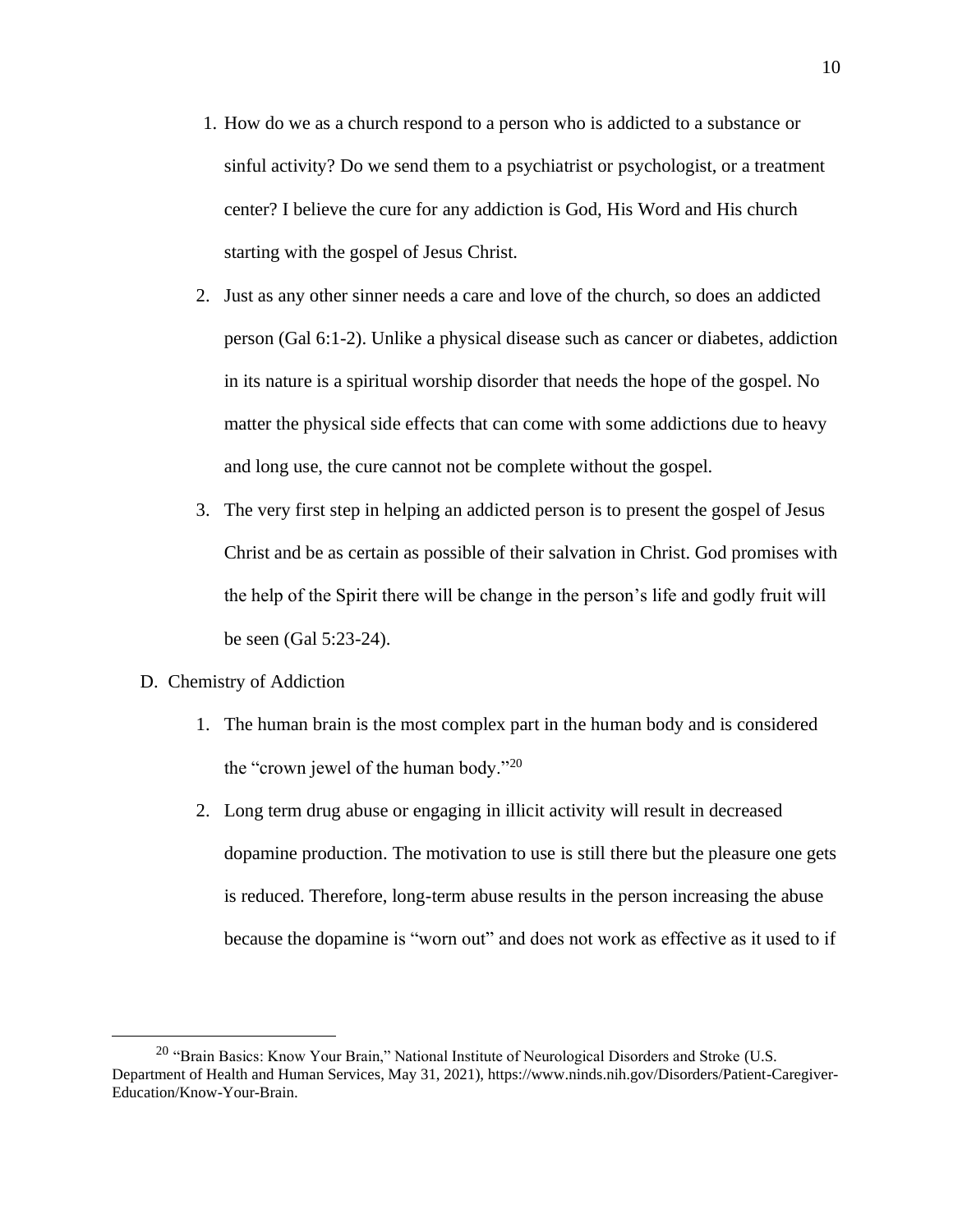at all. This is noted in individuals who seem "dead pan" and less interested in most things. 21

- 3. Habitual intake of addictive drugs results in decreased dopamine receptors expressed in the brain and therefore resulting in reduced interest in activities.<sup>22</sup>
- 4. Can DA levels be restored? "Unfortunately, increased drug use continues to wear down the dopamine system which explains why it takes increasingly more drug to obtain that same pleasure feeling. However, it is possible to restore and rebuild the dopamine level in the brain but it is challenging, will take time and is not an easy road to follow. DA can be restored by pursing pleasurable activities. Concrete examples noted by Dr. Kopelowicz including getting out with relatives or friends and participating in activities such as going for a walk, engaging in good conversation, and fellowship (church). It will take months, sometimes even years depending on how damaged the dopamine system is."<sup>23</sup> Dr. John Street of The Master's University and Seminary said, "Just calling addiction sin doesn't necessary help one to counsel the addict. It will be a long process."<sup>24</sup>
- 5. Further, neuroimaging studies report that changes in brain dopamine neurotransmission in people was correlated more with their subjective ratings of

<sup>21</sup> Kopelowicz, M.D., Alex. Understanding Addiction and Dopamine. Personal, June 24, 2021.

<sup>22</sup> Roy A. Wise and Mykel A. Robble, "Dopamine and Addiction," *Annual Review of Psychology* 71, no. 1 (April 2020): pp. 79-106, https://doi.org/10.1146/annurev-psych-010418-103337, 79,81.

<sup>23</sup> Kopelowicz, M.D., Alex. Understanding Addiction and Dopamine. Personal, June 24, 2021.

<sup>24</sup> John D. Street, "Counseling Drug Abuse and Addiction," *Counseling Drug Abuse and Addiction* (2021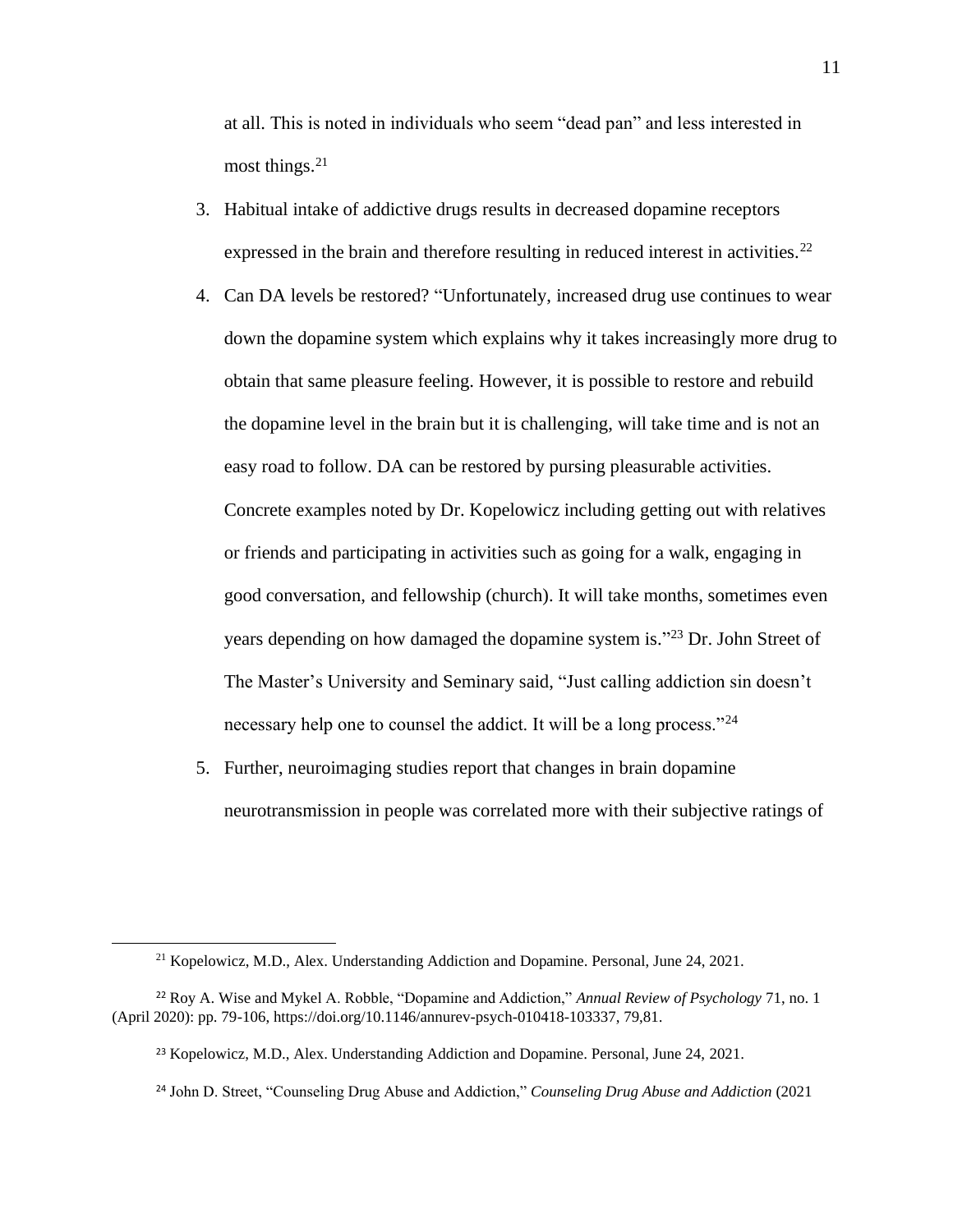wanting drug and food rewards, than with their liking ratings. Many now support the original conclusion that dopamine mediates *desire* rather than pleasure. 25

6. The physical side effect of addiction can bring much pain and misery. Long term usage can affect the whole body. It is true a person can become physical dependent upon certain drugs. Therefore, it is critical for the person to be under the care of a physician for any substance he or she has been using and become dependent upon.

#### III. The Secular View of Addiction

This section will focus on how the secular field of psychology views addiction, what the diagnosis process is, and what forms of treatment are used.

- A. The Secular Definition.
	- 1. In the DSM-5, the word addiction is not applied as a diagnostic term. Instead, the term "substance use disorder" is used to describe the wide range of disorders, from a mild form to a severe state of chronically relapsing, compulsive drug taking.<sup>26</sup>
	- 2. For decades, addiction has been viewed as a disorder of the dopamine neurotransmitter system.<sup>27</sup> Neurotransmitters are often referred to as the body's chemical messengers and are molecules used by the nervous system to transmit

<sup>25</sup> Kent C. Berridge and Terry E. Robinson, "Liking, Wanting, and the Incentive-Sensitization Theory of Addiction.," *American Psychologist* 71, no. 8 (2016): pp. 670-679, https://doi.org/10.1037/amp0000059, 2.

<sup>&</sup>lt;sup>26</sup> Diagnostic and Statistical Manual of Mental Disorders: Dsm-5, 5<sup>th</sup> ed. (Washington, D.C.: American Psychiatric Association, 2013), 485.

<sup>27</sup> David J. Nutt et al., "The Dopamine Theory of Addiction: 40 Years of Highs and Lows," *Nature Reviews Neuroscience* 16, no. 5 (2015): pp. 305-312, https://doi.org/10.1038/nrn3939.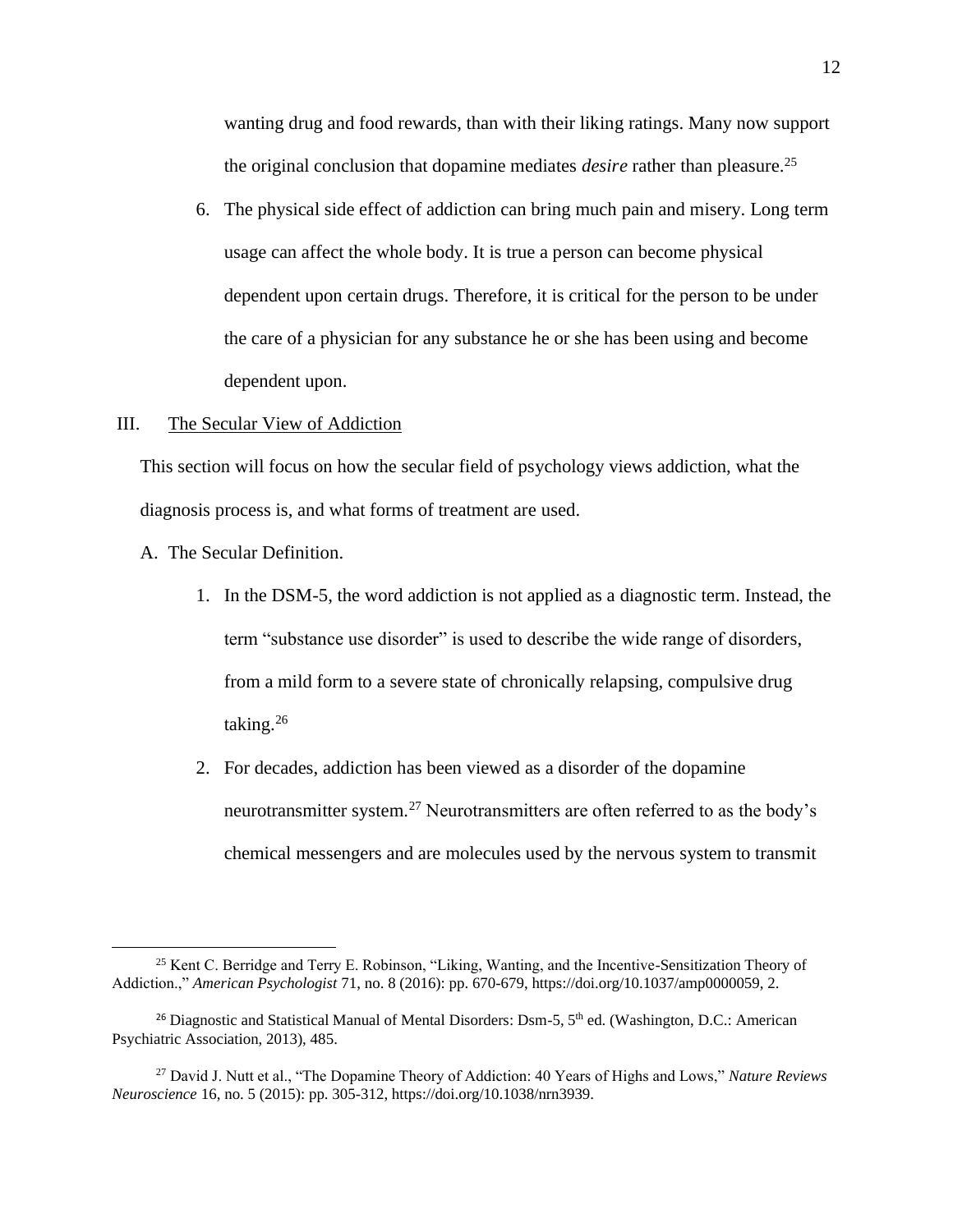messages.<sup>28</sup> Dopamine is the neurotransmitter that has been classically associated with the reinforcing effects of drugs of abuse and may have a key role in triggering the neurobiological change associated with addiction.<sup>29</sup> Studies have shown that certain drugs trigger an increase in dopamine production which in turn produces the "high and euphoria".<sup>30</sup>

- 3. Imaging studies have shown a correlation between use of certain drugs and an increase in dopamine which in turn reinforces the individuals to pursue more. Long term drug use results in the body adapting and therefore requiring more of the drug to obtain the original high. The body adapts by decreasing dopamine production. However, the authors' also note that addiction (a compulsive drive to continue drug taking) is not always triggered in an individual. In fact, they suggest that in vulnerable individuals (because of genetic, development, or environmental factors), addiction is related to the repeated alteration of the function of dopamine.<sup>31</sup>
- 4. Research has shown that there is no direct cause to the onset of addiction, but there are many hypotheses for potential causes.

 $30$  Ibid.

 $31$  Ibid.

<sup>28</sup> Roy A. Wise and Mykel A. Robble, "Dopamine and Addiction," *Annual Review of Psychology* 71, no. 1 (April 2020): pp. 79-106, https://doi.org/10.1146/annurev-psych-010418-103337, 79-81.

 $^{29}$  N D Volkow et al., "Dopamine in Drug Abuse and Addiction: Results from Imaging Studies and Treatment Implications," *Molecular Psychiatry* 9, no. 6 (June 2004): pp. 557-569, https://doi.org/10.1038/sj.mp.4001507.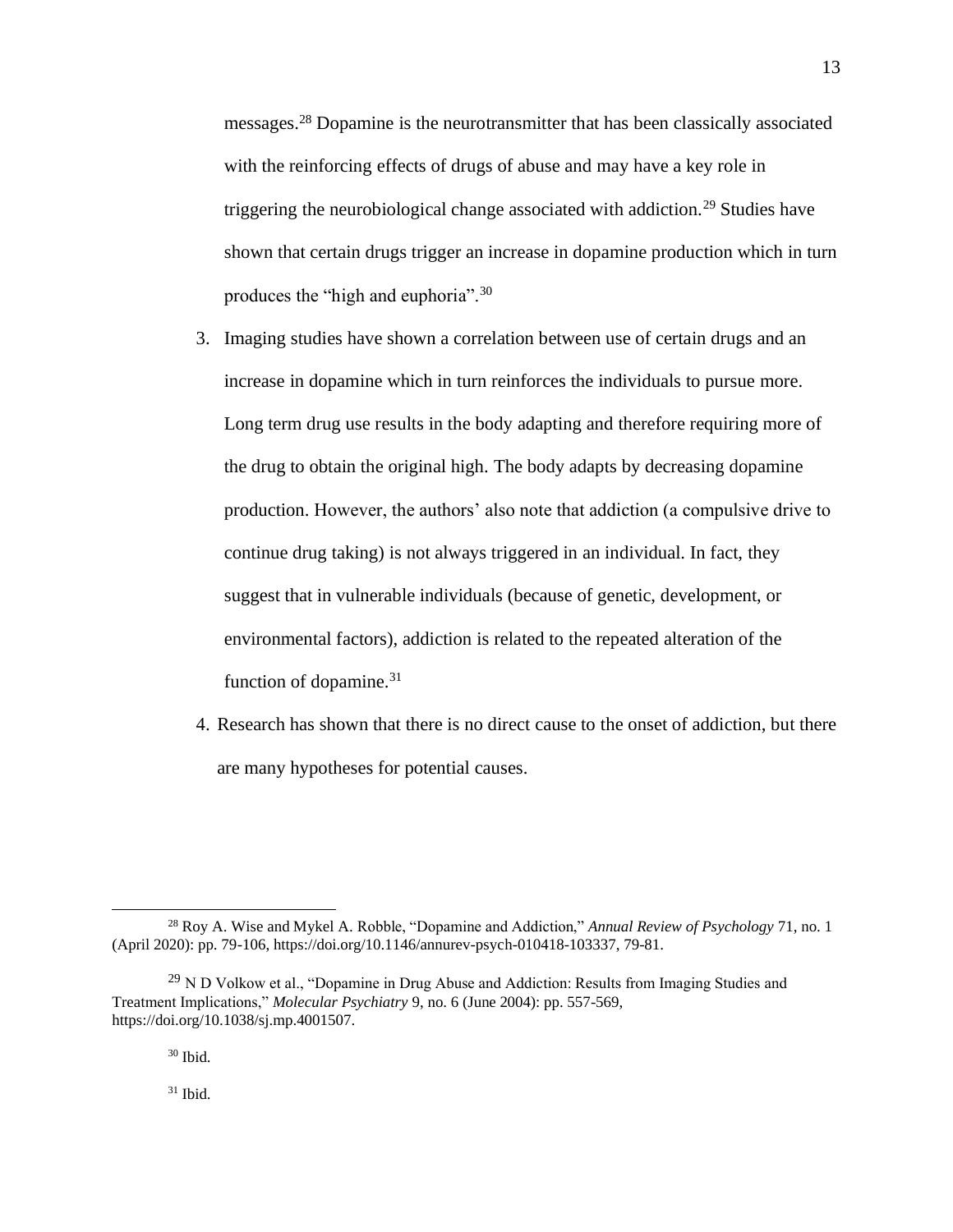a) Hypothesis of potential causes rang from genetic variations, to the environment that one lives in, to brain chemistry, all the way to substance  $use.<sup>32</sup>$ 

### B. A Secular Diagnosis

"As psychiatrist have become enthralled with diagnosis and medication, we have given up the essence of our profession—understanding the mind."<sup>33</sup>

- 1. Because this disorder (addiction) cannot be objectively tested through a simple blood test, or x-ray exam, doctors must make a thorough psychiatric evaluation when he or she will observe the addiction symptoms as manifested within a 12 month period.
- 2. Researchers have found evidence of abnormalities in serotonin, norepinephrine, dopamine (DA), cortisol, growth hormones, and brain-derived neurotrophic factor and etc., yet no specific defect has been identified.<sup>34</sup>
- 3. Drug, Alcohol and Stimulant-Related Disorders are the most common disorders.
	- a) Symptoms common with addiction patients are also common in other mental disorders, making it difficult to diagnose.
	- b) The following conditions may be classified as substance-induced: intoxication, withdrawal, other substance/medication-induced mental disorders (psychotic disorders, bipolar and related disorders, depressive

<sup>34</sup> Ibid, 6.

<sup>32</sup> "Schizophrenia." NAMI: National Alliance on Mental Illness. Accessed July 5, 2019. <https://www.nami.org/Learn-More/Mental> -Health-Conditions/Schizophrenia.

<sup>33</sup> Daniel J. Carlat, *Unhinged: the Trouble with Psychiatry--a Doctor's Revelations about a Profession in Crisis* (New York: Free Press, 2010), 5.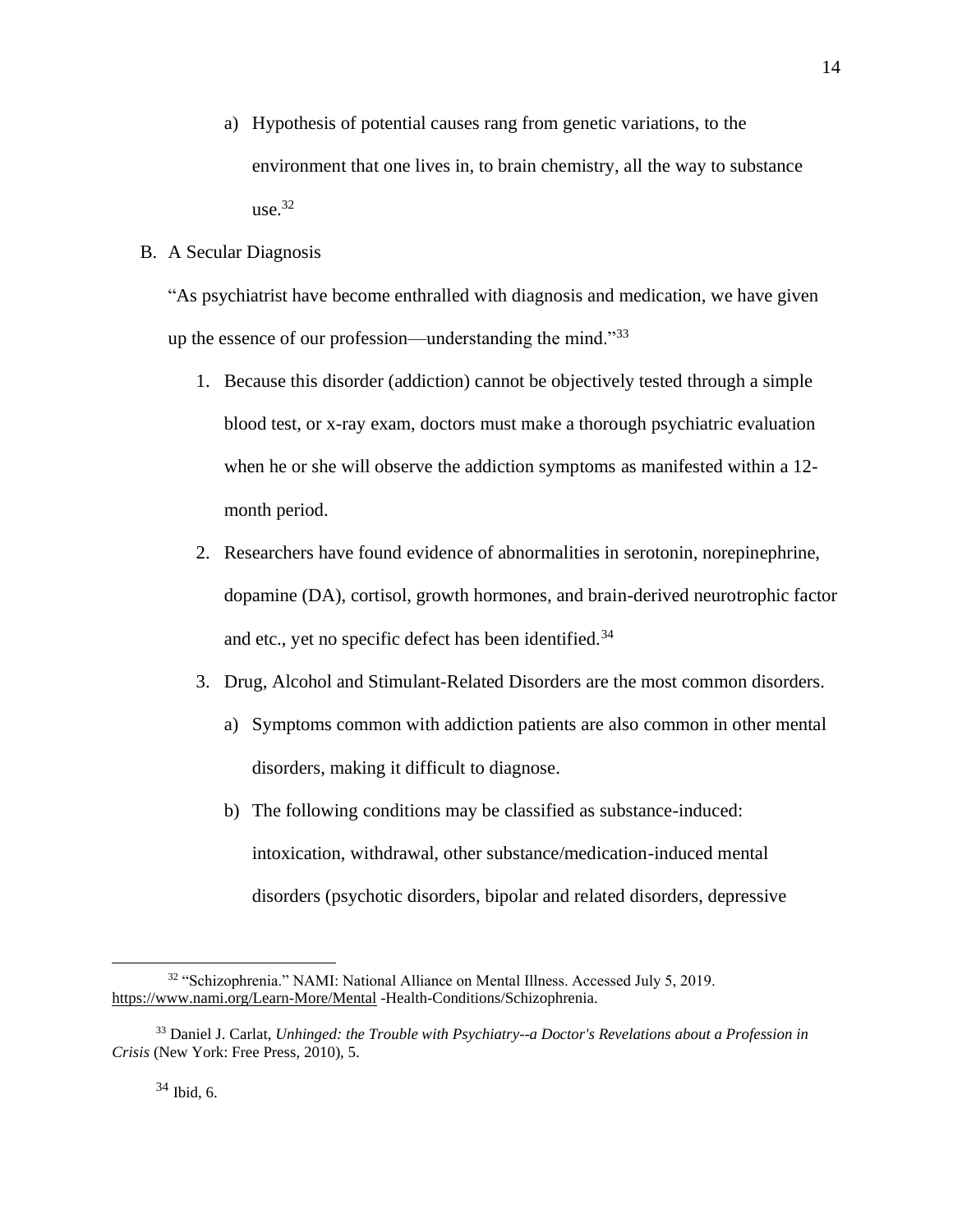disorders, anxiety disorders, obsessive-compulsive and related disorders and neurocognitive disorders.<sup>35</sup>

- 4. Data gathering is required before an addiction diagnosis can be made.<sup>36</sup>
	- a) A thorough psychiatric evaluation includes a medical evaluation, physical examine, mental status exam, and various laboratory test.
	- b) Although the findings are extensive, they are not comparable and cannot be aggregated into reliable national statistics.<sup>37</sup>
	- c) Other psychotic disorders are ruled out, since the symptoms of addiction are commonly shared with other disorders.
- C. The World's Solution

The majority of modern writers on addiction uses the worldly mindset to deal with addictive thoughts and behaviors.

- A person who is addictive has a "persistent compulsive disorder" of a substance or vice such as pornography known by the user to be harmful affect more than one-quarter of those who seek "obsessive compulsive disorder (OCD).<sup>38</sup>
	- a) To label an addictive behavior as purely compulsive is wrong because the individual is not responsible for his or her choices.

<sup>&</sup>lt;sup>35</sup> Diagnostic and Statistical Manual of Mental Disorders: Dsm-5, 5<sup>th</sup> ed. (Washington, D.C.: American Psychiatric Association, 2013), 481.

<sup>&</sup>lt;sup>36</sup> "An Assessment of Data Collection for Alcohol, Drug Abuse ...," accessed July 5, 2021, https://www.oig.hhs.gov/oei/reports/oai-02-88-00120.pdf, 5.

<sup>37</sup> "An Assessment of Data Collection for Alcohol, Drug Abuse ...," accessed July 5, 2021, https://www.oig.hhs.gov/oei/reports/oai-02-88-00120.pdf, 5.

<sup>38</sup> Jeffrey Juergens, "Obsessive Compulsive Disorder and Addiction," Addiction Center, June 16, 2021, https://www.addictioncenter.com/addiction/obsessive-compulsive-disorder/.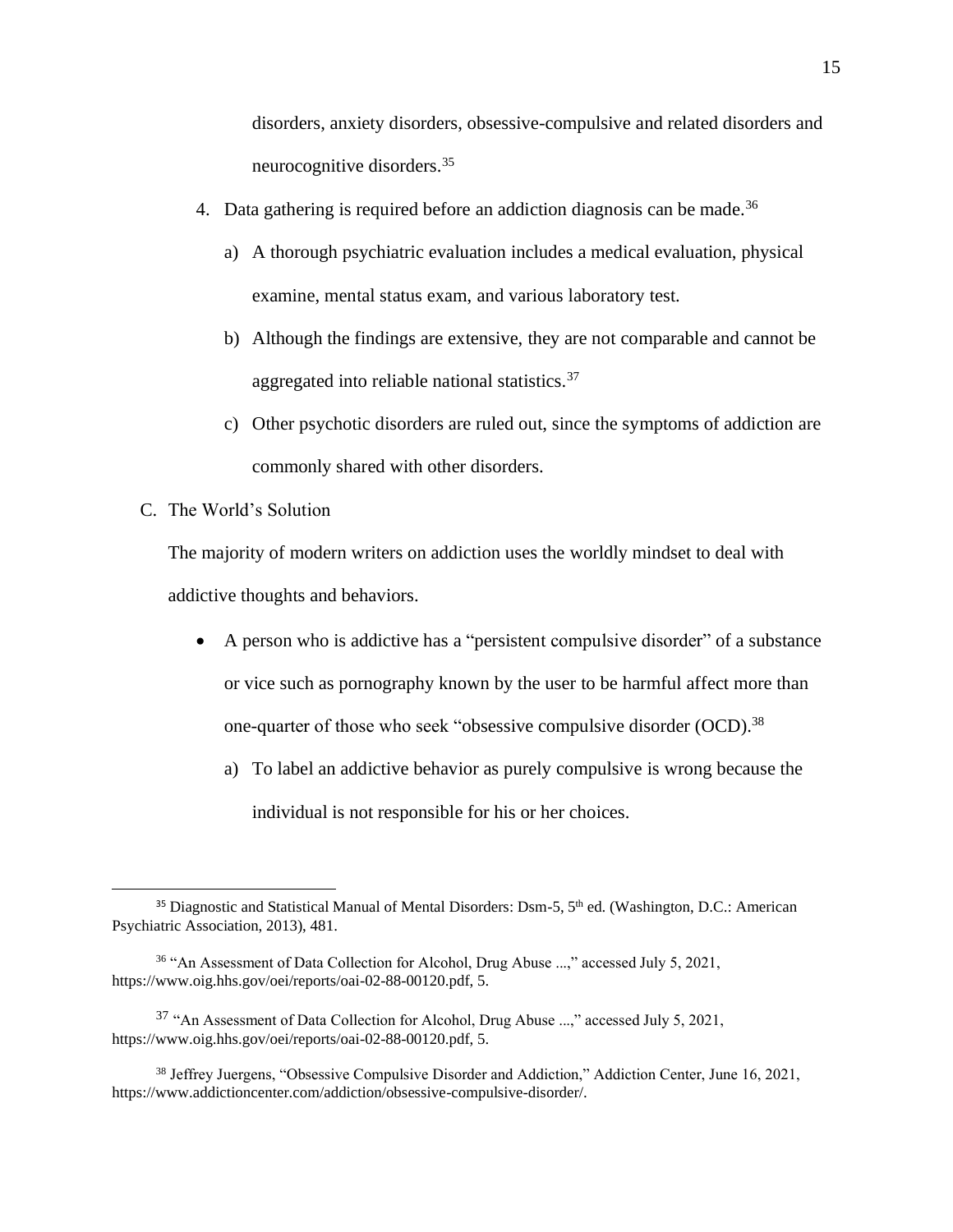- b) Something that is planned cannot be labeled as compulsive because compulsive behavior is defined as "an irresistible" impulse to perform an irrational act.<sup>39</sup> This implies you cannot control the behavior at all. There is no cure for addiction, but rather, medication is often prescribed to manage the addiction, or self-help groups, and (or) experts in various fields.
- a) While there are many approaches to addiction most of mankind's approaches are a mixture of Christian truth with worldly lies.
- b) Treatment is widely varied. The world's approach has three foundational ways: (1) Man-centered ideas focus upon pleasing man and leaning on man's wisdom which such as "self-help groups," and the idea of recovery process. (2) Referral "experts." (3) The Disease Model.
- c) Advancement in imaging studies, specifically Positron Emission Tomography (PET) scans have provided new insights on the role of dopamine in drug abuse and addiction in the human brain.<sup>40</sup> A typical brain contains on hundred billion neutrons, each of which make electrical connections, or synapses, with up to ten thousand other neutrons.<sup>41</sup>
- d) The "disease concept" gives worldly approach more credibility as people often considered the idea to be "real science" and a "medical problem." It

<sup>39</sup> Merriam Webster, op.cit.

<sup>&</sup>lt;sup>40</sup> N D Volkow et al., "Dopamine in Drug Abuse and Addiction: Results from Imaging Studies and Treatment Implications," *Molecular Psychiatry* 9, no. 6 (June 2004): pp. 557-569, https://doi.org/10.1038/sj.mp.4001507, 1.

<sup>41</sup> Daniel J. Carlat, *Unhinged: the Trouble with Psychiatry--a Doctor's Revelations about a Profession in Crisis* (New York: Free Press, 2010), 6.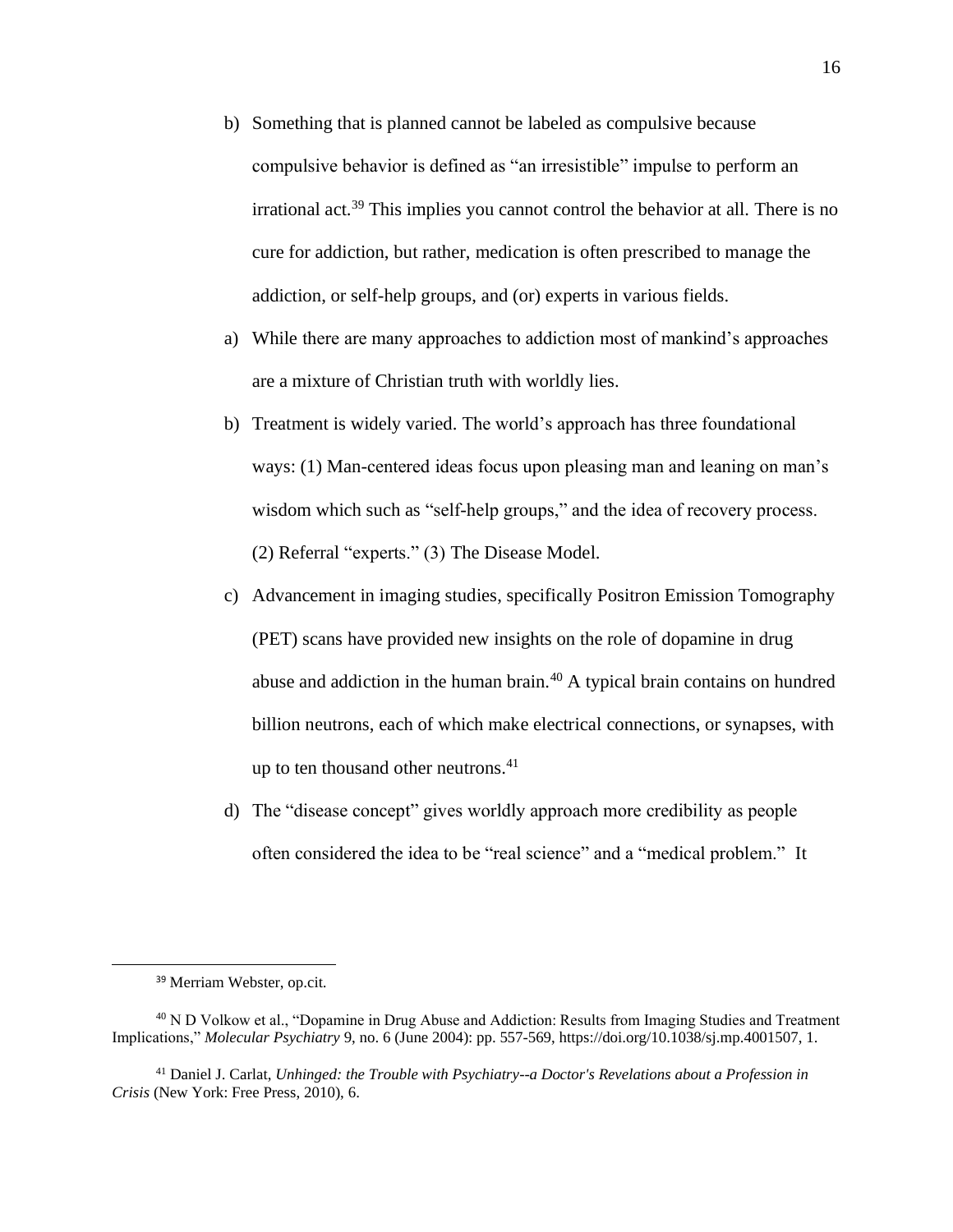may help someone overcome the action short-term but does not offer longterm sustaining help. It is a flawed humanistic theory on addiction.<sup>42</sup>

e) Dr. Daniel J. Carlet, M.D., said, "The science of psychiatry is riveting, and I have confidence that someday we will understand the neurobiology of emotions. But we are much further away from the understanding than most of my patients think."<sup>43</sup>

#### IV. A Biblical Perspective of Addiction

It is important to have an appropriate biblical anthropology of man and from this we can also examine reasons for the addiction. This section will set the foundation of biblical view of man, and from there examine the heart issues of addiction.

- A. A Biblical View of Man
	- 1. Man is created in the Image of God (Gen 1:26).
		- a) Wayne Grudem said, "The fact that man is in the image of God means that man is like God and represents God." We are similar but not identical to the thing it represents.<sup>44</sup> When God had created both Adam and Eve all that He made was "very good" (Gen 1:31).

<sup>42</sup> Mark E. Shaw, *The Heart of Addiction: A Biblical Perspective* (Bemidji, MN., Focus Publishing, 2018), 23.

<sup>44</sup> Wayne A. Grudem, *Systematic Theology: An Introduction to Biblical Doctrine* (Zondervan, 2009), 442- 443.

<sup>43</sup> Daniel J. Carlat, *Unhinged: the Trouble with Psychiatry--a Doctor's Revelations about a Profession in Crisis* (New York: Free Press, 2010), 6.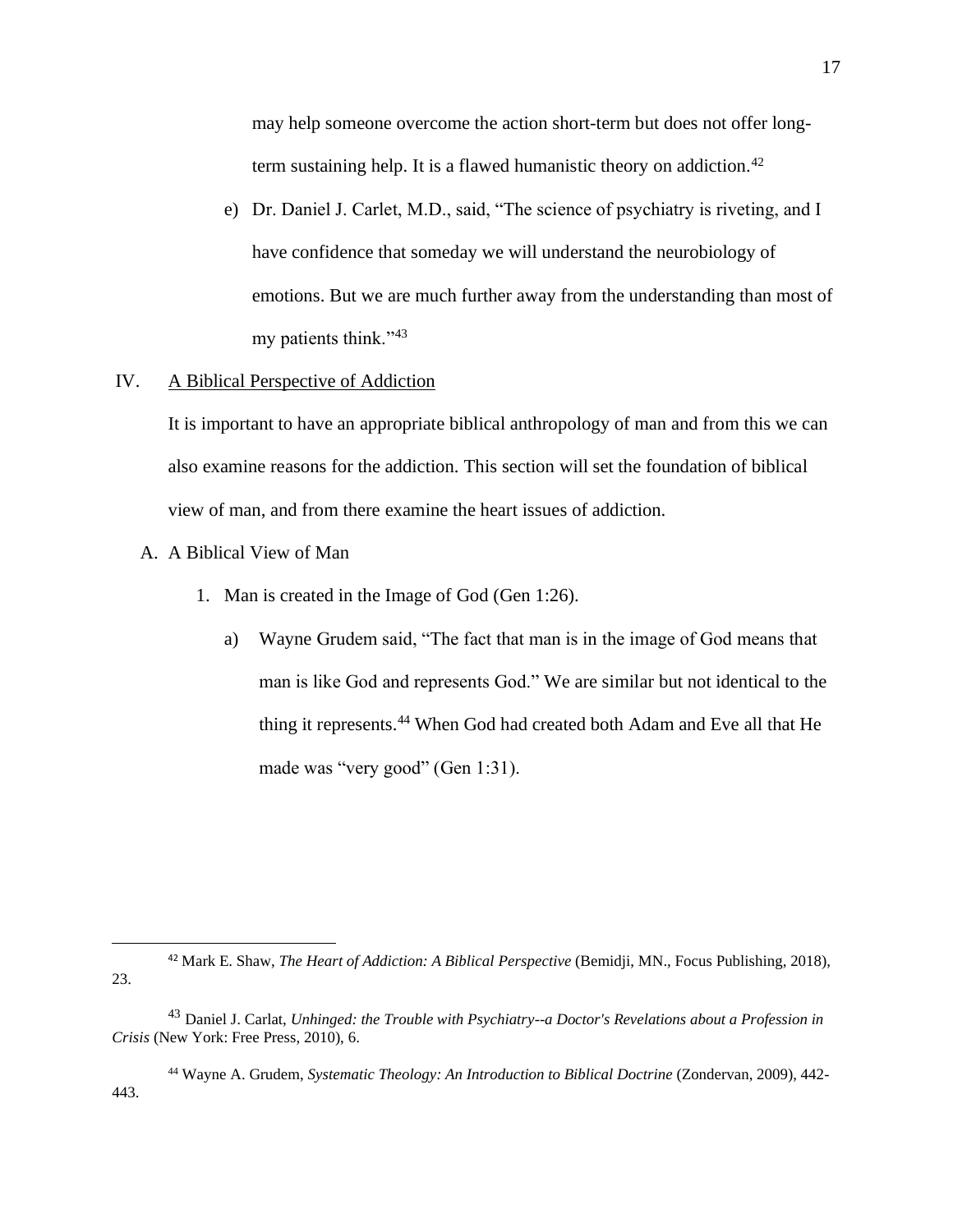- b) Man is like God in the following ways: intellectual ability; moral purity; spiritual nature; dominion over the earth; creativity; ability to make ethical choice; and immortality [or some similar statement].<sup>45</sup>
- c) The Fall: God's Image is distorted but not lost (Gen 9:6; Ja 3:9).
- d) Redemption in Christ: a progressive transformation of His image (Col 3:10).
- e) Christ's Return is our hope: Complete Restoration of God's image (Rm 8:29; 1 Cor 15:14; 1 Jn 3:2).<sup>46</sup>
- 2. Man is dependent by nature (Mat 4:3; 6:31-32). Man was created to live dependent on God in order to find life and blessings (Deut 8:3; Ps 36:9). Dr. John Street said, "People become dependent because he or she is dependent."<sup>47</sup>
- 3. Man is made up of both soul/body or the inner and outer man. The biblical view of man is also known as a "dichotomist" view of man.
	- a) Paul says that while the outer man is wasting away, our inner self is being renewed day by day (2 Cor 4:16).
	- b) Jesus says to not fear those who kill the body but cannot kill the soul. Rather fear him who can destroy both the soul and body in hell (Mat 10:28).
- 4. The inner man and outer man are interconnected, one directly affects the other.
	- a) What is residing in the inner man is manifested in the outer man, come evil thoughts and evil deeds (Mk 7:20-21; Prv 4:23).

<sup>45</sup> Ibid, 443.

<sup>46</sup> Wayne A. Grudem, *Systematic Theology: An Introduction to Biblical Doctrine* (Zondervan, 2009), 445.

<sup>47</sup> John D. Street, "Counseling Drug Abuse and Addiction," *Counseling Drug Abuse and Addiction* (2021).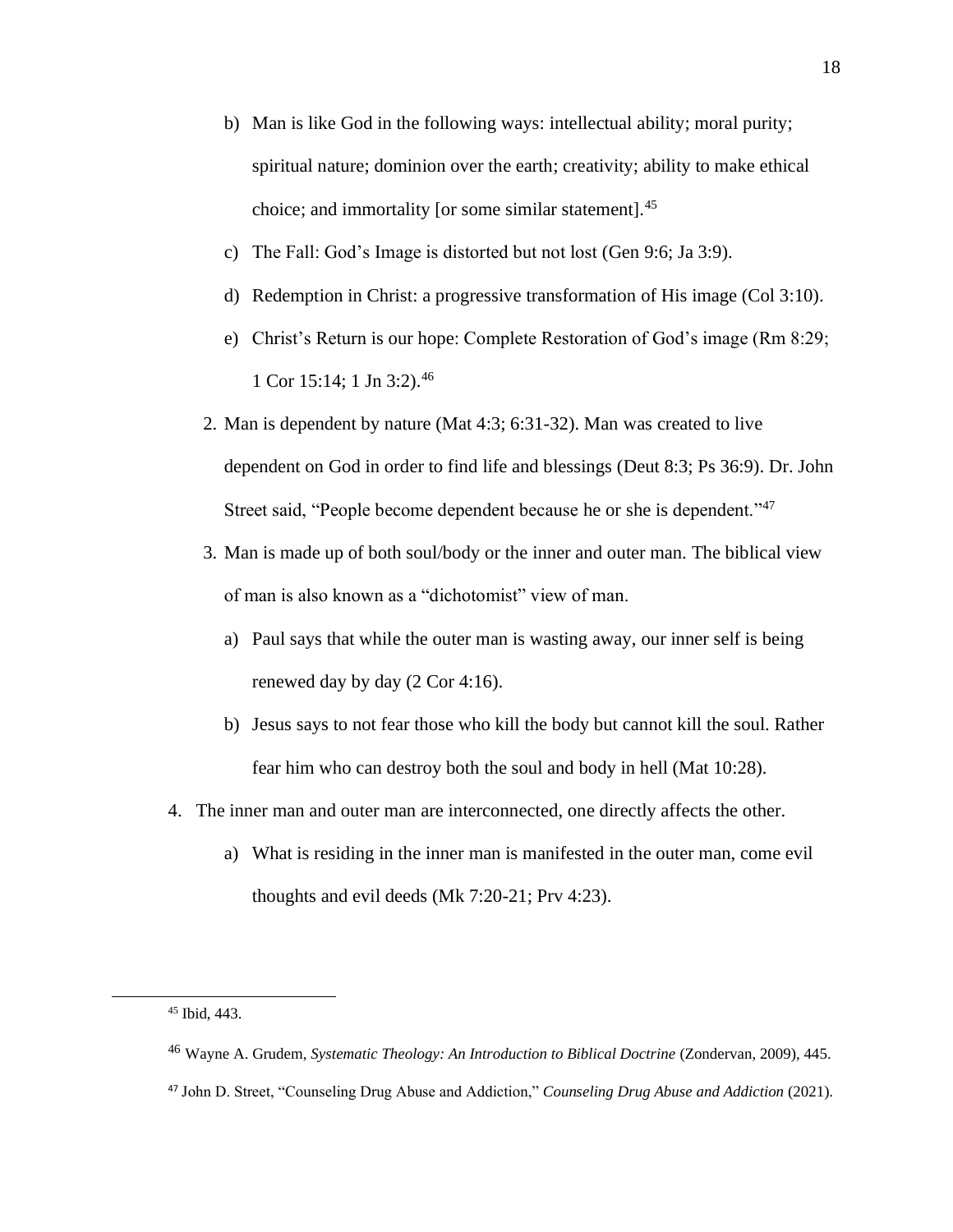- b) "Addiction" is a difficult problem that involves a complexity of spiritual and physiological dimensions. The medical model dominates because the urge to use or drink feels like a disease. Yet the Bible always speaks of drunkenness (any substance) where the person gets impaired is sin (Prv 23:29-35; 1 Cor  $5:11$ ; 6:9-10).<sup>48</sup>
- c) Dr. John Street describes addiction as "an idol relationship with a moodchanging experience."<sup>49</sup> Dr. Mark Shaw describes addiction as "a persistent habitual use of a substance or vice known by the user to be harmful."<sup>50</sup> Dr. Edward Welch says "addictions are ultimately a disorder of worship."<sup>51</sup>
- 5. The implications for the Christian means that although he or she is sinful and suffer from the effects of sin in the world, he or she has the Holy Spirit that not only indwells in them but also empowers them to live a life in obedience to God's word (Tit 3:5; 1 Cor 2:12; Gal 5:16).
	- a) A person who is addicted, just as the rest of us humans, have inherited a fallen sinful nature, that wills to think, speak, and act selfishly and independently from God (Gen 5:1-3). 52

<sup>50</sup> Mark E. Shaw, *The Heart of Addiction: A Biblical Perspective* (Bemidji, MN., Focus Publishing, 2018), 28.

<sup>52</sup> Mark E. Shaw, *The Heart of Addiction: A Biblical Perspective* (Bemidji, MN., Focus Publishing, 2018), 32-33.

<sup>48</sup> Edward T. Welch*, Blame it on the Brain? Distinguishing Chemical Imbalances, Brain Disorders, and Disobedience* (Phillipsburg, N.J., P&R Pub., 1998), 186-187.

<sup>49</sup> John D. Street, "Counseling Drug Abuse and Addiction," *Counseling Drug Abuse and Addiction* (2021).

<sup>51</sup> Edward T. Welch, *Addictions: a Banquet in the Grave: Finding Hope in the Power of the Gospel* (Phillipsburg, NJ: P & R Pub., 2001), xvi.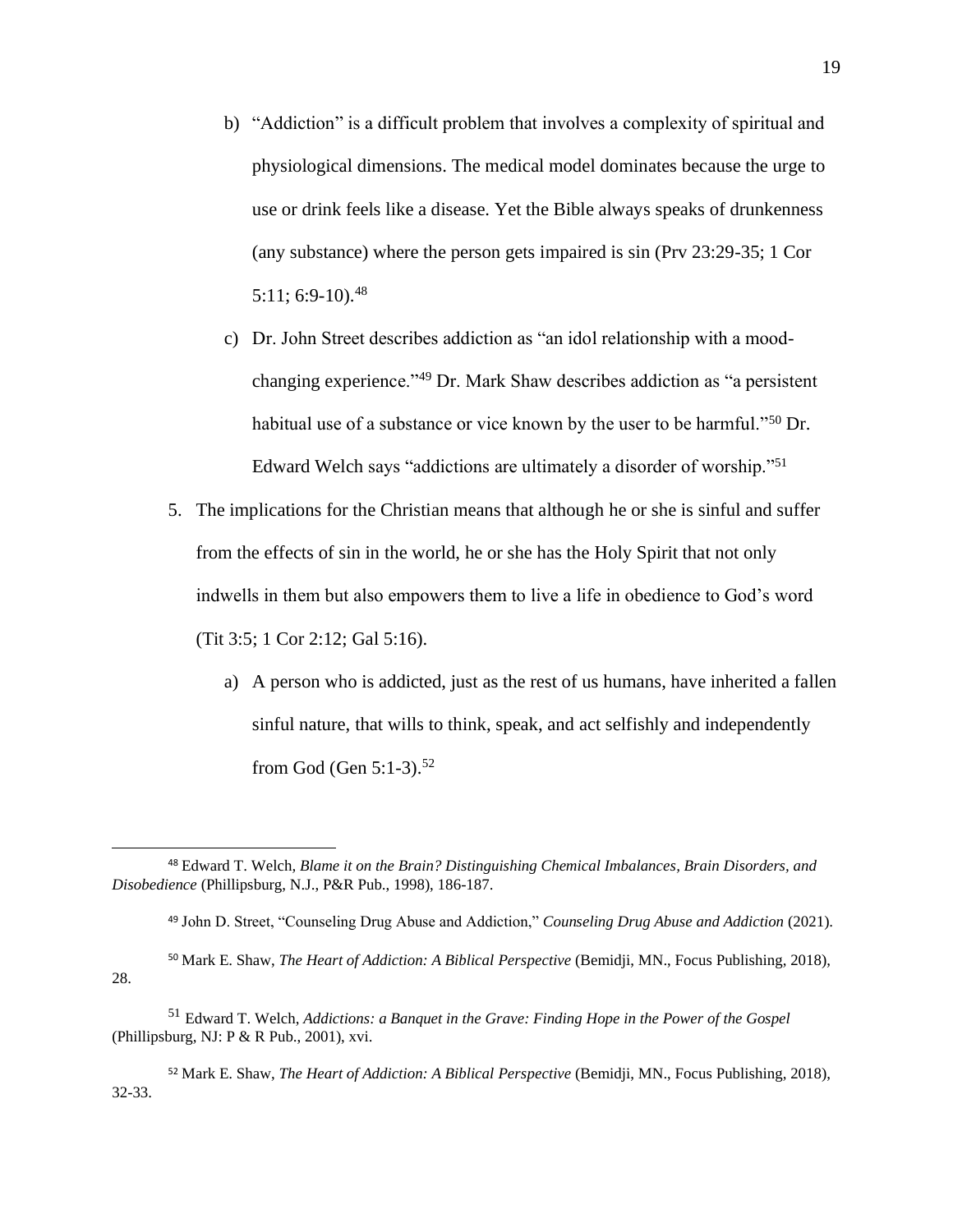- b) The effects of sin are so deep within us that it has affected the way we worship. We were created to worship God and only God but now we seek and worship the creation (Gen 2:4-17; Rm 1:25). Adam's body at creation was sinless and deathless, but sin brought dramatic change to the human body.<sup>53</sup>
- c) The only cure for any person addicted is the gospel, and with the help of the Holy Spirit, he or she can learn to live a life that responds to God in a way that pleases Him (Gal 5:22-23). <sup>54</sup>
- B. The Heart of Addiction
	- 1. The meaning of "heart" in Scripture is not the actual physical organ that pumps your blood. Heart refers to the inner person—soul or mind. The Greek word the Bible uses for "heart" is "kardia." The spiritual heart/soul will live forever. The heart is your control center of your life (Prv 16:2).
		- a) It is your spiritual heart that matters most to God. David was a man after God's own heart. "The Lord God sought out a man after his own heart" (1 Sam 13:14).
	- 2. God created all men and women to be worshipers. As we know, our thoughts, words and behaviors reveal what is in the heart, and the same can be said with addiction (Rm 11:36; 1 Cor 8:6; Col 1:16).

<sup>53</sup> John MacArthur and Richard Mayhue, *Biblical Doctrine: a Systematic Summary of Bible Truth* (Wheaton, IL: Crossway, 2017), 417.

<sup>54</sup> John D. Street, *Passions of the Heart: Biblical Counsel for Stubborn Sexual Sins* (Phillipsburg, NJ: P&R Publishing, 2019), 4.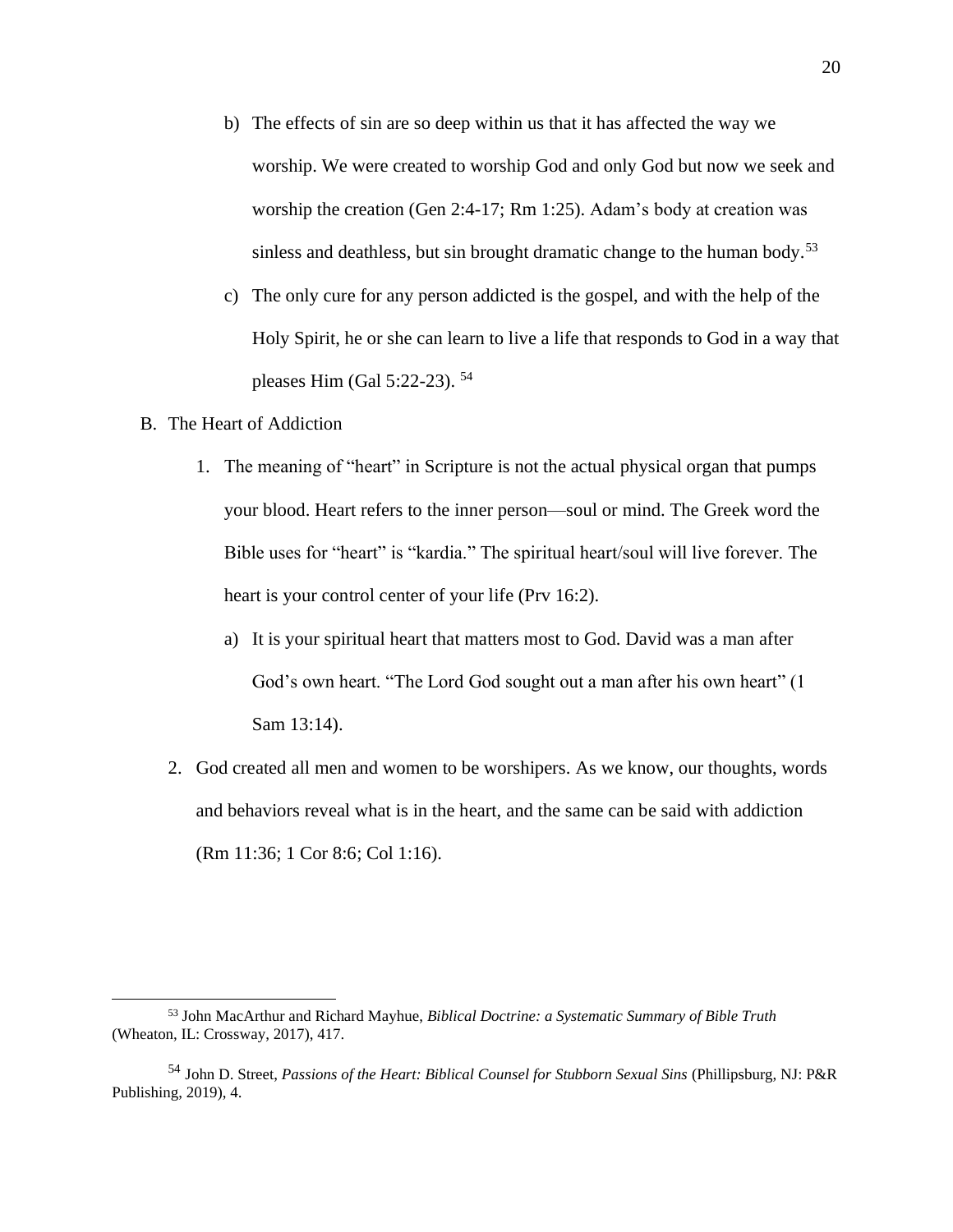- a) All destructive addictions are a heart issue and not a disease. The person who is addicted seeks to please self with his "god of choice" which is idolatry. It is lovers of self rather than lovers of God (2 Tim 3:4). The heart can deceive us.
- b) An idol is anything or anyone that captures our hearts, soul, mind and affections more than God (Rm 1:21-25; 1 Pet 2:11-12).
- c) Addiction reveals what is in the heart of that person (Jer 17:9; Mk 7:21-23). Whoever he or she serves is their God or god. Who or what you worship is your God or god.
- d) Contentment connects with idolatry (Ja 1:13-18). Contentment is the settled disposition of the heart in every situation.
- 3. The Scriptures give many windows to the heart (Prv 20:5). The human heart is deep, hidden and clever. The heart purposes and plans.<sup>55</sup>
	- a) The inner person in contrast with the outer.
	- b) Your heart has thoughts, intentions and desires (Heb 4:12).
	- c) Keep your heart with all vigilance (Prv 4:23). The heart has three main functions: (1) Emotions—our heart is the source of what we feel and desire (Ps 37:4-5). (2) Thoughts—our thoughts influence everything we think and do (Mat 9:4). (3) Behavior—our heart guides our actions we take (Mat 15:19).
- 4. A person who is addicted worships their "idol" or "vice" as their master. A slave always heeds to his master (Rm 6:16).

<sup>55</sup> John D. Street, *Passions of the Heart: Biblical Counsel for Stubborn Sexual Sins* (Phillipsburg, NJ: P&R Publishing, 2019), 3.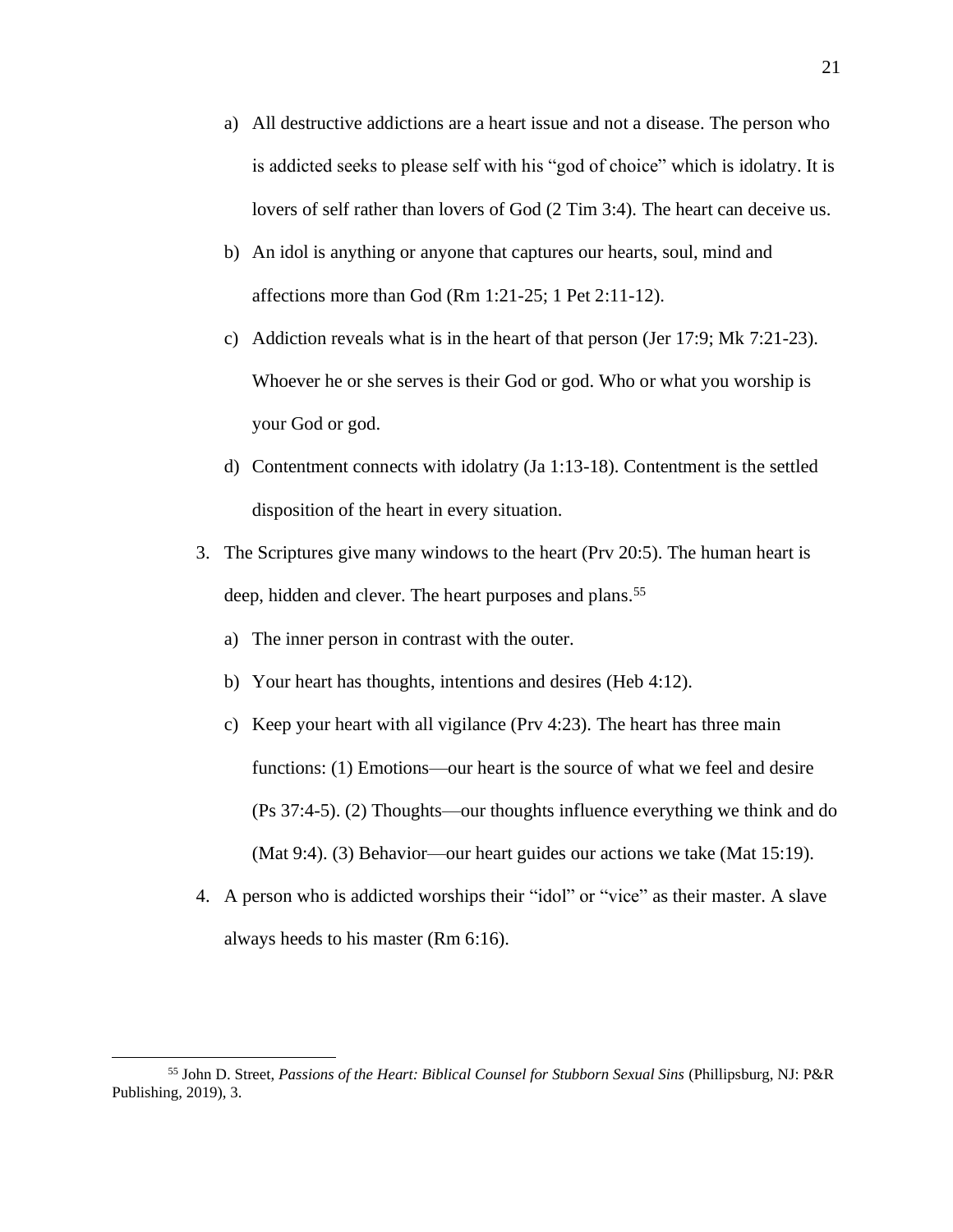- a) Substance abuse or vice makes us subservient, so that impulses of the body begin to demand fulfillment and it be obeyed no matter the cost.<sup>56</sup>
- b) The person must die to self in order to be freed (Rm 6:17-22).
- 5. A fearful heart leads an addict to be severely distressed and paranoid.
	- a) A heart that fears and is full of anxiety can lead to paranoia from the substance.
	- b) A heart that fears also experiences a loss of control.
- 6. The cure for any addiction is a holy fear that is seen in a repented heart (2 Cor 7:11).
- C. The Physical Components of Addiction

God has created our bodies with incredible adaptability to even of the most harmful of substances. The person may become physically addicted to a certain substance. Dr. Ed Welch, "Because theology is the lens through which Christians interpret all research, and it is essential that our lens be clear and accurate." 57

- 1. One who is dependent upon a certain substance will experience withdrawal when he or she stops using the substance.
- 2. God given appetites.
	- a) Appetites are designed to be satisfied at regular intervals and in moderation to help sustain your life.<sup>58</sup>

<sup>58</sup> Mark E. Shaw, *The Heart of Addiction: A Biblical Perspective* (Bemidji, MN., Focus Publishing, 2018), 71-72.

<sup>56</sup> John D. Street, "Counseling Drug Abuse and Addiction," *Counseling Drug Abuse and Addiction* (2021).

<sup>57</sup> Edward Welch, *Blame It on the Brain?: Distinguishing Chemical Imbalances, Brain Disorders, and Disobedience* (Phillipsburg, NJ: P & R Publishing, 1998), 15.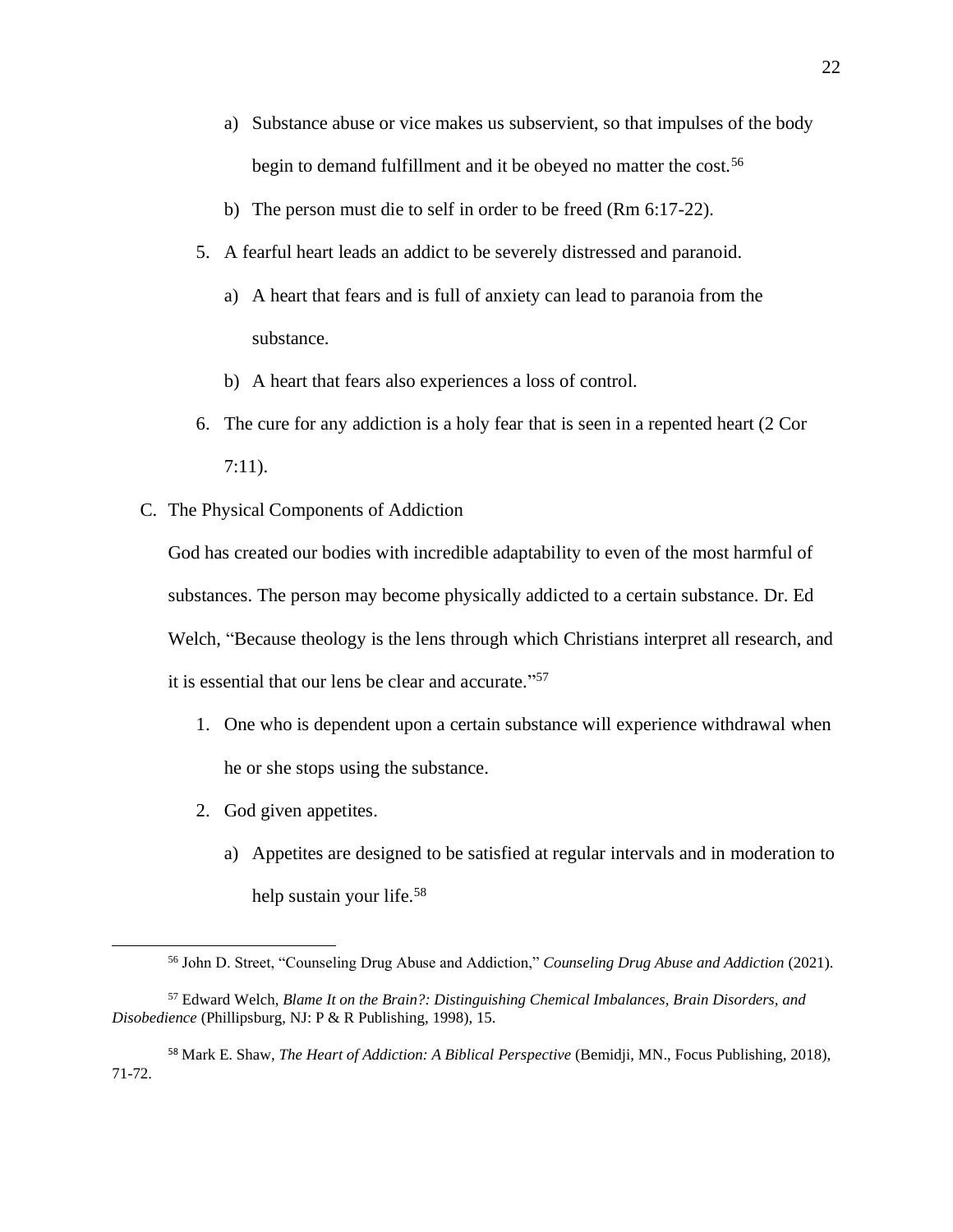- b) Appetites should remind us that we are finite, limited and fully dependent on God.
- c) All have appetites, so the appetite is not the problem because not everyone is an addict.
- d) A person who is addicted learns this behavior to fulfill their appetite by doing it excessively.
- 3. Instincts are God-given impulses.
	- a) Instincts are God-given impulses that are automatic and are not learned.<sup>59</sup>
	- b) Hunger is a natural instinct, so a person can learn to eat any type of food to satisfy the appetite. What you feed your appetite will become a learned or inherent desire.<sup>60</sup>
	- c) Addictions to drugs, alcohol, or any sexual vice are "inherent" not "instinctive." For example, the distinction is the abuser of alcohol chooses to satisfy his or her "instinctive" appetite of thirst with a beverage that has alcohol. He or she is willfully satisfying his thirst with alcohol instead of water. His thirst could have been easily satiated by drinking water.<sup>61</sup>
- 4. Cravings are a physiological experience.
	- a) Cravings are real physiological experience of a desire for a substance or vice that has been used excessively. The body adapts to the condition which it was

<sup>59</sup> Mark E. Shaw, *The Heart of Addiction: A Biblical Perspective* (Bemidji, MN., Focus Publishing, 2018), 73.

<sup>60</sup> Ibid, 73.

<sup>61</sup> Mark E. Shaw, *The Heart of Addiction: A Biblical Perspective* (Bemidji, MN., Focus Publishing, 2018),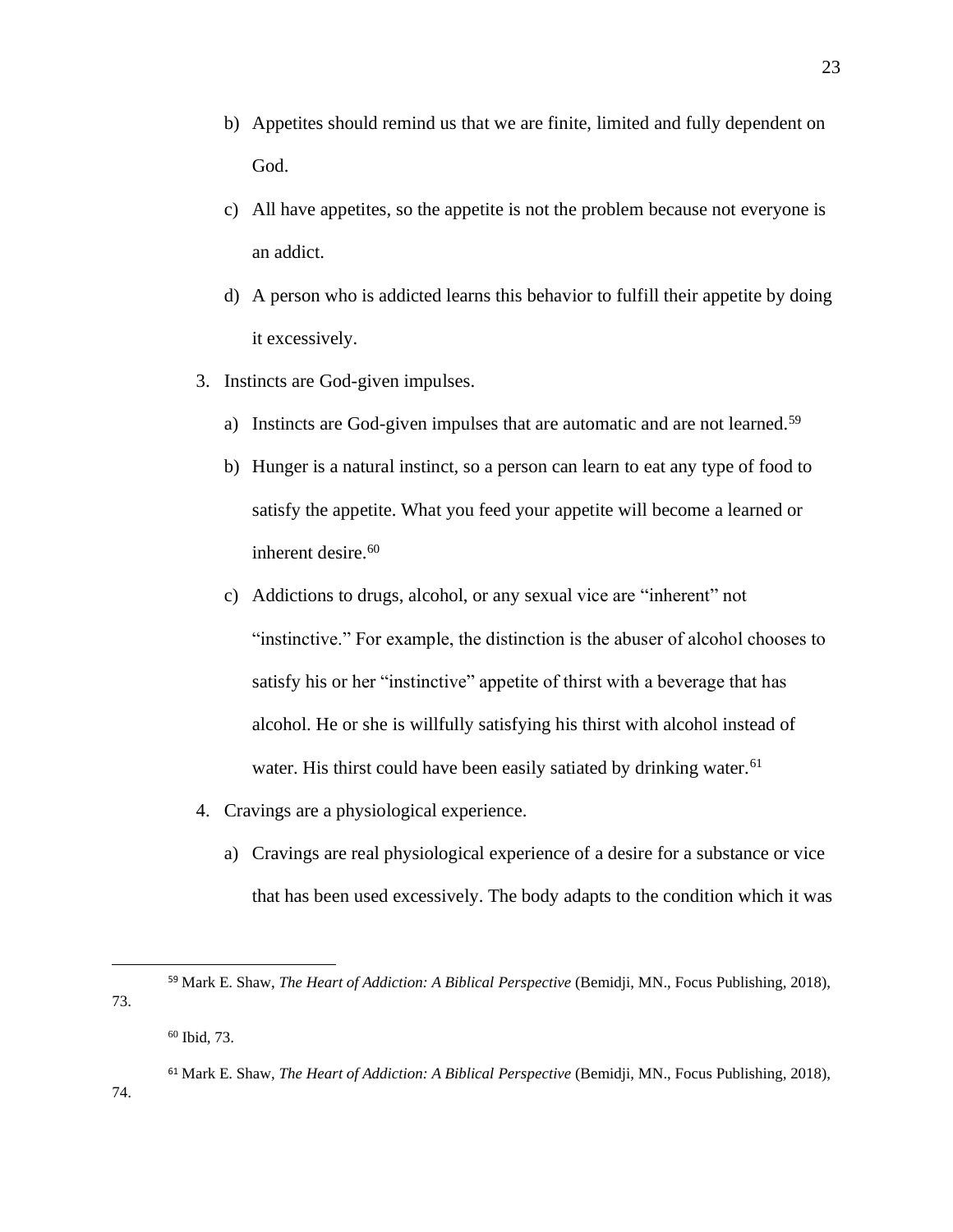exposed. "Tolerance to alcohol and drug increase as the substance or vice is used. This means it take more to get the effect. $62$ 

- b) For example, an "opiate" addict cravings manifest soon after the effects of drug ceases. Before long, the opiate addict is physically craving the drug again as his or her body has become dependent upon it.
- D. Hope Through the Gospel
	- 1. The only hope there is for a person who is addicted (and anyone) is that this label or "disorder" does not define them.
		- a) Jesus Christ has made a way for them not to be enslaved to sin, but now slaves of righteousness (Rm 6:16-18).
		- b) In Christ you are a new creation and the old has passed (2 Cor 5:17). He or she is identified in Christ not the addiction that had ruled them.
		- c) Through this new creation he or she is now forgiven of his or her sins and there is no condemnation to those in Christ (Rm 8:1-2).
	- 2. Permanent change must begin with a changed heart through salvation.
		- a) As a person who is addicted grows in their sanctification by the empowering of the Holy Spirit that person can live and respond in a way that pleases God (Phil 2:12-13).
		- b) God's grace and our effort is the biblical process that God uses for change (1 Cor 15:10; 1 Tim 4:7-8).
		- c) Addiction is not a "disease" or "disorder" (No concrete evidence what's so ever), a person who is born again in Christ has the power to change (2 Pet

<sup>62</sup> Ibid, 74.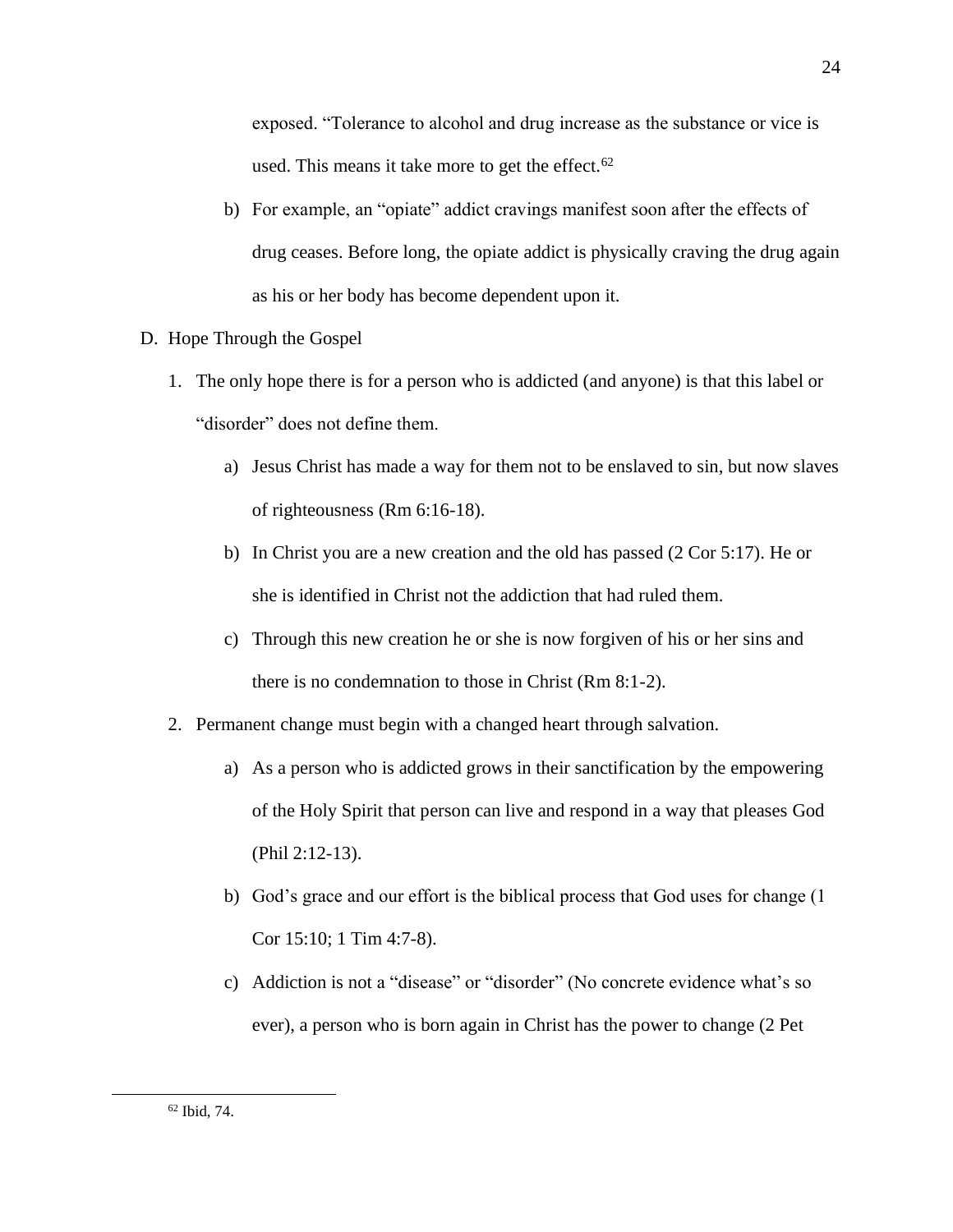1:3). The term psychology literally means "the study of the soul."<sup>63</sup> God fearfully and wonderfully made us (Ps 139:14).

- 3. God has given us in our Union with Christ His Word that is sufficient for life/godliness. (2 Pet 1:3). It can transform the whole person but mainly the inner man.
- E. Man's Wisdom vs. God's Truth

Man-centered ideas focus and elevate man while God-centered ideas focus upon knowing and pleasing God. Biblical truths do not mix well with man's wisdom concepts and theories.

- 1. Self-help groups vs. Christ's Church
	- a) Man's dependence—12-step programs, secular counseling, referral experts (Therapist).
	- b) Church—Jesus Christ as Lord/Savior, Indwelling of the Holy Spirit, God's Word, evangelical church, prayer, and fellowship with other believers.
- 2. Disease Concept vs. Sin Nature
	- a) Disease concept—"once and addict always an addict" no hope!
	- b) Sin Nature—Regenerated, Repentance and Sanctification (Jn 14:16-17; 1 Jn 4:4).
- 3. Recovery vs. Transformation
	- a) The verb "recovery" is defined is "to bring back to normal position or condition:" as though you have stumbled and recovered yourself.

<sup>63</sup> Edward E. Hindson and Howard Eyrich, *Totally Sufficient: The Bible & Christian Counseling* (Ross-shire: Christian Focus Publications, 2004), 15.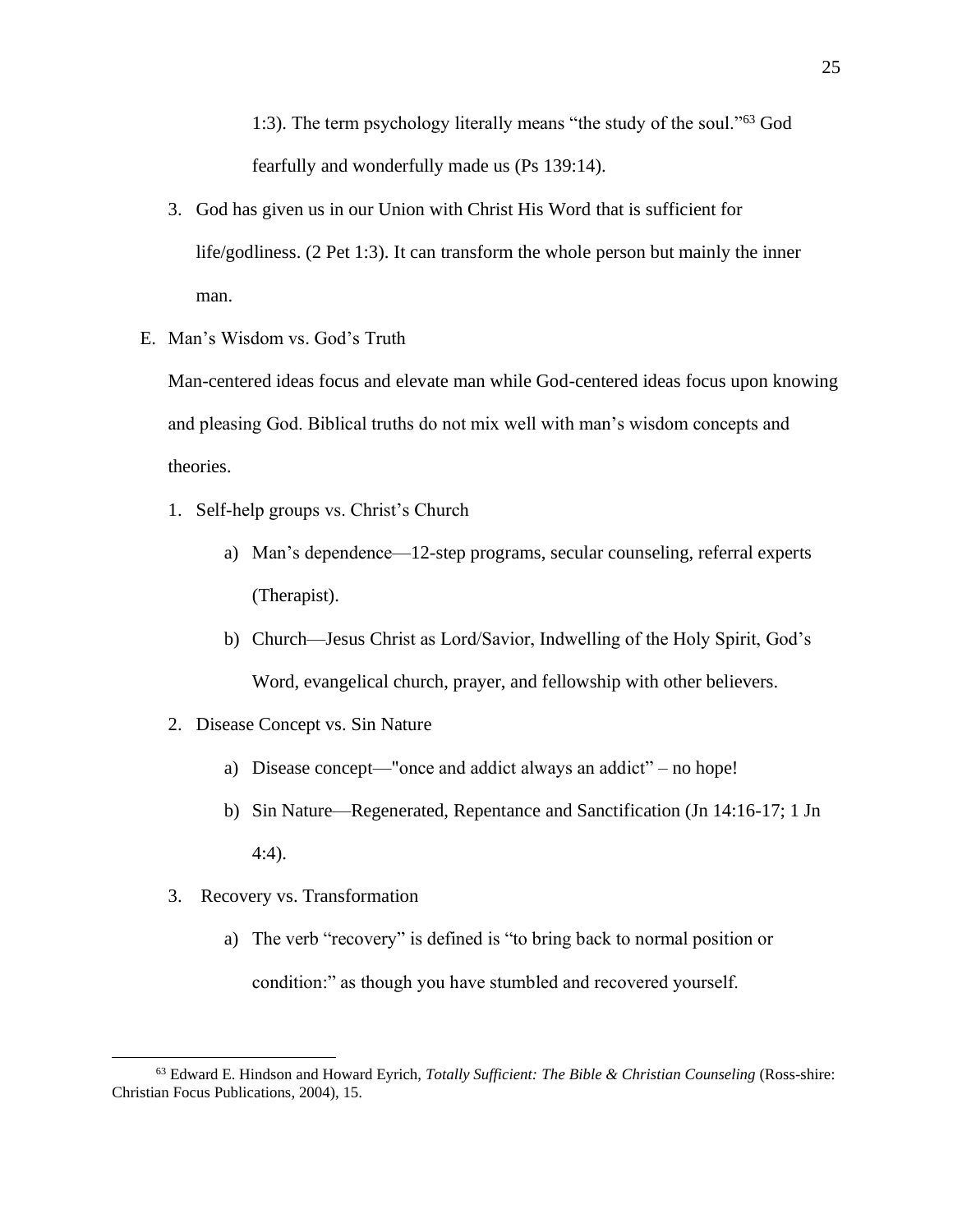b) Transformation is knowing you are a sinner and is being made in Christ on a daily basis by the renewing of your mind (Rm 12:2). The H.S. is your Helper (Jn  $14:16-17$ ).<sup>64</sup> Die to self "put off" and live for Christ "Put on" (Eph  $4:22-$ 24).

## V. A Biblical Perspective on Dopamine and Addiction

The involvement of dopamine (DA) in drug reinforcement is well recognized but its role in drug addiction is much less clear. DA is a Neurotransmitter of the brain. Many neurotransmitters are involved. DA, commonly associated with the pleasure center of the brain. $65$ 

A. DA levels can be restored and renewed

The DA system can be rebuilt and renewed by pursing pleasurable activities.

- 1. Concrete examples noted by Dr. Kopelowicz including getting out with relatives or friends and participating in activities such as going for a walk, engaging is good conversation, and fellowship (church). It will take months, sometimes even years depending on how damaged the dopamine system is.<sup>66</sup>
- 2. God and His Word can help heal the DA system as the person is being transformed on a daily basis through God's Word. The mind works with the brain.
	- a) When the mind is being renewed, so can the body as well (Rm 12:2). The mind controls our Brain (body) (Col 1:21-22; Heb 4:12; 10:16).

<sup>64</sup> Mark E. Shaw, *The Heart of Addiction: A Biblical Perspective* (Bemidji, MN., Focus Publishing, 2018), 12-16.

<sup>65</sup> John D. Street, "Counseling Drug Abuse and Addiction," *Counseling Drug Abuse and Addiction* (2021).

<sup>66</sup> Kopelowicz, M.D., Alex. Understanding Addiction and Dopamine. Personal, June 24, 2021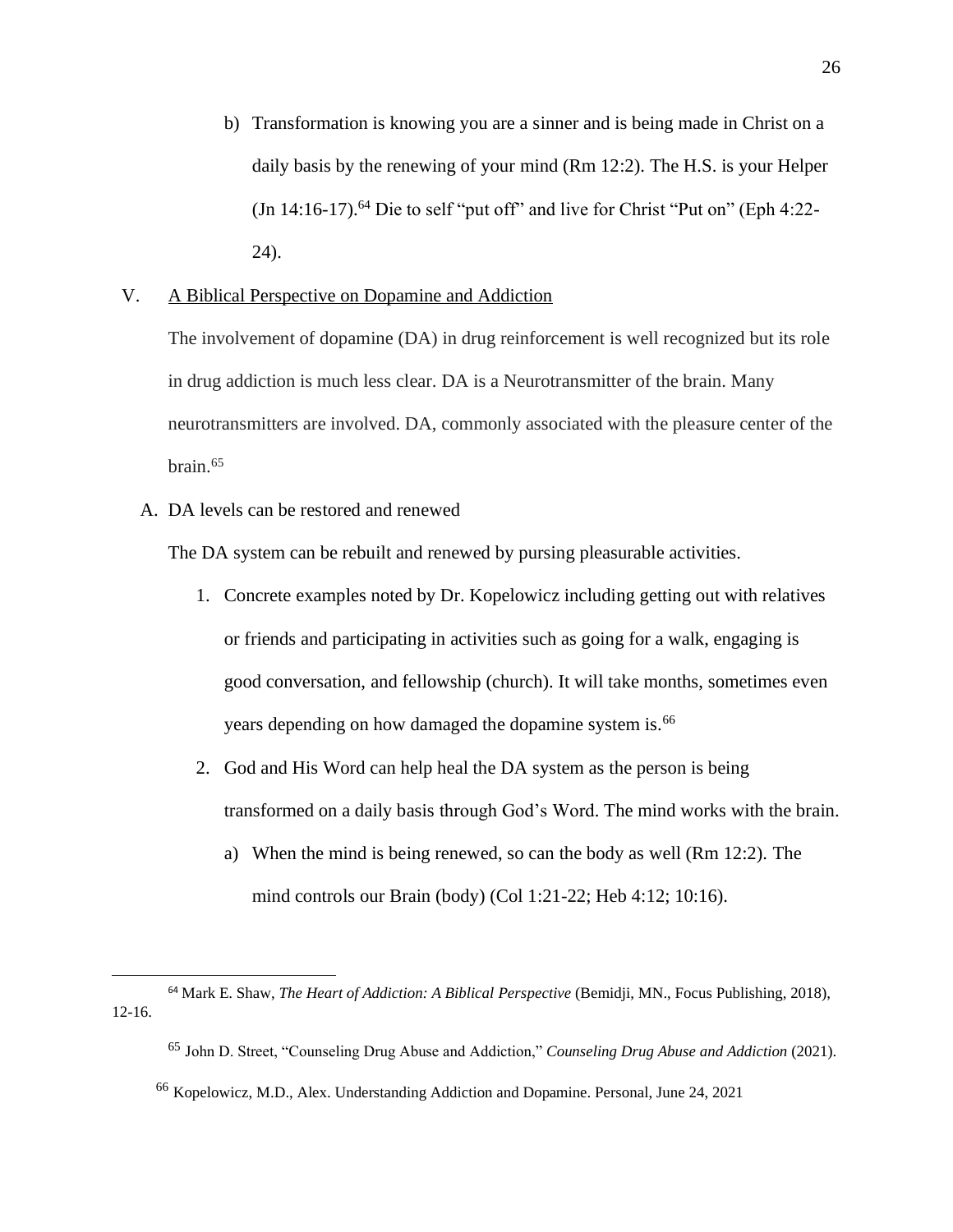- b) Scripture is the lens through which we can see everything, including the brain sciences. The body is not the moral helmsman; rather, the body carries out the moral intents of the soul.<sup>67</sup> The body can never make us sin.
- c) When the brain sciences sit under the categories of Scripture, it can be a blessing to us. The brain sciences are part of God's world.<sup>68</sup>
- d) Counseling that is merged with psychological theory does not believe that Christ is sufficient to heal a troubled heart like addiction.<sup>69</sup> God and His Word is totally sufficient to counsel the whole person who is addicted to anything.
- e) While brain chemicals can greatly influence your decisions such as DA, it cannot determine them.<sup>70</sup>
- B. Getting to the Root (Heart) of Addiction

There is a basic approach that can be applied to counseling someone who is addicted and that is by addressing the heart. The heart is the control center of your life.<sup>71</sup>

- 1. Covetousness is at the root of all sin that produces idols (Gal 5:16-17).
- 2. Only God can truly see one's heart and all of its motives (1 Sam 16:7; Jer 20:12).

a) Man cannot be trusted to assess their own heart (Mat 5:27-28).

b) Scripture reveals the heart of man. What does the natural heart look like?

<sup>71</sup> Ibid, 4-6.

<sup>67</sup> Edward E. Hindson and Howard Eyrich, *Totally Sufficient: The Bible & Christian Counseling* (Ross-shire: Christian Focus Publications, 2004), 131, 134.

<sup>68</sup> Ibid, 144-145.

<sup>69</sup> Ed Bulkley, *Why Christians Can't Trust Psychology* (Eugene, Or.: Harvest House, 1993), 275.

<sup>70</sup> John D. Street, *Passions of the Heart: Biblical Counsel for Stubborn Sexual Sins* (Phillipsburg, NJ: P&R Publishing, 2019), 88.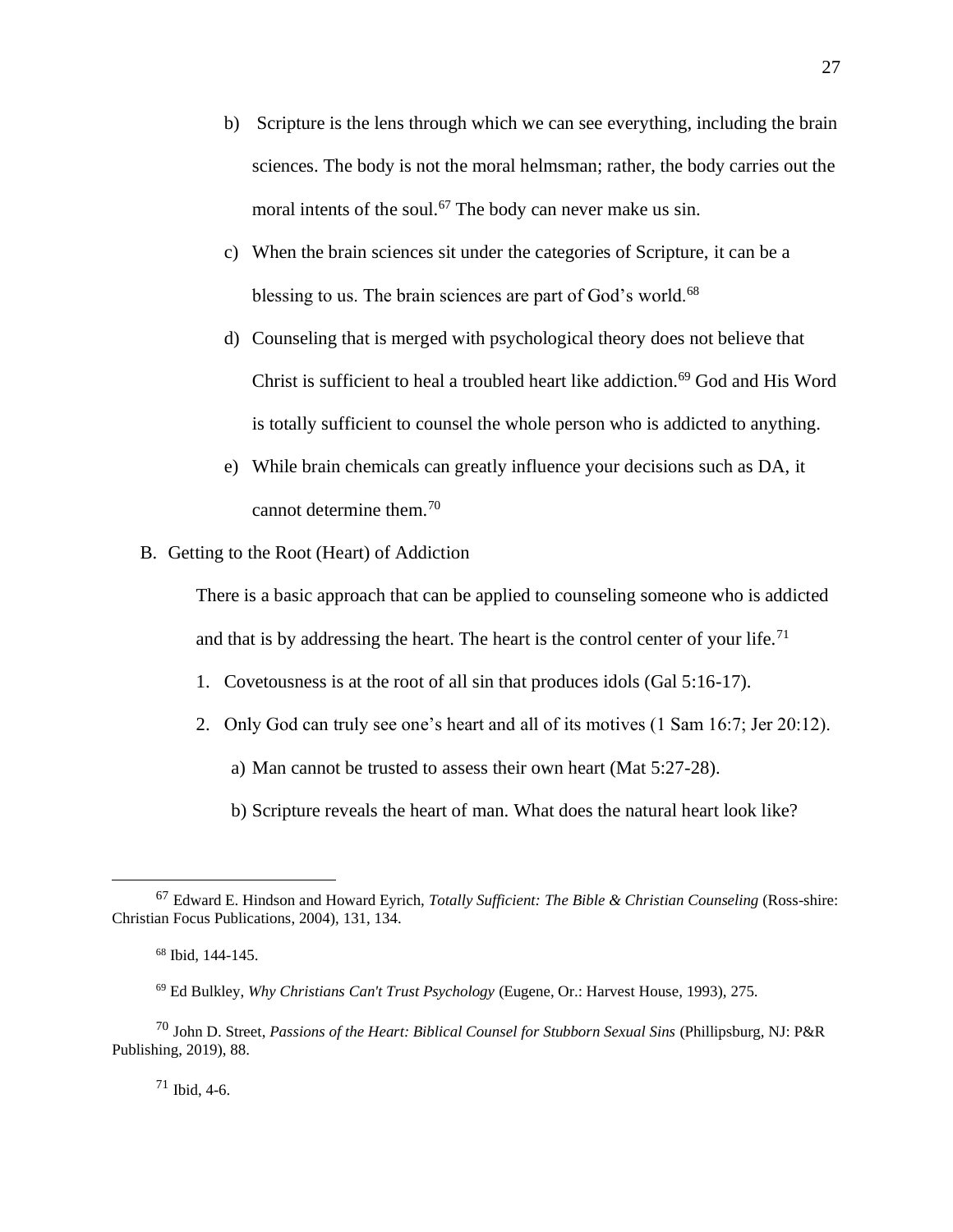- 1) Deep, hidden, and clever (Prv 20:5).
- 2) Dishonest and untrustworthy (Prv 6:12-14).
- 3) Self-Favoring and deceitful (Prv 16:2; 28:26; Jer 49:16).
- 4) The heart is seen by God  $(1 \text{ Sam } 16:7; \text{Jer } 20:12).$ <sup>72</sup>
- 3. Addiction is Idolatry "each person has a sin of preference" that clings closely.<sup>73</sup> Idolatrous desires seek to please self above pleasing God and others. Who are you serving? (God or self?) Who or what do your worship? (God or gods?)
	- a) Inner person God's sees (1 Sam 16:7)—thinking, desires, intentions, and plans. Your mind gives your body permission to act on its desires.
	- b) The outer person others see (Mat 7:20-23). External behavior is always indicative of the heart's condition (2 Tim 3:4). 74
	- c) Anyone can become an addict and anything can become an addictive substance. The ultimate source of addiction is not in the substance, but in the person.<sup>75</sup>
- C. The Heart Exposed

"If God would not give me a heart to love Him, I would never have a heart."<sup>76</sup>

- <sup>73</sup> Mark E. Shaw, *The Heart of Addiction: A Biblical Perspective* (Bemidji, MN., Focus Publishing, 2018), 80.
- <sup>74</sup> John D. Street, *Passions of the Heart: Biblical Counsel for Stubborn Sexual Sins* (Phillipsburg, NJ: P&R Publishing, 2019), 73.
	- <sup>75</sup> John D. Street, "Counseling Drug Abuse and Addiction," *Counseling Drug Abuse and Addiction* (2021).

<sup>76</sup> Elyse Fitzpatrick, *Idols of the Heart: Learning to Long for God Alone* (Phillipsburg, NJ: P&R Publishing, 2016), 67.

<sup>72</sup> Ibid, 7-8.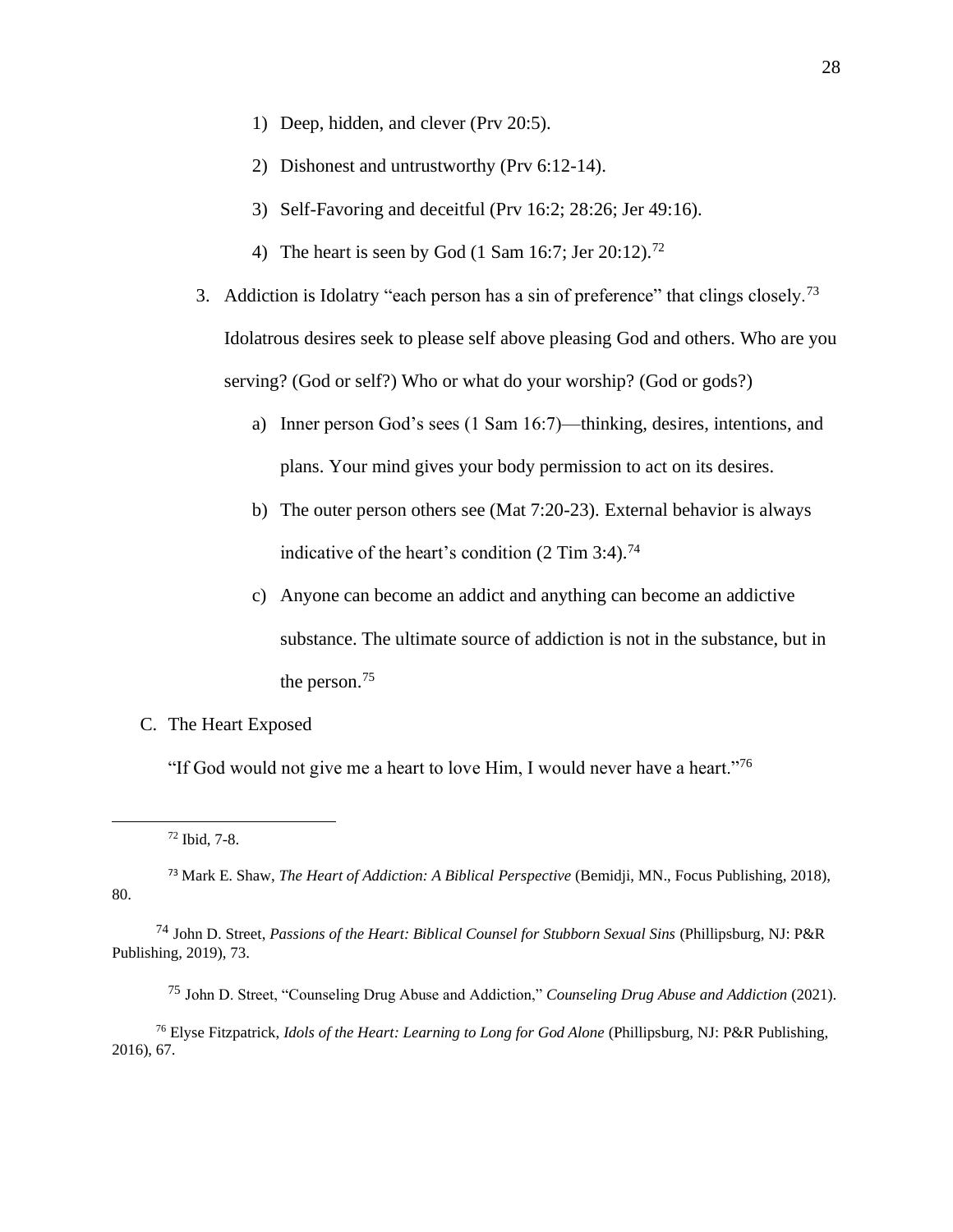- 1. People who battle the "worship of addiction" or "worship disorder" have several hearts problems: bitterness, guilt, shame, emotional pain, discontentment longing for a "quick rush;" loneliness, depression and despair, and fear of man.<sup>77</sup>
	- a) A perishing person is bitter (Prv 31:6). Forgiveness is the cure to bitterness (Lk 17:3-4).
	- b) Guilt leads a person to use in order to escape emotional pain (Prv 28:13). True repentance is the cure  $(Ja 4:6-10; 2 Cor 7:9-11)$ .
	- c) Discontentment is seeking a quick fix instead of trusting in God.
	- d) Loneliness opposes God's design for relationships (Gen 2:18).
	- e) The perishing mentality is the cause of depression/despair. Help the person grow and draw near to God (Rm 8:28).
	- f) The person addicted fears man over God. The fear of man is such a part of our human fabric. The cure is God must be bigger than people are (Prv 29:25).<sup>78</sup>
	- 1. The addict who chooses to feed self through various devices, in the end, is choosing to place their faith in the idol, rather than the sovereign God of the bible.
		- a) God, through His Word, reveals His trustworthiness to us (Ps 119:160; 2 Tim 3:16;17; 2 Pet 1:20,21).

#### VI. A Plan of Action

<sup>77</sup> Mark E. Shaw, *The Heart of Addiction: A Biblical Perspective* (Bemidji, MN., Focus Publishing, 2018), 101-109.

<sup>78</sup> Edward T. Welch, *When People Are Big and God Is Small: Overcoming Peer Pressure, Codependency, and the Fear of Man* (Phillipsburg, NJ: P & R Pub., 1997), 19,23.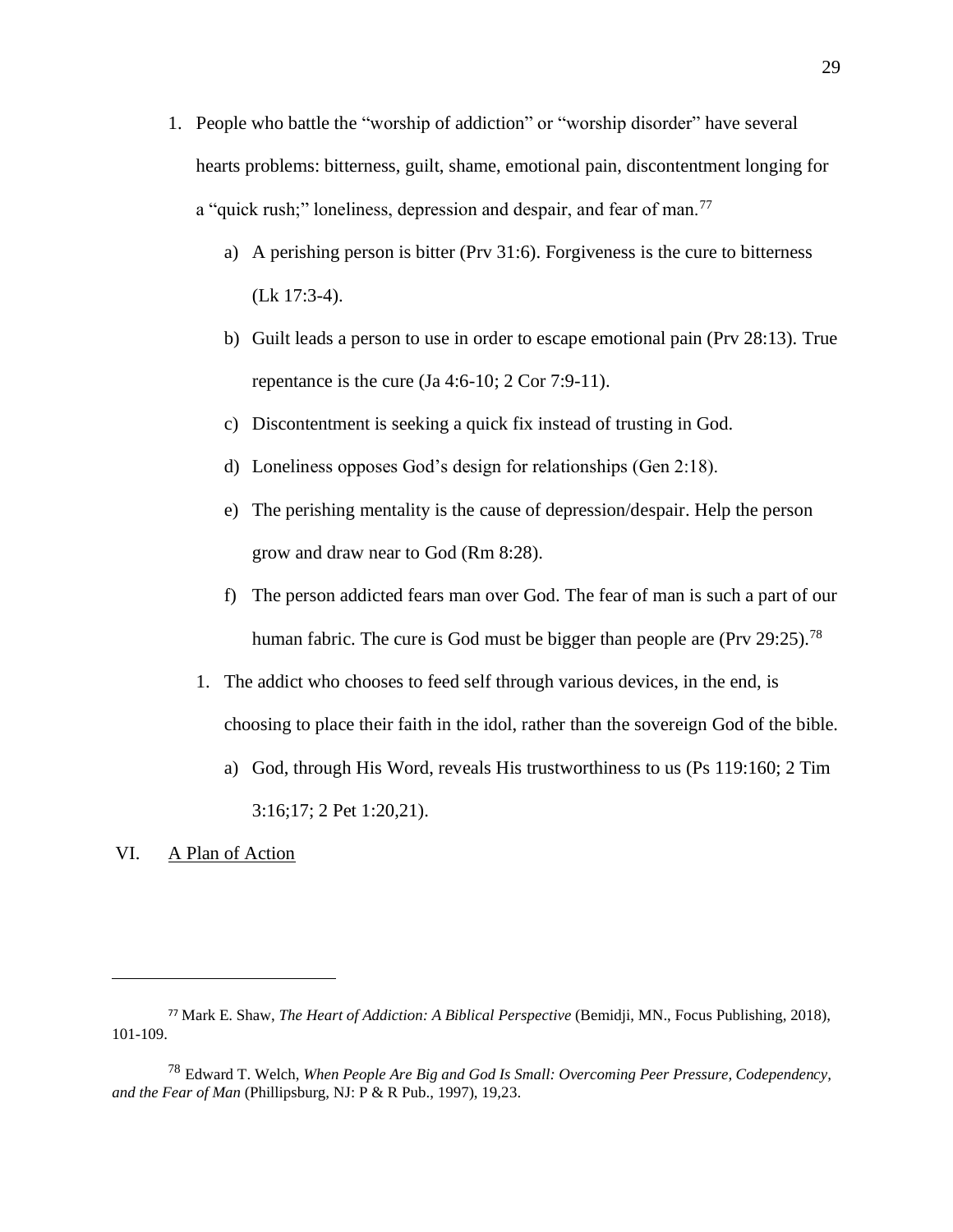This section will be a practical walk-through systematic guide for the counselor and lay person, who is counseling an addicted person that is suffering both spiritual and physical. This plan will be an overview of the topics to discuss with the counselee, along with homework assignments. Note, this counseling could continue as long as a year. From the onset the counselor and others should be prepared to be gracious and patient in seeing the Lord do a work in the heart of the believer as the counselor or layperson faithfully ministers the Word of God to them each week.

A. Detoxification Process (if needed)

First, seek a medical doctor's advice. Depending on how much addiction (bondage) the person is in, you have to get them into a controlled, safe and drug free environment in order to start your counseling. Some drugs will take a careful detox process with the medical experts. Detox is one option but not always necessary.

- 1. Create a safe structured environment for the Christian addict and do not allow him/her to be alone if all possible.
- B. Pre-counseling
	- 1. Especially with certain addictions, change will not occur overnight, and there are a couple perquisites before moving forward which we will label as "precounseling."
	- 2. Before we begin the counseling process, we must first begin with the preliminary question that askes, "does this person possess saving faith in the Lord Jesus Christ?"
		- a) If the person who is addicted does not have saving faith in Jesus Christ, then the proceeding areas of counseling will not be effective. Faith is a confident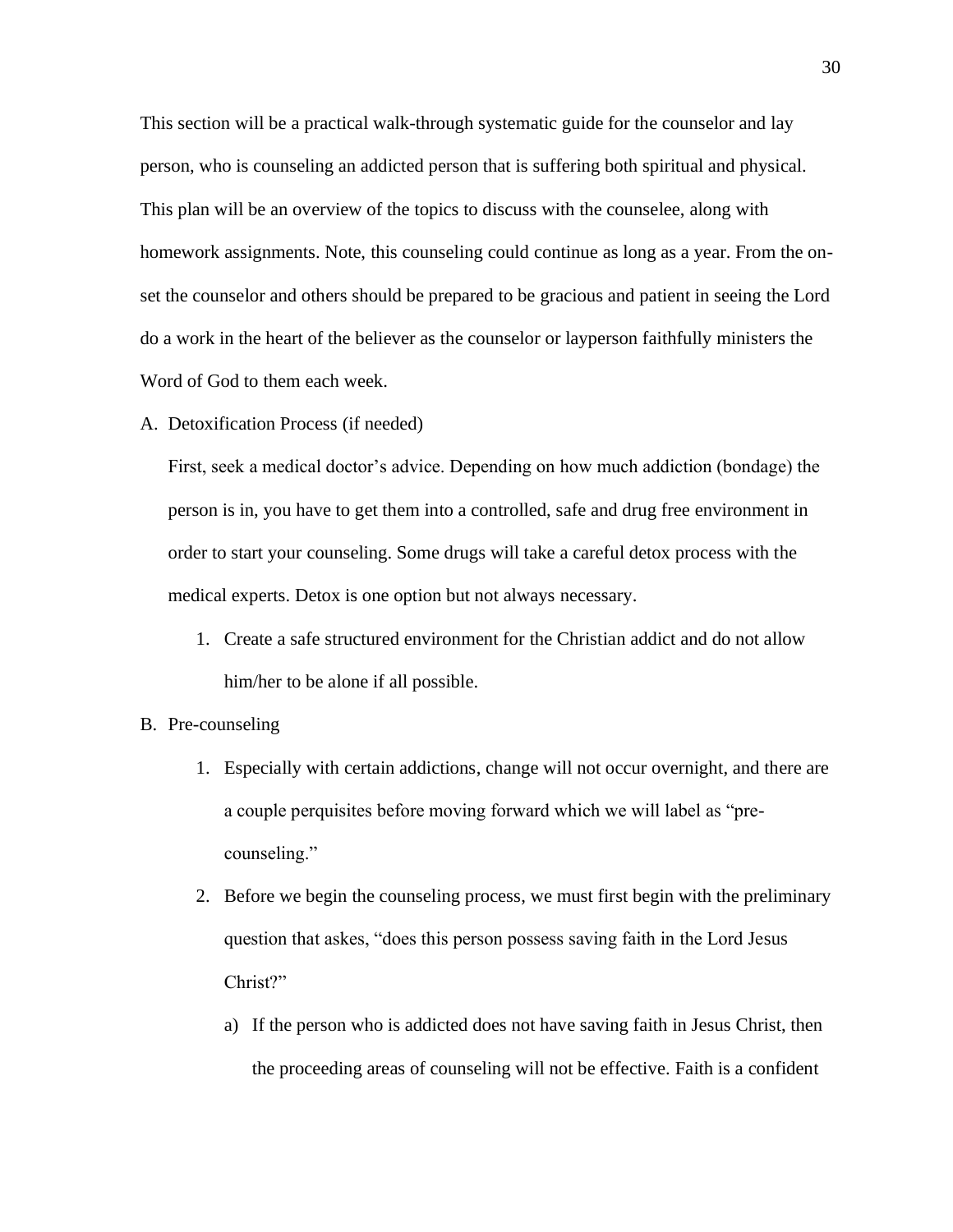trust in the character of God to believe what He says. Repentance requires a change in behavior, from sin to righteousness. This faith and repentance in the context of conversion is essential but it also is elements throughout the Christian life.<sup>79</sup>

- b) This is critical issue, so take your time. The counselor can begin by asking questions about their beliefs (Prv 20:5).
	- i. "Tell me about your relationship with God: how it began, how it has developed, how important it is, where God fits into the total picture of your life or current situations, what are you doing to strengthen your relationship with God?"
	- ii. "Who do you say Christ is? What is the significance of the cross?"
	- iii. "Who is the Holy Spirit?" What role does He play in your life?
	- iv. "Do you believe that God spoke through the Scriptures? How important is Scripture to you?"
- 3. After coming to an understanding of what the counselee believes about God—the Father, Son and Holy Spirit, and the bible, it would be good to review the gospel. Focusing in areas where the counselee has little knowledge.
	- a) Walk through the gospel using Scripture. This may be overwhelming in the counseling session flipping through the Scriptures that speak of the gospel, but this is critical to help him or her know where to go. You will need to be patient and discerning. Have this be a homework assignment.

<sup>79</sup> Heath Lambert, *A Theology of Biblical Counseling: the Doctrinal Foundations of Counseling Ministry* (Grand Rapids, MI: Zondervan, 2016), 286-287.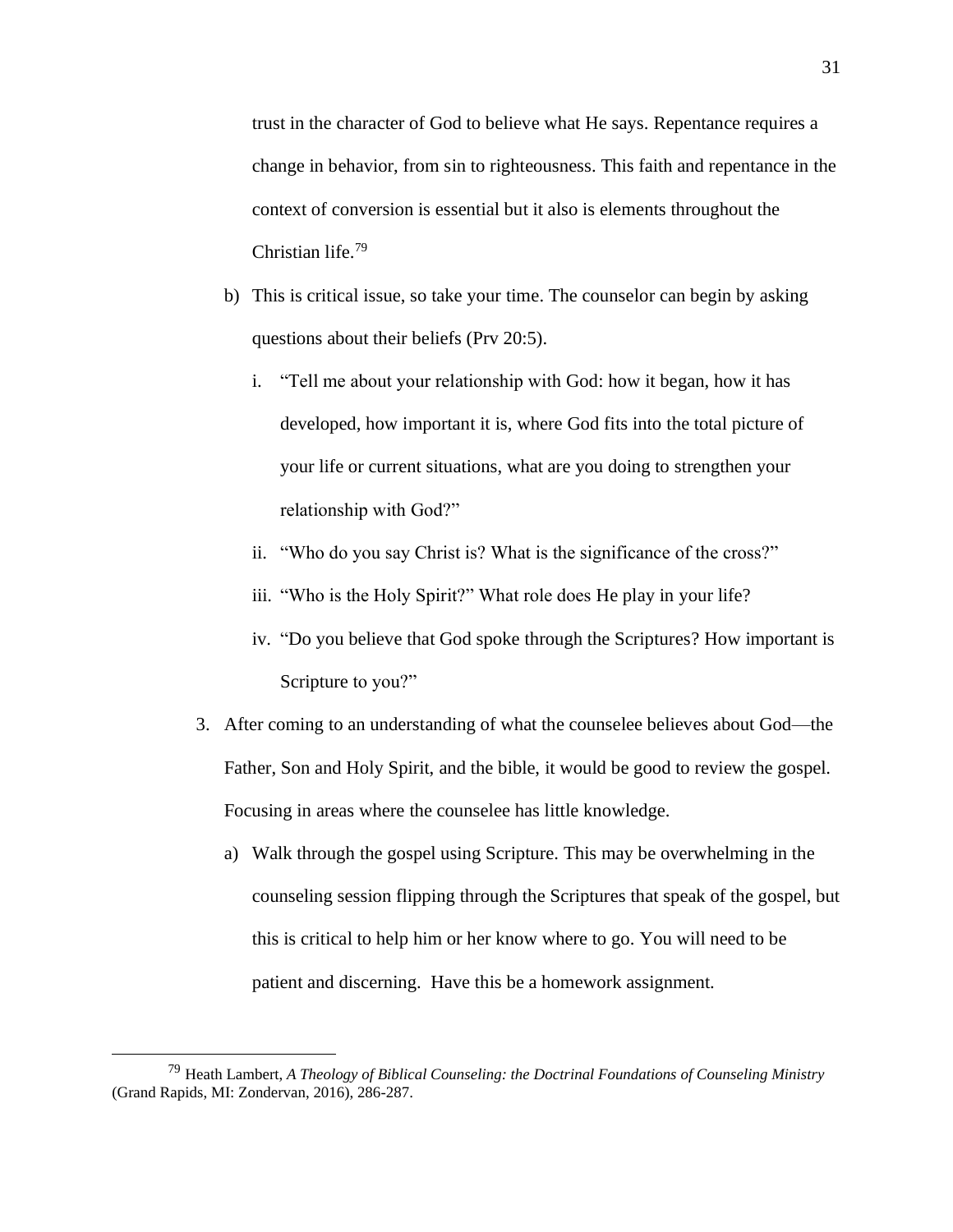- i. God's Word tells us that He is holy, perfect, and completely just (Ex 15:11; Deut 32:4; Ecc 3:14; Rev 15:4).
- ii. Sin is missing God's mark. All men/women miss the mark of living to the perfect standard of God, and for that he knows nothing but sin (Isa 64:6; Rm 3:10-12, 23; 5:12).
- iii. God in His perfect justice demands a judgment, which the penalty of sin is death and ternal punishment in Hell (Mat 13:49-50; 25:46; Rm 6:23a; 2 Pet 3:7).
- iv. By God's great love, grace and mercy, He made a way that man can be right with Him through His Son Jesus Christ, who Is God in the flesh, and lived a perfect and sinless life. He died on the cross to conquer sin and death and for those who believe are forgiven and now have new life (Rm 5:8; 2 Cor 5:21; Eph 5:21; Eph 2:8-9; 1 Pet 2:22).
- 4. As a homework assignment for the first session, the counselee should write out his or her testimony of how he or she came to know the Lord.
- 5. Also, I use a template for him or her to write out their "Life Story." This serves several purposes.
	- a) It is a reminder (memorial) how faithful God is to you and your family (Josh 4:6-7).
		- i. Now use picture and symbols that best represent your life whether good or bad. The cross is when you came to faith in Jesus Christ.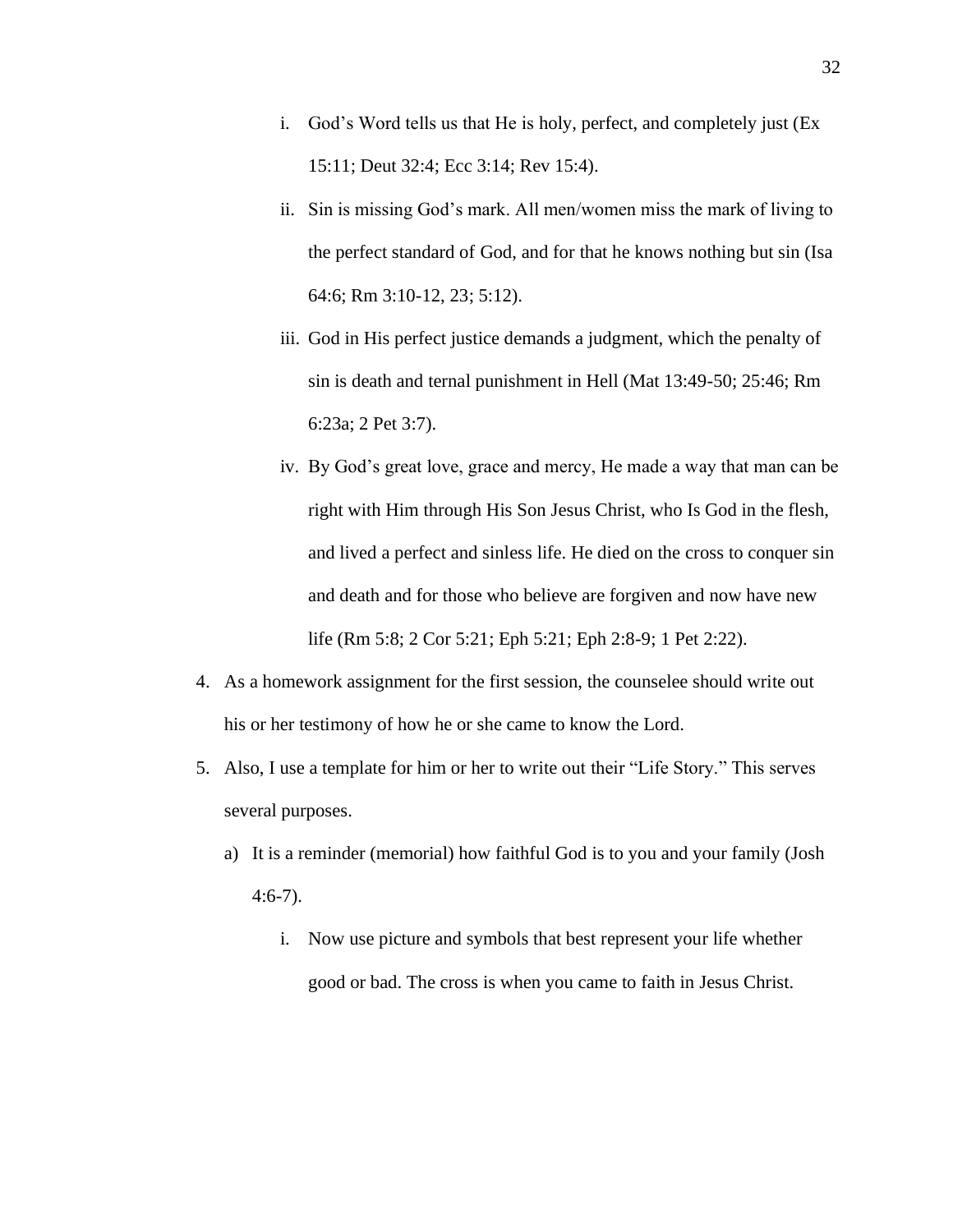- ii. Meditate and think back and let God's Spirit show you who made great impacts in your life, who did not, and certain key times that made a huge impact.
- iii. How do you see God at work in Protection, Provision and Paving the way?
- b) In addition, have the counselee keep an on-going journal for when he or she wanted to use or entertain themselves. Have him or her answer the following questions.
	- i. What is the situation? Describe the surrounding circumstances?
	- ii. What is the heart desiring? What idol are you thinking about?
	- iii. According to what you know is true of Scripture, are these desires seeking God or self? How should you respond to these desires (idols) in a way that pleases God?
- 6. Each person dealing with addiction will be different, and it should be noted that this guide will serve the basic approach to counseling the whole person with addiction. Yet it can be adapted according to specific needs or type of addiction (Drug abuse – Sexual addiction).
- C. The Truth of Scripture and Reality
	- 1. A common reality for a person who is addicted is that he or she thinks it is a "disease" but you must first show them that God calls it a "sin nature" problem.
	- 2. A person who is addicted also have established sinful habit patterns in the flesh, so you must replace the sinful patterns with godly habits that will also help with the DA system in time. This is no short process but a long-term process.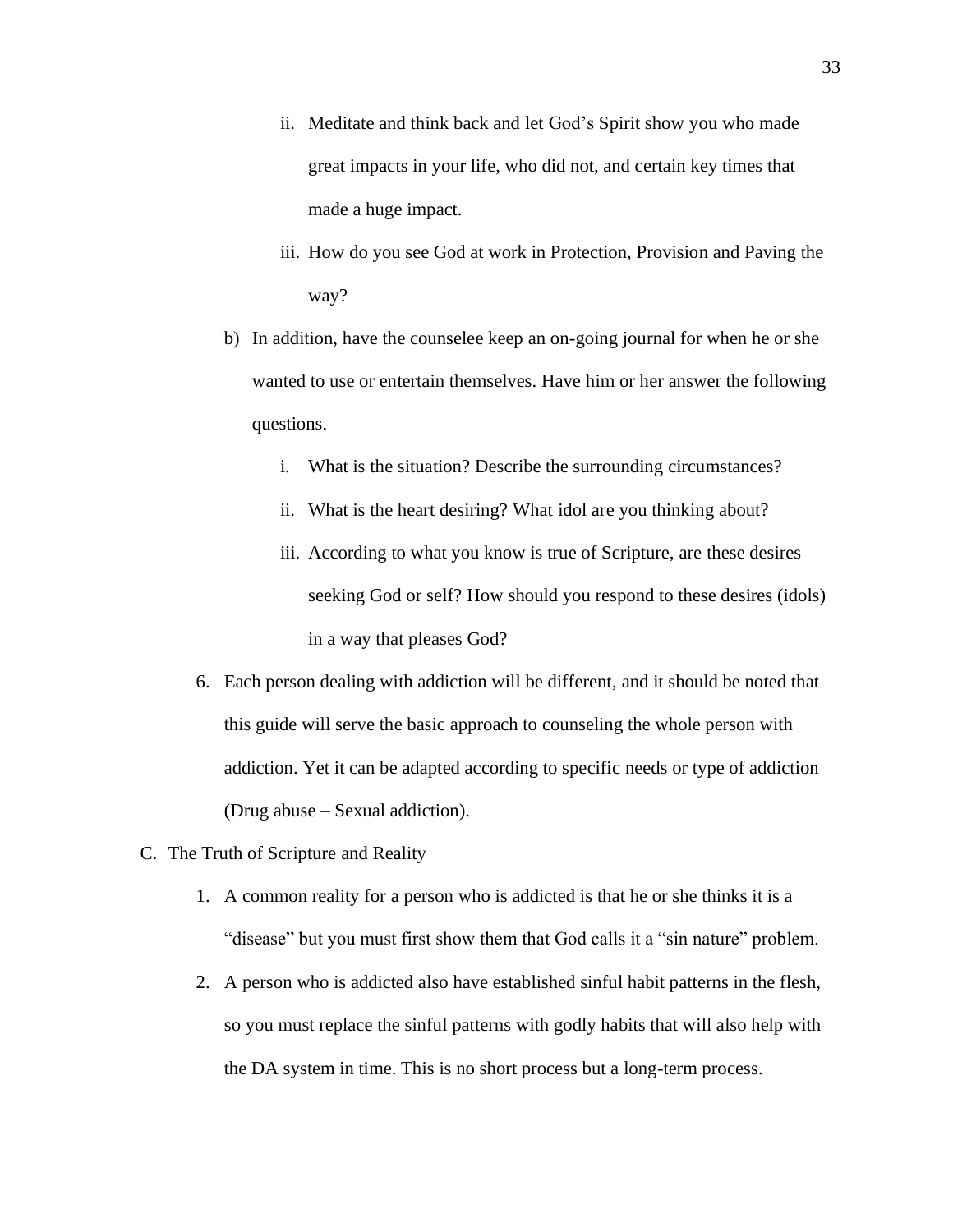- a) A born-again person who is addicted not only has a new heart but also a new nature. As the inner person (mind/soul) create new godly habits the DA system in time will remember new things and hopefully overtime can be renewed and repaired.
- b) Some of the habits he or she has learned are not just physical but are habitual patterns of thinking and responding to life's hardships. The key is renewing the mind daily.
- 3. The counselor of an addict must help guide him or her along to understand that feelings, emotions and experiences in addiction are not the final authority.
	- a) Review the deceitfulness of his or her own heart.
		- i. The heart cannot be trusted because it is deceitful (Jer 19:9).
		- ii. We are wise in our own eyes (1 Cor 3;18).
		- iii. We can deceive ourselves into our own reality (Ja 1:26).
- 4. Help bring him or her to an understanding that God's Word is authoritative and trustworthy.
	- a) Where truth is found
		- i. Through Jesus Christ truth is found (Jn 14:6).
	- b) The Word of God
		- i. Truth is found in God's Word (Ps 119:160; Jn 17:17).
		- ii. Every Word of God proves true (Prv 30:5-6).
		- iii. God cannot lie (Tit 1:2).
		- iv. The Sufficiency of Scripture (2 Pet 1:3; Ps 19:7-11).
		- v. Scripture is completely adequate (2 Tim 3:1-16).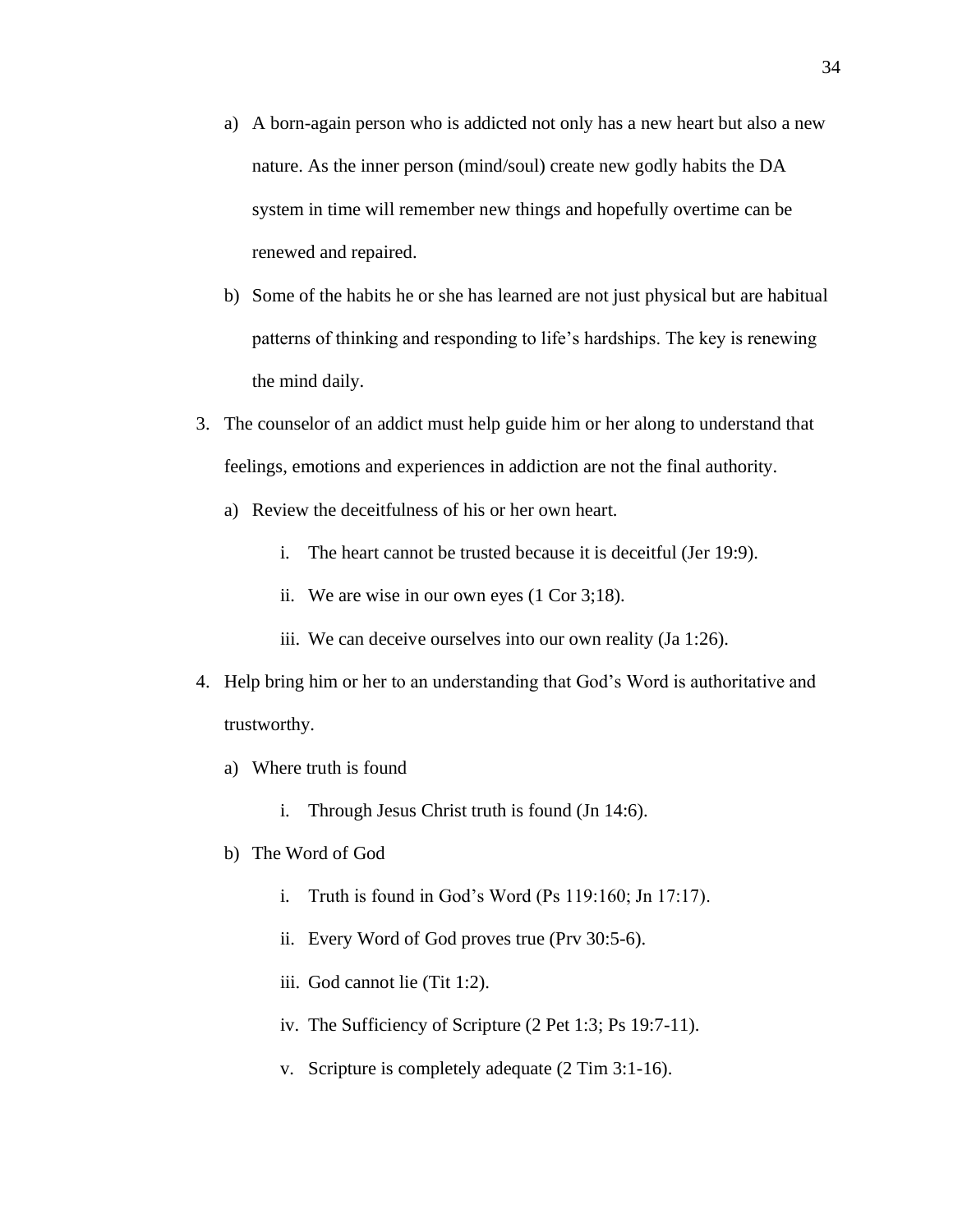- 5. In the counseling process, especially with homework have the counselee (depending on the shape he or she is in) begin to understand God and His Word are completely inerrant and infallible therefore totally trustworthy.
	- a) What do the following verses say about inerrancy and infallible?
		- i. Psalm 12:6; 119:140; John 10:35; 2 Tim3:16-17).
	- b) What do the following verses say about truth?
		- i. John 1:14; 17; Psalm 12:6; 19:8).
	- c) God's word is absolutely true, it is therefore totally trustworthy. In light of what you know now to believe that God is trustworthy?<sup>80</sup>
- D. Addressing the Heart Issues

Christians who struggle with Idolatry of addiction have several heart problems.<sup>81</sup>

- 1. After reviewing the gospel in the first couple of sessions with the Sufficiency of Scripture that is trustworthy it is time to address the heart issues.
	- a) People addicted primarily communicate and think out of emotions. Often, their response to stimuli is emotional rather than logical. He or she wants to experience that stimulus to its fullest.
	- b) There may be other heart issues that are seen in the counselee that must be addressed by the counselor, but here common ones for people who battle addiction that must be addressed in counseling.
- 2. A bitter heart

<sup>80</sup> John MacArthur and Richard Mayhue, *Biblical Doctrine: a Systematic Summary of Bible Truth* (Wheaton, IL: Crossway, 2017), 70.

<sup>81</sup> <sup>81</sup> Mark E. Shaw, *The Heart of Addiction: A Biblical Perspective* (Bemidji, MN., Focus Publishing, 2018), 101.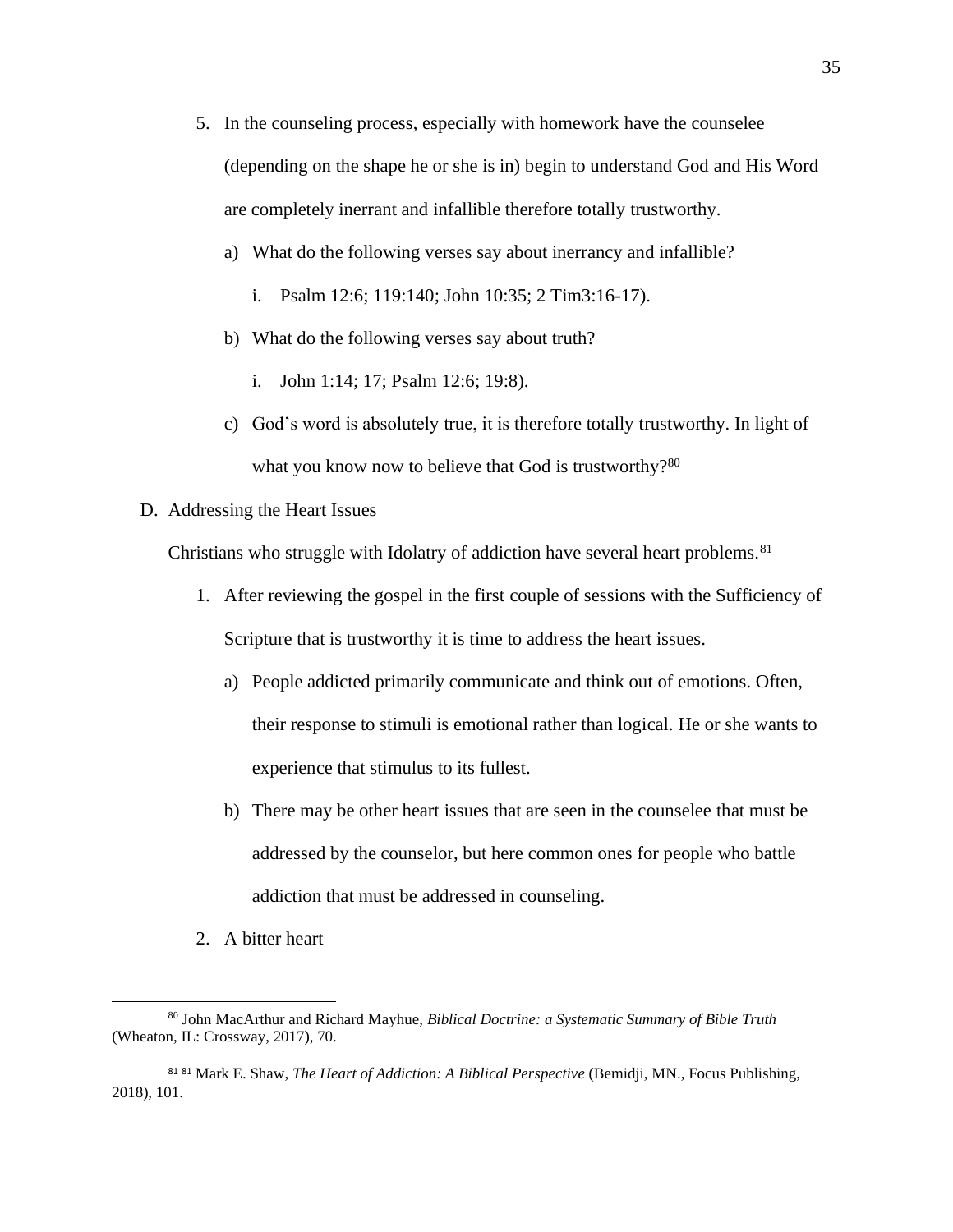- a) Proverbs says that the perishing person becomes bitter (Prv 31:6).
- b) People who deal with addiction are constantly being critical of themselves when he or she reflects upon their own behavior sober.
- c) He or she is critical of others who may have hurt and or rejected him or her.
	- i. The remembrance turns into bitterness if not handled biblically (Heb 12:15). He or she keeps replaying the tape over and over.
	- ii. Forgiveness is the cure for bitterness. We are to forgive others as we been forgiven much (Lk 17:3-4). Forgiveness is an active choice. You must make an active choice to change your thoughts.
	- iii. For homework write down a list of specific Bible verses that deals with thankfulness to read/memorize to replace the negative sinful thoughts about the person and the act.<sup>82</sup>
- 3. A guilty heart
	- a) The emotional pain is often rooted in guilt from a conflict and has not been resolved. God says that we will obtain mercy if we confess our transgression (Prv 28:13).
		- i. The first step is to heal a guilty heart is to confess your sin. Pray with him or her and ask God to forgive him or her.
		- ii. The second step is to make it right with the one you wronged. $83$
- 4. A discontent heart

<sup>82</sup> Ibid, 101-103.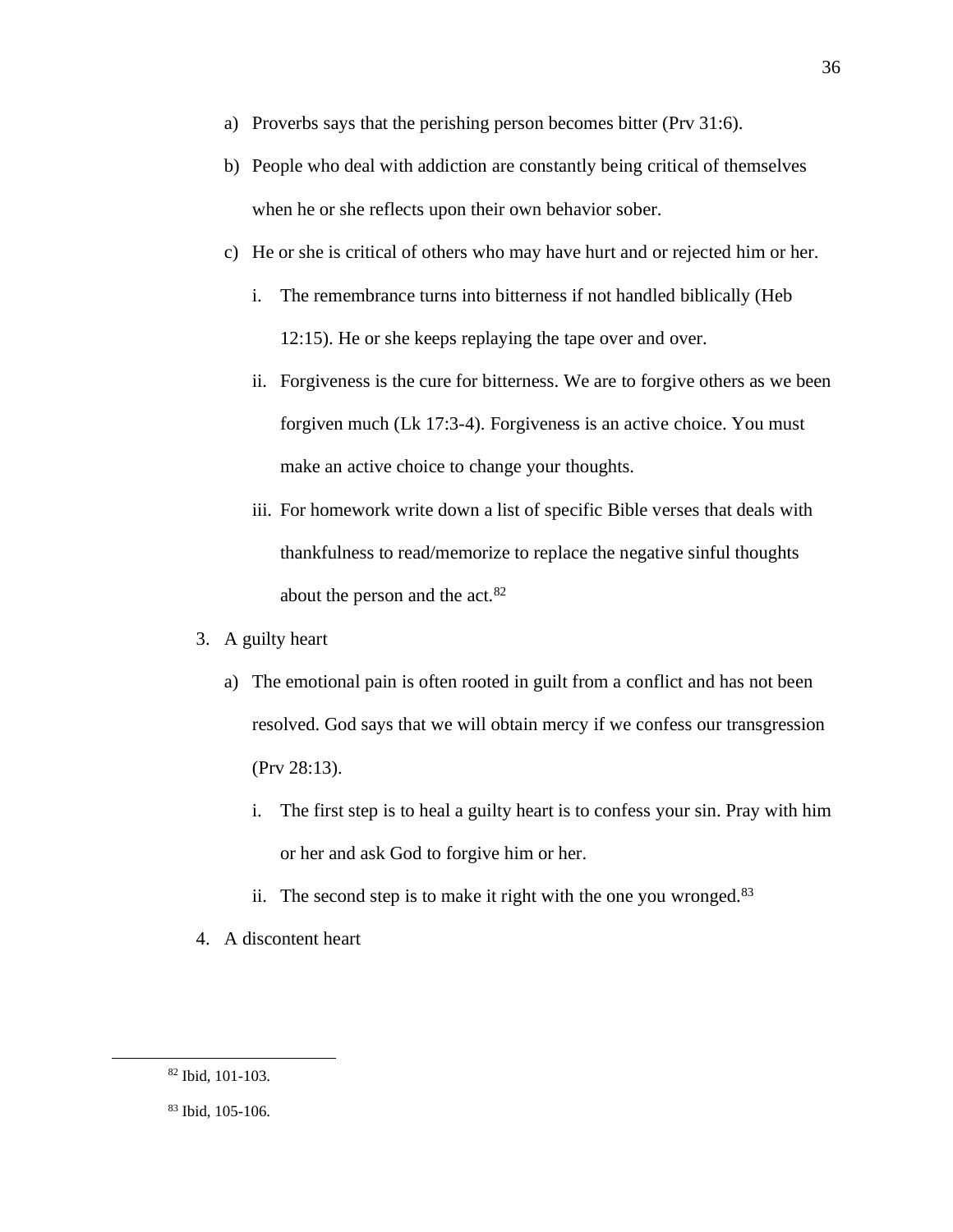- a) This person is discontent in life. He or she is not satisfied where God has him or her. He or she believes God did not give him or her a fair shake in life, so he or she has a quick fix mentality. The "quick fix" mentality is for the person seeking a quick fix instead of trusting in God, which is a process.<sup>84</sup> The key is to learn contentment in Christ alone (Phil 4).
- 5. A lonely heart

We are relational beings and are not meant to be alone (Gen 2:18). Looniness can overwhelm the person addicted because their emotions are extreme while he or she drifted away from the Lord and others. This looniness shows how far this person has drifted from God and others.<sup>85</sup>

6. A Despaired heart

Normal sadness can lead to depression and despair for the person who is addicted due to their emotions being extreme. The perishing mentality leads to depression.<sup>86</sup>

7. A fearful heart

This person fears man rather than fear God. He or she seeks self-esteem from others, in order to get what he or she wants man is praised. The cure—God must be bigger than man.<sup>87</sup>

<sup>84</sup> <sup>84</sup> Mark E. Shaw, *The Heart of Addiction: A Biblical Perspective* (Bemidji, MN., Focus Publishing, 2018), 106-107.

<sup>85</sup> Ibid, 107-108.

<sup>86</sup> Ibid, 108-109.

<sup>87</sup> Edward T. Welch, *When People Are Big and God Is Small: Overcoming Peer Pressure, Codependency, and the Fear of Man* (Phillipsburg, NJ: P & R Pub., 1997), 14-19.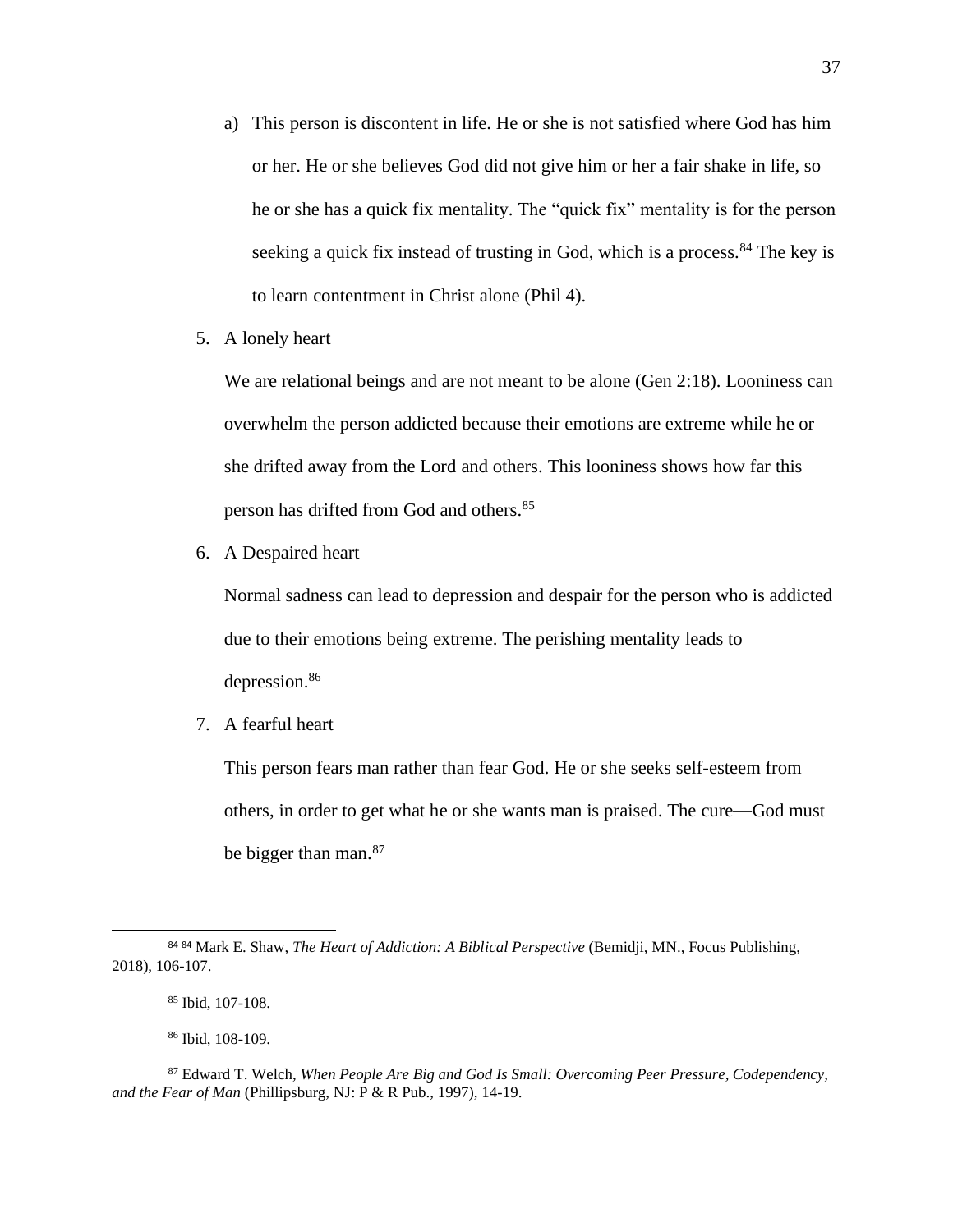- a) An addicted person may experience fear that may be brought on by a person you owe money to. A condemning conscience that does not rest.
- b) A fearful heart may come from a lack of trust in God goodness and faithfulness. Help the person see his or her fears and turn their fear into a healthy fear of God. This is critical for the sanctification process.
	- i. Help the person "put off" his or her sinful fears of their circumstances while renewing his or her mind by focusing on God's faithfulness (Eph 4:22; Rm 12:2).
	- ii. Get his or her focus solely on God (Gen  $32:7-12$ ; Ps  $77:4-14$ ).<sup>88</sup>
	- iii. For homework the focus will be on fear, have the counselee study Scripture that speaks about God's faithfulness and goodness. Have him or her write out the times when he or she sees God was both faithful and good.
- 8. Growing in Contentment

Contentment is not a given, it must be learned (Phil 4:11). The hard work begins by replacing these harmful thoughts with grateful thoughts.

- a) Content begins by understanding that a Sovereign and loving God knows what is best for them. The Lord corrects and disciplines those He loves (Heb 12:6).
- b) The contentment comes when you find your identity in Christ (1 Cor 6:9-11). This is their hope and assurance.
- 9. Growing in humility

<sup>88</sup> John D. Street and Janie Street, *The Biblical Counseling Guide for Women* (Eugene, OR: Harvest House Publishers, 2016), 281.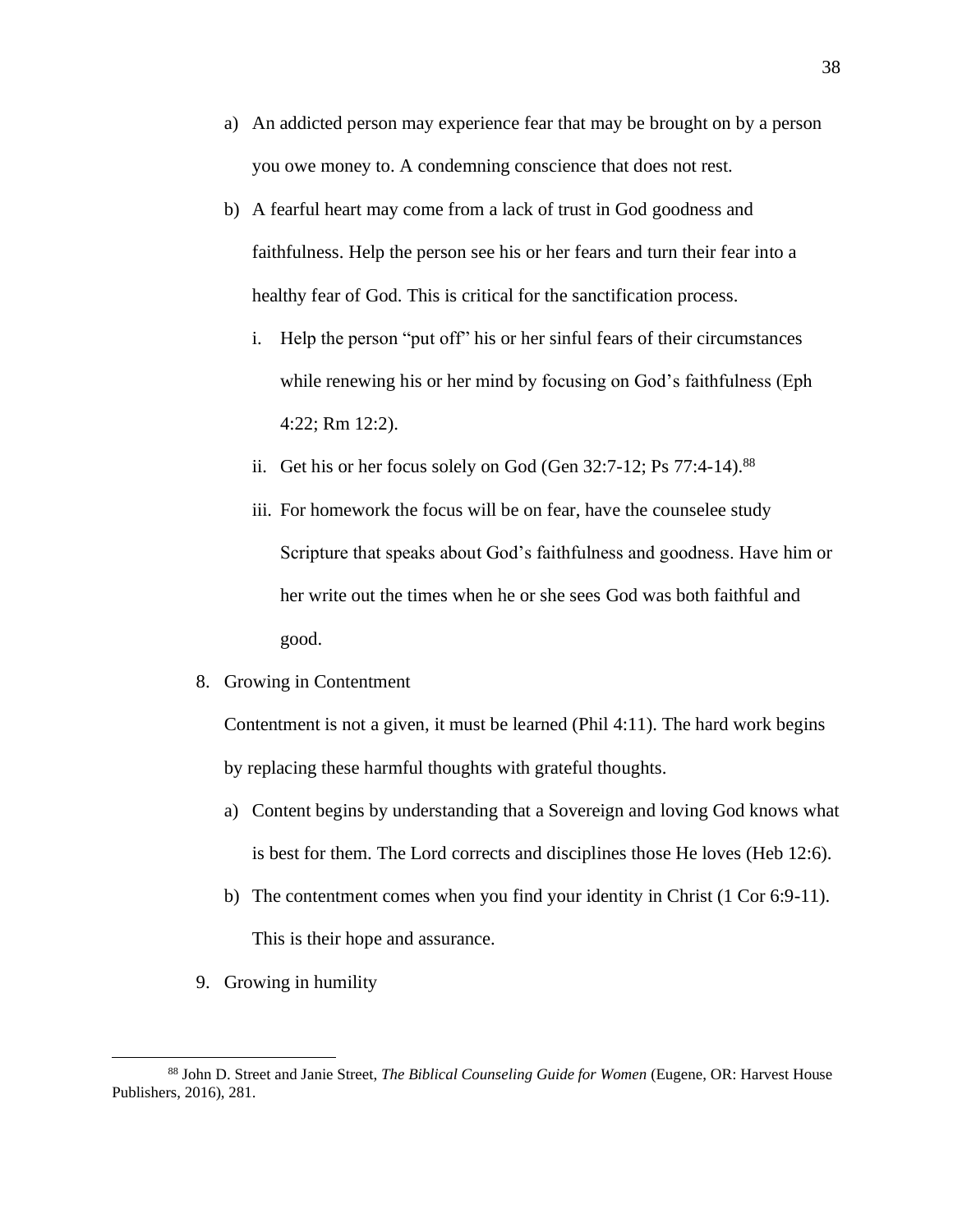- a) Pride can be very destructive in a believer's life. It will affect how he or she sees life and having the right understanding on God (Prv 11:2).
- b) It is critical that an addict repents of his or her pride and learns how he or she views themselves. He or she needs to learn to not trust themselves and begin to trust God from Scripture (Rm 12:3). This takes humility.
	- i. The Lord teaches and guides the humble heart (Ps 25:90.
	- ii. The grace and power of Christ is perfected in our weakness (2 Cor 12:9- 10).
	- iii. God opposed the proud but give grace to the humble (Ja 4:6).
	- iv. As homework for the counselee, I would have him or her study humility with a good study bible. Write down how he or she was prideful in all his or her ways.
- 10. As the counselee grows in the Lord and putting into practice the things that he or she has learned, he or she will begin to grow to respond when the temptation or craving comes by trusting in God more themselves.

#### VII. Conclusion

- A. Unfortunately, because the lack of biblical understanding about addiction the immediate response of the church is to send the person struggling to an expert because of their so call disease, so he or she must go to a professional treatment center and work with the professionals.
	- 1. Being good stewards of God's Word means to see addiction through the lens of Scripture (1 Cor 4:1-2).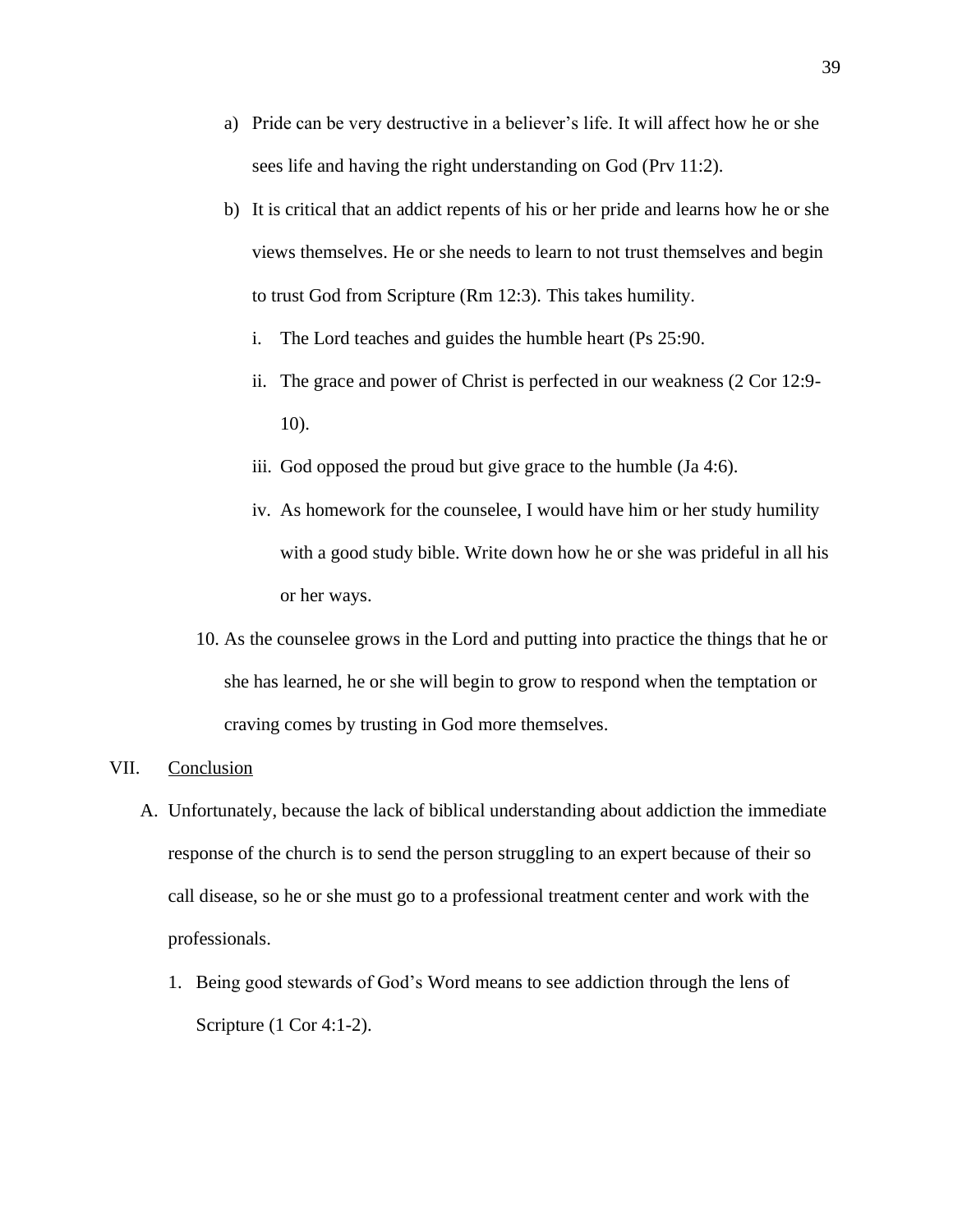- 2. Because of the false lies in the medical field that addiction is indeed a disease the church must stand strong and trust that God calls addiction that is harmful a sin nature. We need to give this person a real hope that comes from God.
- 3. Because so many are uninformed regarding addiction it will be said he or she never had a chance due to the disease or family members or friends will have no patience with him or her because of the life style. This person needs the gospel and love of the church.
- B. The only hope is the gospel of Jesus Christ and the church coming along side this person to help the change and be transformed in the image of Jesus Christ as he or she counsels the whole person.
	- 1. The church is the place where a person who suffers can find biblical care (Rm 12:1).
	- 2. Change begins with the gospel as it transforms the heart of an addict. It is not recovery but transformation as he or she is renewed in their minds which brings glory to God (Rm 12:2; Gal 2:20). The Word of God can help and transform the whole body.
	- 3. The Word of God will speak truth to this person as he or she allows God to expose the heart in order to change his or her ways (Heb 4:12).
- C. The key is to be patient and caring for the long haul. If the person is willing to change and put towards the effort of obedience in Christ, you will see a radical transformation take place. He or she will no longer be linked as an addict but rather a child of God. In time, the body can be restored and as well be renewed with God and His Word.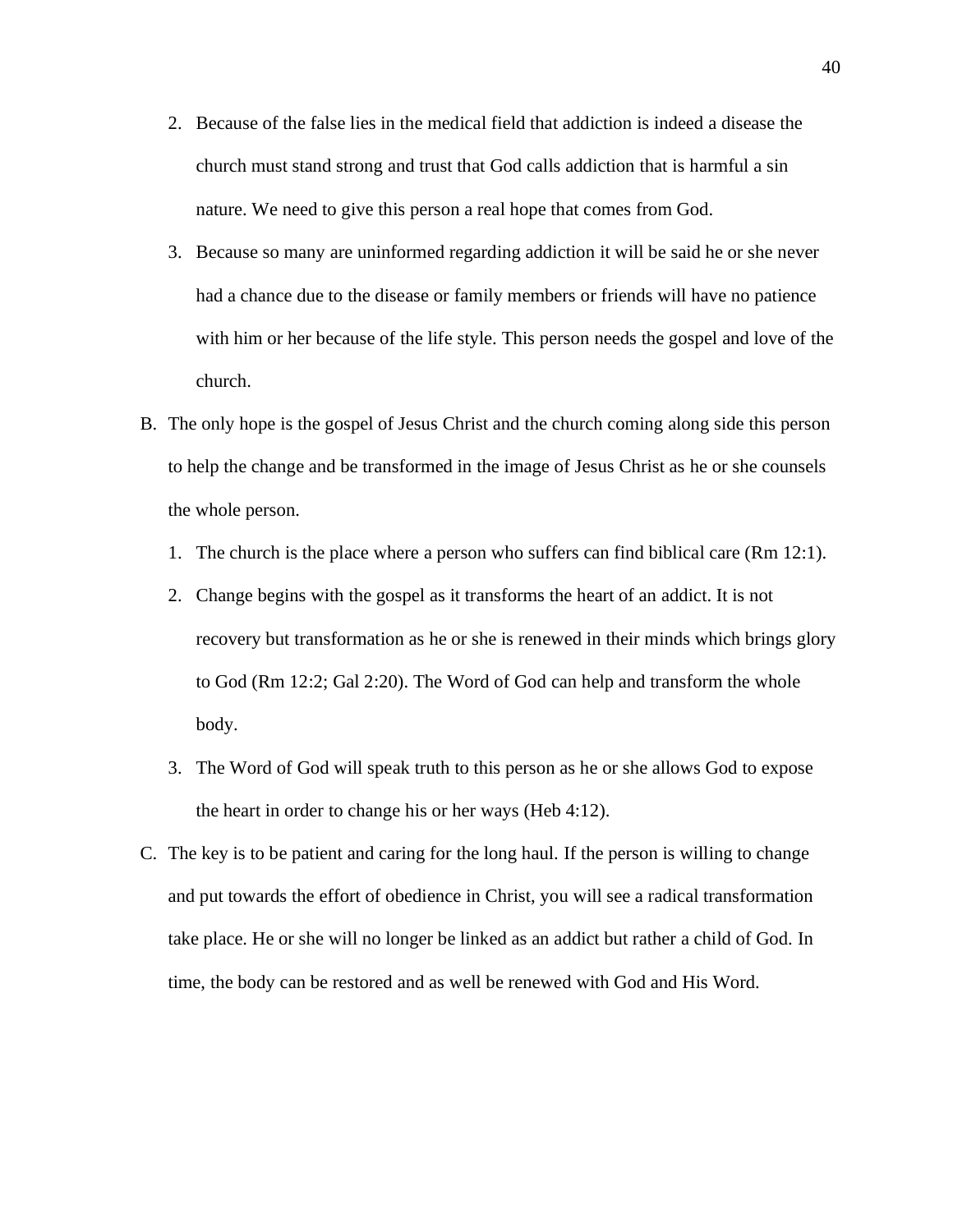D. As for the counselee Bill that I discussed in the opening? That person is me and I have been radically transformed by the power of God's grace that forgives and transforms! My whole body has been completely renewed as my brain has been linked with my soul.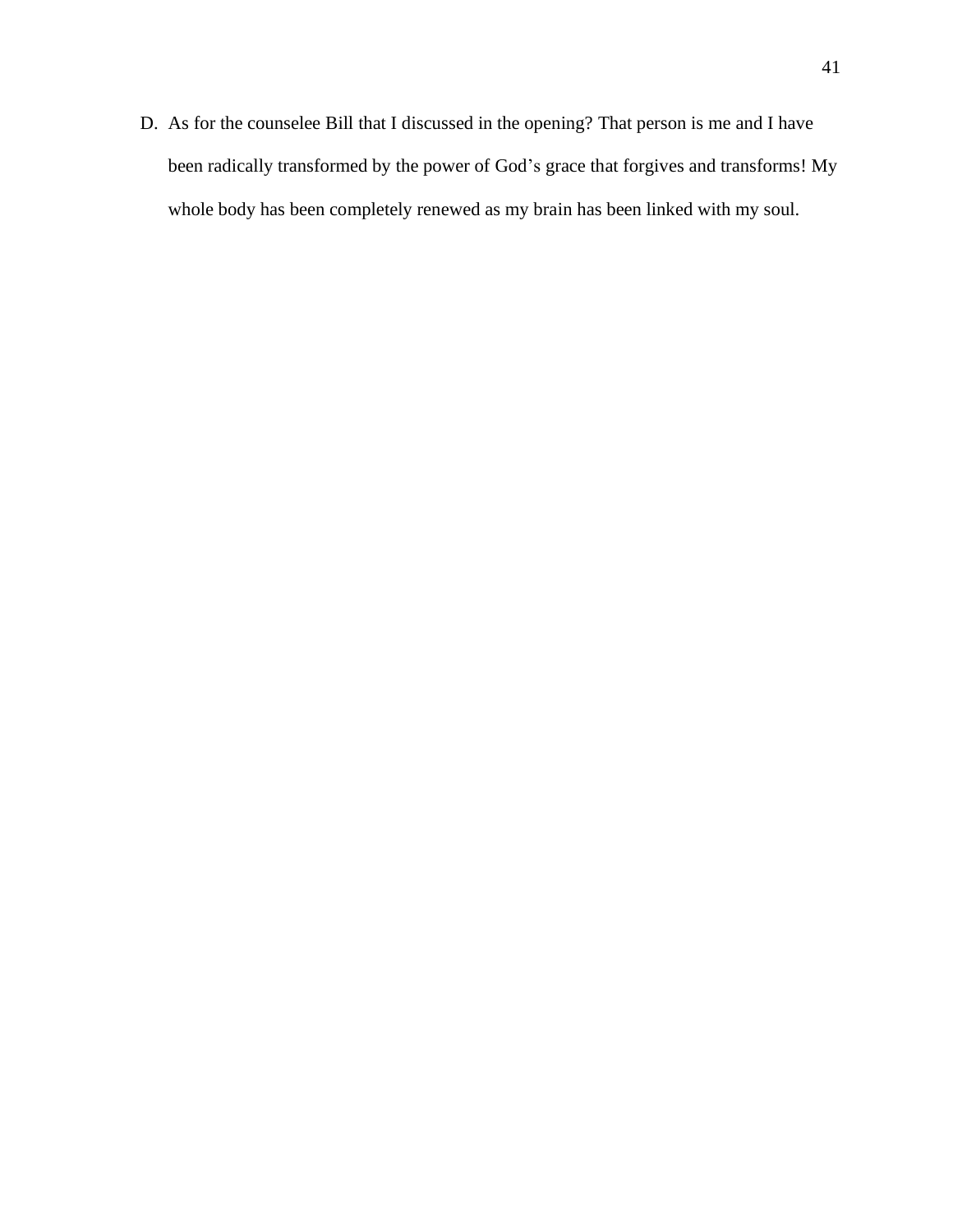## **Bibliography**

- "An Assessment of Data Collection for Alcohol, Drug Abuse ..." Accessed July 5, 2021. https://www.oig.hhs.gov/oei/reports/oai-02-88-00120.pdf.
- Asher, Marshall, and Mary Asher. Essay. In *The Christian's Guide to Psychological Terms*, Seconded., 4–4. Addiction. Bemidji, MN: Focus Pub., 2014.
- Berridge, Kent C., and Terry E. Robinson. "Liking, Wanting, and the Incentive-Sensitization Theory of Addiction." *American Psychologist* 71, no. 8 (2016): 670–79. https://doi.org/10.1037/amp0000059.

"Brain Basics: Know Your Brain." National Institute of Neurological Disorders and Stroke. U.S. Department of Health and Human Services, May 31, 2021. https://www.ninds.nih.gov/Disorders/Patient-Caregiver-Education/Know-Your-Brain.

- Bulkley, Ed. *Why Christians Can't Trust Psychology*. Eugene, Or.: Harvest House, 1993.
- Carlat, Daniel J. *Unhinged: The Trouble with Psychiatry--a Doctor's Revelations about a Profession in Crisis*. New York: Free Press, 2010.
- *Diagnostic and Statistical Manual of Mental Disorders: DSM-5*. Arlington, VA: American Psychiatric Association, 2017.
- Essay. In *Merriam-Webster's Collegiate Dictionary: Eleventh Edition*, 11th ed. Springfield: Merriam-Webster, 2007.
- Fitzpatrick, Elyse. *Idols of the Heart: Learning to Long for God Alone*. Phillipsburg, NJ: P&R Publishing, 2016.
- Ganz, Richard., *Psychobabble: The Failure of Modern Psychology—and the Biblical Alternative.* Wheaton, IL., Crossway Publishing, 1993.
- Grant, Jon E., Marc N. Potenza, Aviv Weinstein, and David A. Gorelick. "Introduction to Behavioral Addictions." *The American Journal of Drug and Alcohol Abuse* 36, no. 5 (2010): 233–41. https://doi.org/10.3109/00952990.2010.491884.
- Grudem, Wayne A. *Systematic Theology: An Introduction to Biblical Doctrine*. Zondervan, 2009.
- Hindson, Ed., and Howard Eyrich. *Totally Sufficient: The Bible & Christian Counseling*. Fearn, Great Britain. Christian Focus Pub., 2004.
- Juergens, Jeffrey. "Obsessive Compulsive Disorder and Addiction." Addiction Center, June 16, 2021. https://www.addictioncenter.com/addiction/obsessive-compulsive-disorder/.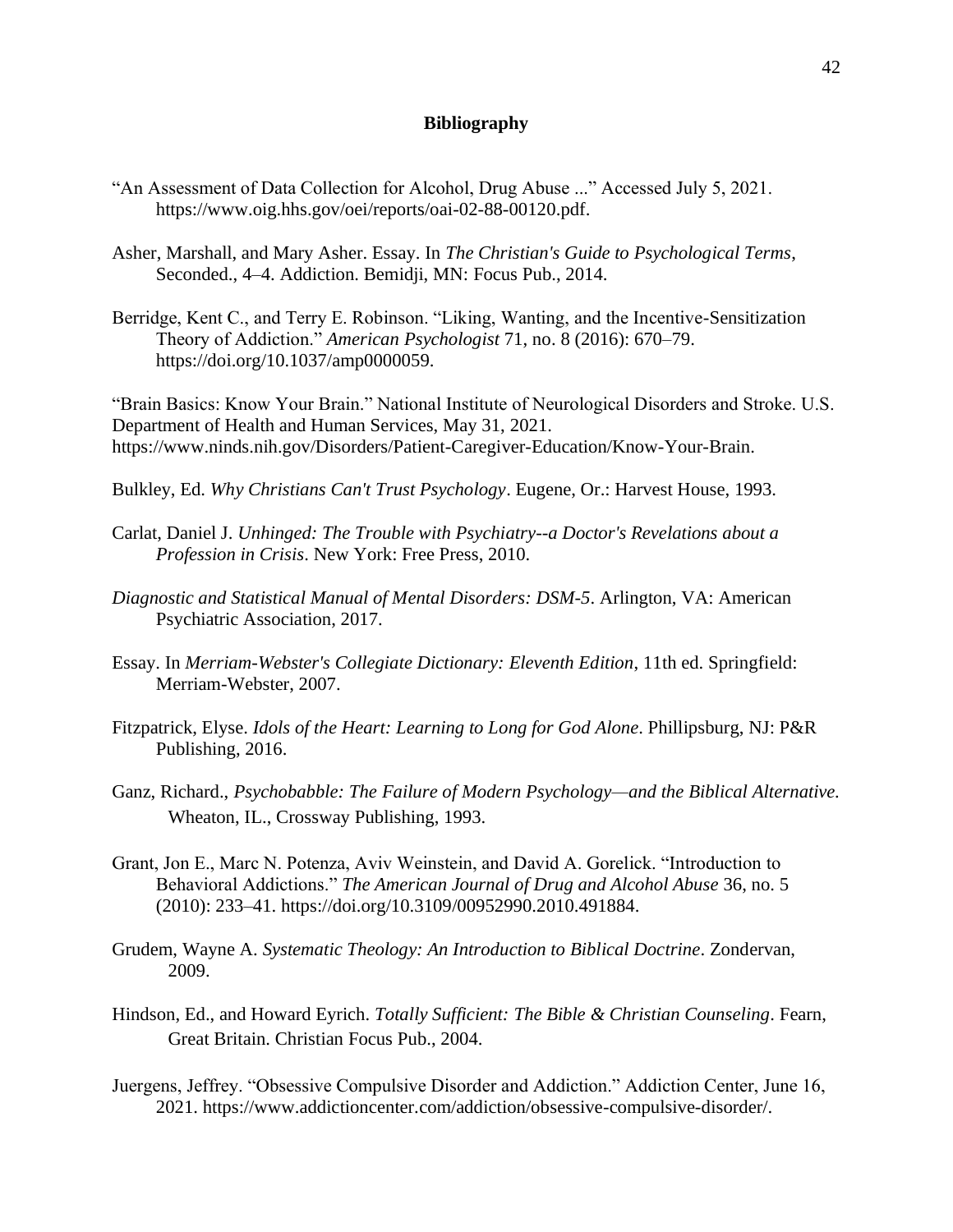Kopelowicz, M.D., Alex. Understanding Addiction and Dopamine. Personal, June 24, 2021.

- Lambert, Heath. *A Theology of Biblical Counseling: The Doctrinal Foundations of Counseling Ministry*. Grand Rapids, MI: Zondervan, 2016.
- Lambert, Heath, Wayne Mack, Doug Bookman, and David Powlison. *Sufficiency: Historic Essays on the Sufficiency of Scripture*. Glenside, PA. Christian Counseling and Education Foundation, 2016.
- MacArthur, John, and Richard Mayhue. *Biblical Doctrine: A Systematic Summary of Bible Truth*. Wheaton, IL: Crossway, 2017.
- Nutt, David J., Anne Lingford-Hughes, David Erritzoe, and Paul R. Stokes. "The Dopamine Theory of Addiction: 40 Years of Highs and Lows." *Nature Reviews Neuroscience* 16, no. 5 (2015): 305–12. https://doi.org/10.1038/nrn3939.
- "Schizophrenia." NAMI. Accessed July 7, 2021. https://www.nami.org/About-Mental-Illness/Mental-Health-Conditions/Schizophrenia.
- Shaw, Mark, E., *The Heart of Addiction: A Biblical Perspective.* Bemidji, MN., Focus Publishing, 2018.
- Street, John D. *Men Counseling Men*. Eugene, Or.: Harvest House Publishers, 2013.

\_\_\_\_\_\_ *Passions of the Heart: Biblical Counsel for Stubborn Sexual Sins*. Phillipsburg, NJ., P&R Publishing, 2019.

**\_\_\_\_\_\_** "Counseling Drug Abuse and Addiction." *BC 521 Problems & Procedures.* Lecture presented at the Counseling Drug Abuse and Addiction, 2021.

- Street, John D., and Janie Street. *The Biblical Counseling Guide for Women*. Eugene, OR: Harvest House Publishers, 2016.
- Volkow, Nora D. *The addicted human brain: insights from imaging studies* 111, no. 10 (May 2003): 1444–51.
- Volkow, N D, J S Fowler, G-J Wang, and J M Swanson. "Dopamine in Drug Abuse and Addiction: Results from Imaging Studies and Treatment Implications." *Molecular Psychiatry* 9, no. 6 (2004): 557–69. https://doi.org/10.1038/sj.mp.4001507.
- Volkow ND, Fowler JS, Wang GJ, Swanson JM. Dopamine in drug abuse and addiction: results from imaging studies and treatment implications. *Mol Psychiatry*. 2004; 9(6): 557-569).